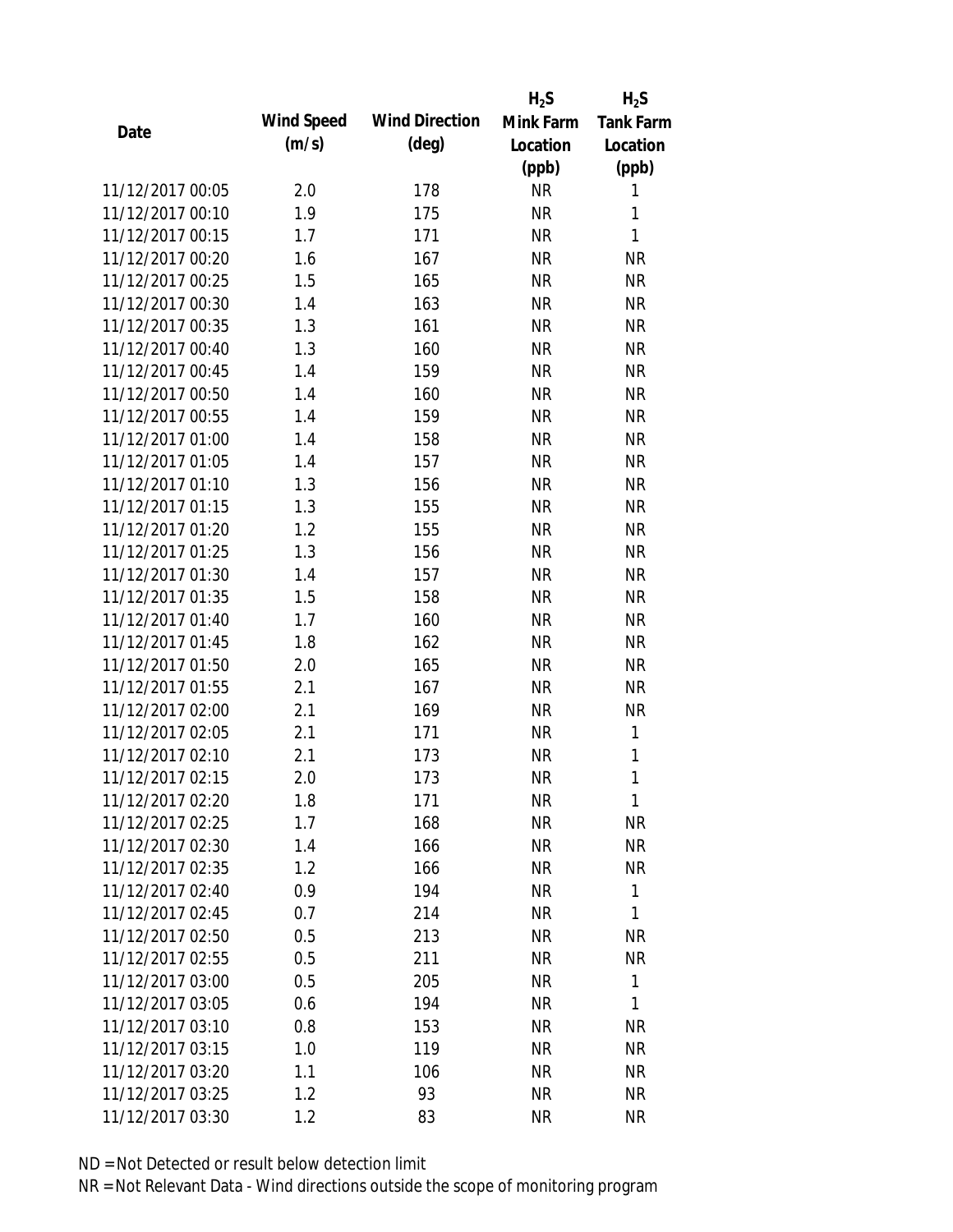|                  |            |                       | $H_2S$    | $H_2S$           |
|------------------|------------|-----------------------|-----------|------------------|
|                  | Wind Speed | <b>Wind Direction</b> | Mink Farm | <b>Tank Farm</b> |
| Date             | (m/s)      | $(\text{deg})$        | Location  | Location         |
|                  |            |                       | (ppb)     | (ppb)            |
| 11/12/2017 03:35 | 1.2        | 77                    | <b>NR</b> | <b>NR</b>        |
| 11/12/2017 03:40 | 1.2        | 73                    | <b>NR</b> | <b>NR</b>        |
| 11/12/2017 03:45 | 1.2        | 72                    | <b>NR</b> | <b>NR</b>        |
| 11/12/2017 03:50 | 1.1        | 73                    | <b>NR</b> | <b>NR</b>        |
| 11/12/2017 03:55 | 1.2        | 77                    | <b>NR</b> | <b>NR</b>        |
| 11/12/2017 04:00 | 1.2        | 82                    | <b>NR</b> | <b>NR</b>        |
| 11/12/2017 04:05 | 1.3        | 86                    | <b>NR</b> | <b>NR</b>        |
| 11/12/2017 04:10 | 1.4        | 91                    | <b>NR</b> | <b>NR</b>        |
| 11/12/2017 04:15 | 1.5        | 95                    | <b>NR</b> | <b>NR</b>        |
| 11/12/2017 04:20 | 1.7        | 97                    | <b>NR</b> | <b>NR</b>        |
| 11/12/2017 04:25 | 1.8        | 97                    | <b>NR</b> | <b>NR</b>        |
| 11/12/2017 04:30 | 1.9        | 96                    | <b>NR</b> | <b>NR</b>        |
| 11/12/2017 04:35 | 1.9        | 93                    | <b>NR</b> | <b>NR</b>        |
| 11/12/2017 04:40 | 2.0        | 89                    | <b>NR</b> | <b>NR</b>        |
| 11/12/2017 04:45 | 2.1        | 85                    | <b>NR</b> | <b>NR</b>        |
| 11/12/2017 04:50 | 2.2        | 82                    | <b>NR</b> | <b>NR</b>        |
| 11/12/2017 04:55 | 2.2        | 79                    | <b>NR</b> | <b>NR</b>        |
| 11/12/2017 05:00 | 2.2        | 78                    | <b>NR</b> | <b>NR</b>        |
| 11/12/2017 05:05 | 2.2        | 79                    | <b>NR</b> | <b>NR</b>        |
| 11/12/2017 05:10 | 2.1        | 82                    | <b>NR</b> | <b>NR</b>        |
| 11/12/2017 05:15 | 2.1        | 86                    | <b>NR</b> | <b>NR</b>        |
| 11/12/2017 05:20 | 2.1        | 92                    | <b>NR</b> | <b>NR</b>        |
| 11/12/2017 05:25 | 2.1        | 98                    | <b>NR</b> | <b>NR</b>        |
| 11/12/2017 05:30 | 2.1        | 105                   | <b>NR</b> | <b>NR</b>        |
| 11/12/2017 05:35 | 2.1        | 110                   | <b>NR</b> | <b>NR</b>        |
| 11/12/2017 05:40 | 2.2        | 114                   | <b>NR</b> | <b>NR</b>        |
| 11/12/2017 05:45 | 2.3        | 117                   | <b>NR</b> | <b>NR</b>        |
| 11/12/2017 05:50 | 2.4        | 118                   | <b>NR</b> | <b>NR</b>        |
| 11/12/2017 05:55 | 2.5        | 119                   | <b>NR</b> | <b>NR</b>        |
| 11/12/2017 06:00 | 2.6        | 118                   | NR        | <b>NR</b>        |
| 11/12/2017 06:05 | 2.6        | 117                   | <b>NR</b> | <b>NR</b>        |
| 11/12/2017 06:10 | 2.7        | 117                   | <b>NR</b> | <b>NR</b>        |
| 11/12/2017 06:15 | 2.7        | 116                   | <b>NR</b> | <b>NR</b>        |
| 11/12/2017 06:20 | 2.8        | 116                   | <b>NR</b> | <b>NR</b>        |
| 11/12/2017 06:25 | 2.8        | 115                   | <b>NR</b> | <b>NR</b>        |
| 11/12/2017 06:30 | 2.8        | 115                   | <b>NR</b> | <b>NR</b>        |
| 11/12/2017 06:35 | 2.8        | 114                   | <b>NR</b> | <b>NR</b>        |
| 11/12/2017 06:40 | 2.7        | 114                   | NR        | <b>NR</b>        |
| 11/12/2017 06:45 | 2.7        | 113                   | <b>NR</b> | <b>NR</b>        |
| 11/12/2017 06:50 | 2.6        | 111                   | <b>NR</b> | NR               |
| 11/12/2017 06:55 | 2.4        | 108                   | <b>NR</b> | <b>NR</b>        |
| 11/12/2017 07:00 | 2.3        | 104                   | <b>NR</b> | <b>NR</b>        |
|                  |            |                       |           |                  |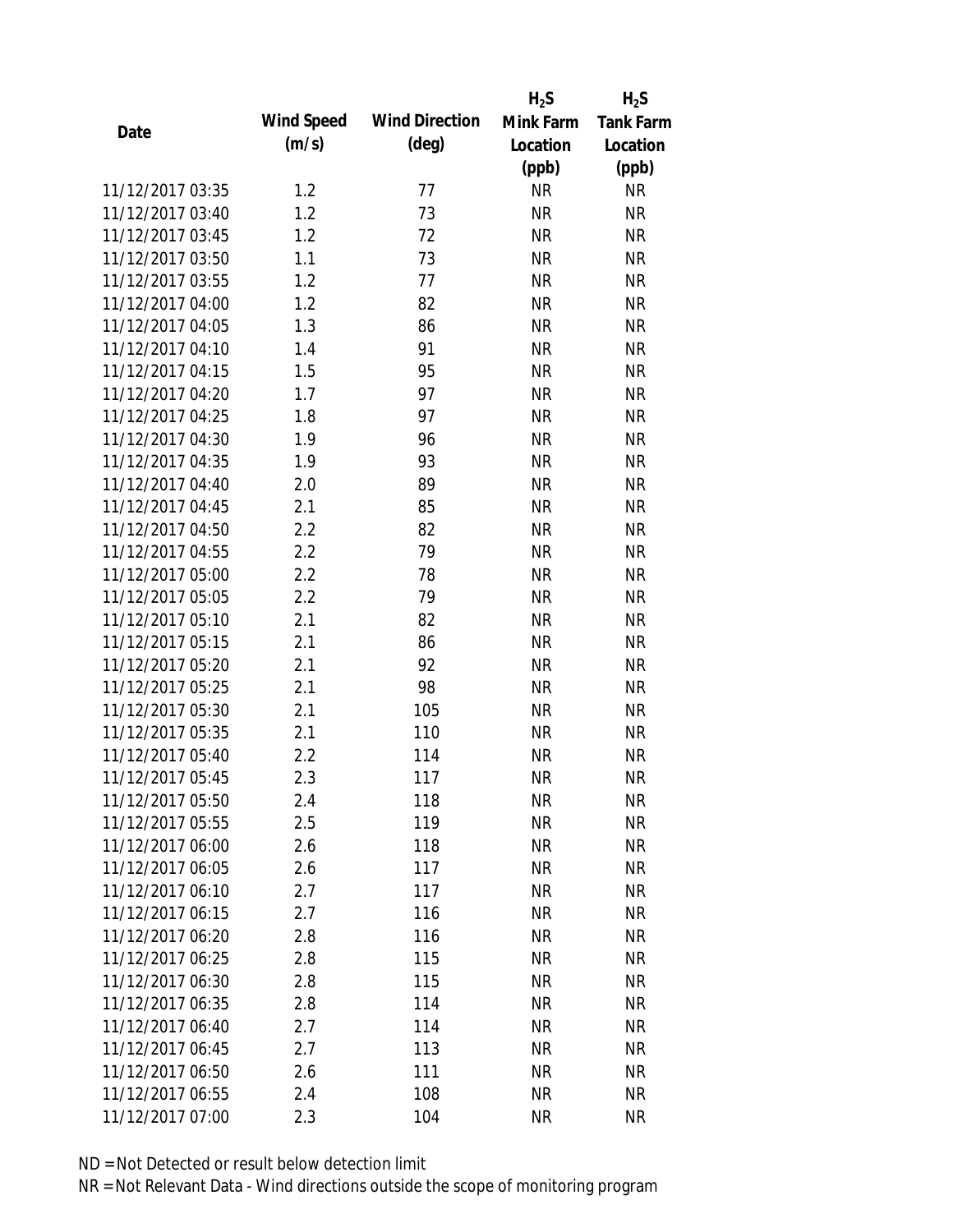|                  |            |                       | $H_2S$    | $H_2S$           |
|------------------|------------|-----------------------|-----------|------------------|
| Date             | Wind Speed | <b>Wind Direction</b> | Mink Farm | <b>Tank Farm</b> |
|                  | (m/s)      | $(\text{deg})$        | Location  | Location         |
|                  |            |                       | (ppb)     | (ppb)            |
| 11/12/2017 07:05 | 2.1        | 100                   | <b>NR</b> | <b>NR</b>        |
| 11/12/2017 07:10 | 2.0        | 97                    | <b>NR</b> | <b>NR</b>        |
| 11/12/2017 07:15 | 2.0        | 95                    | <b>NR</b> | <b>NR</b>        |
| 11/12/2017 07:20 | 2.0        | 96                    | <b>NR</b> | <b>NR</b>        |
| 11/12/2017 07:25 | 2.0        | 99                    | <b>NR</b> | <b>NR</b>        |
| 11/12/2017 07:30 | 2.1        | 104                   | <b>NR</b> | <b>NR</b>        |
| 11/12/2017 07:35 | 2.2        | 109                   | <b>NR</b> | <b>NR</b>        |
| 11/12/2017 07:40 | 2.2        | 113                   | <b>NR</b> | <b>NR</b>        |
| 11/12/2017 07:45 | 2.2        | 114                   | <b>NR</b> | <b>NR</b>        |
| 11/12/2017 07:50 | 2.2        | 111                   | <b>NR</b> | <b>NR</b>        |
| 11/12/2017 07:55 | 2.0        | 105                   | <b>NR</b> | <b>NR</b>        |
| 11/12/2017 08:00 | 1.8        | 97                    | <b>NR</b> | <b>NR</b>        |
| 11/12/2017 08:05 | 1.6        | 89                    | <b>NR</b> | <b>NR</b>        |
| 11/12/2017 08:10 | 1.4        | 83                    | <b>NR</b> | <b>NR</b>        |
| 11/12/2017 08:15 | 1.2        | 81                    | <b>NR</b> | <b>NR</b>        |
| 11/12/2017 08:20 | 1.2        | 81                    | <b>NR</b> | <b>NR</b>        |
| 11/12/2017 08:25 | 1.2        | 81                    | <b>NR</b> | <b>NR</b>        |
| 11/12/2017 08:30 | 1.3        | 79                    | <b>NR</b> | <b>NR</b>        |
| 11/12/2017 08:35 | 1.4        | 76                    | <b>NR</b> | <b>NR</b>        |
| 11/12/2017 08:40 | 1.5        | 69                    | <b>NR</b> | <b>NR</b>        |
| 11/12/2017 08:45 | 1.7        | 60                    | <b>NR</b> | <b>NR</b>        |
| 11/12/2017 08:50 | 1.8        | 51                    | <b>NR</b> | <b>NR</b>        |
| 11/12/2017 08:55 | 1.9        | 44                    | <b>NR</b> | <b>NR</b>        |
| 11/12/2017 09:00 | 1.9        | 38                    | 1         | <b>NR</b>        |
| 11/12/2017 09:05 | 1.9        | 34                    | 1         | <b>NR</b>        |
| 11/12/2017 09:10 | 1.8        | 33                    | 1         | <b>NR</b>        |
| 11/12/2017 09:15 | 1.7        | 34                    | 1         | <b>NR</b>        |
| 11/12/2017 09:20 | 1.6        | 38                    | 1         | <b>NR</b>        |
| 11/12/2017 09:25 | 1.4        | 44                    | <b>NR</b> | <b>NR</b>        |
| 11/12/2017 09:30 | 1.3        | 52                    | <b>NR</b> | <b>NR</b>        |
| 11/12/2017 09:35 | 1.1        | 60                    | <b>NR</b> | <b>NR</b>        |
| 11/12/2017 09:40 | 1.1        | 70                    | <b>NR</b> | <b>NR</b>        |
| 11/12/2017 09:45 | 1.1        | 79                    | <b>NR</b> | <b>NR</b>        |
| 11/12/2017 09:50 | 1.1        | 86                    | <b>NR</b> | <b>NR</b>        |
| 11/12/2017 09:55 | 1.1        | 93                    | <b>NR</b> | <b>NR</b>        |
| 11/12/2017 10:00 | 1.1        | 100                   | <b>NR</b> | <b>NR</b>        |
| 11/12/2017 10:05 | 1.1        | 109                   | <b>NR</b> | <b>NR</b>        |
| 11/12/2017 10:10 | 1.0        | 111                   | NR        | <b>NR</b>        |
| 11/12/2017 10:15 | 1.0        | 104                   | <b>NR</b> | <b>NR</b>        |
| 11/12/2017 10:20 | 0.9        | 91                    | <b>NR</b> | <b>NR</b>        |
| 11/12/2017 10:25 | 0.9        | 73                    | <b>NR</b> | <b>NR</b>        |
| 11/12/2017 10:30 | 0.9        | 53                    | <b>NR</b> | <b>NR</b>        |
|                  |            |                       |           |                  |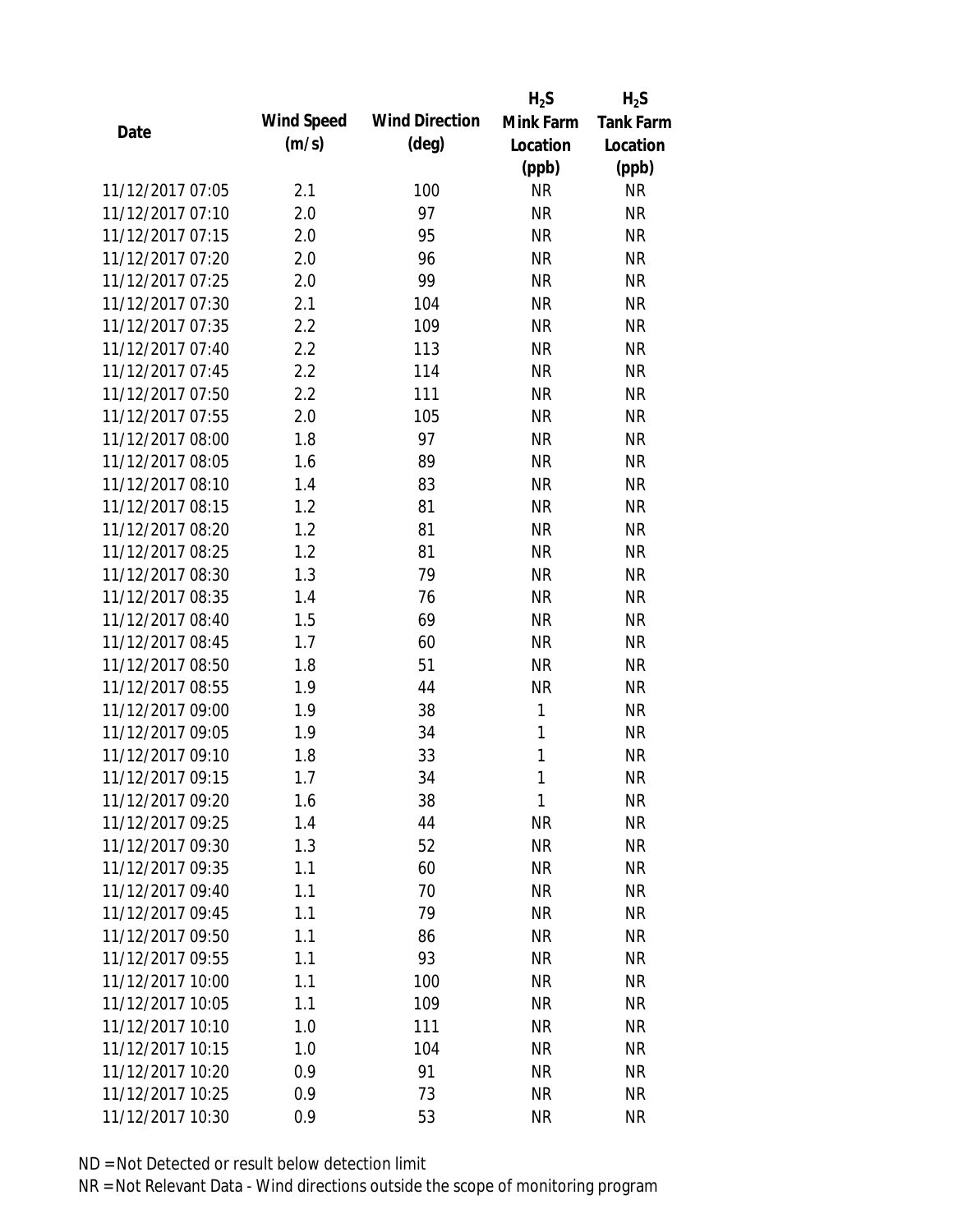|                  |            |                       | $H_2S$         | $H_2S$           |
|------------------|------------|-----------------------|----------------|------------------|
| Date             | Wind Speed | <b>Wind Direction</b> | Mink Farm      | <b>Tank Farm</b> |
|                  | (m/s)      | $(\text{deg})$        | Location       | Location         |
|                  |            |                       | (ppb)          | (ppb)            |
| 11/12/2017 10:35 | 1.0        | 33                    | 1              | <b>NR</b>        |
| 11/12/2017 10:40 | 1.0        | 19                    | 1              | <b>NR</b>        |
| 11/12/2017 10:45 | 1.1        | 12                    | 1              | <b>NR</b>        |
| 11/12/2017 10:50 | 1.3        | 12                    | 1              | <b>NR</b>        |
| 11/12/2017 10:55 | 1.4        | 16                    | 1              | <b>NR</b>        |
| 11/12/2017 11:00 | 1.6        | 19                    | 1              | <b>NR</b>        |
| 11/12/2017 11:05 | 1.6        | 22                    | 1              | <b>NR</b>        |
| 11/12/2017 11:10 | 1.7        | 25                    | 1              | <b>NR</b>        |
| 11/12/2017 11:15 | 1.8        | 27                    | 1              | <b>NR</b>        |
| 11/12/2017 11:20 | 1.7        | 28                    | 1              | <b>NR</b>        |
| 11/12/2017 11:25 | 1.6        | 28                    | 1              | <b>NR</b>        |
| 11/12/2017 11:30 | 1.4        | 29                    | 1              | <b>NR</b>        |
| 11/12/2017 11:35 | 1.2        | 27                    | 1              | <b>NR</b>        |
| 11/12/2017 11:40 | 0.9        | 81                    | <b>NR</b>      | <b>NR</b>        |
| 11/12/2017 11:45 | 0.7        | 80                    | <b>NR</b>      | <b>NR</b>        |
| 11/12/2017 11:50 | 0.5        | 80                    | <b>NR</b>      | <b>NR</b>        |
| 11/12/2017 11:55 | 0.4        | 79                    | <b>NR</b>      | <b>NR</b>        |
| 11/12/2017 12:00 | 0.5        | 78                    | <b>NR</b>      | <b>NR</b>        |
| 11/12/2017 12:05 | 0.6        | 79                    | <b>NR</b>      | <b>NR</b>        |
| 11/12/2017 12:10 | 0.9        | 22                    | $\overline{2}$ | <b>NR</b>        |
| 11/12/2017 12:15 | 1.2        | 21                    | $\overline{2}$ | <b>NR</b>        |
| 11/12/2017 12:20 | 1.5        | 19                    | $\overline{2}$ | <b>NR</b>        |
| 11/12/2017 12:25 | 1.8        | 16                    | $\overline{2}$ | <b>NR</b>        |
| 11/12/2017 12:30 | 2.1        | 13                    | $\overline{2}$ | <b>NR</b>        |
| 11/12/2017 12:35 | 2.3        | 10                    | $\overline{2}$ | <b>NR</b>        |
| 11/12/2017 12:40 | 2.4        | 7                     | 1              | <b>NR</b>        |
| 11/12/2017 12:45 | 2.6        | 6                     | 1              | <b>NR</b>        |
| 11/12/2017 12:50 | 2.7        | 5                     | 1              | <b>NR</b>        |
| 11/12/2017 12:55 | 2.8        | 5                     | 1              | <b>NR</b>        |
| 11/12/2017 13:00 | 2.9        | 6                     | 1              | <b>NR</b>        |
| 11/12/2017 13:05 | 2.9        | $\overline{7}$        | 1              | <b>NR</b>        |
| 11/12/2017 13:10 | 2.9        | 9                     | 1              | <b>NR</b>        |
| 11/12/2017 13:15 | 2.7        | 11                    | 1              | <b>NR</b>        |
| 11/12/2017 13:20 | 2.5        | 13                    | 1              | <b>NR</b>        |
| 11/12/2017 13:25 | 2.3        | 15                    | 1              | <b>NR</b>        |
| 11/12/2017 13:30 | 2.1        | 17                    | 1              | <b>NR</b>        |
| 11/12/2017 13:35 | 2.0        | 18                    | 1              | <b>NR</b>        |
| 11/12/2017 13:40 | 2.0        | 19                    | 1              | <b>NR</b>        |
| 11/12/2017 13:45 | 2.1        | 17                    | 1              | <b>NR</b>        |
| 11/12/2017 13:50 | 2.2        | 16                    | 1              | <b>NR</b>        |
| 11/12/2017 13:55 | 2.3        | 14                    | 1              | <b>NR</b>        |
| 11/12/2017 14:00 | 2.4        | 13                    | 1              | <b>NR</b>        |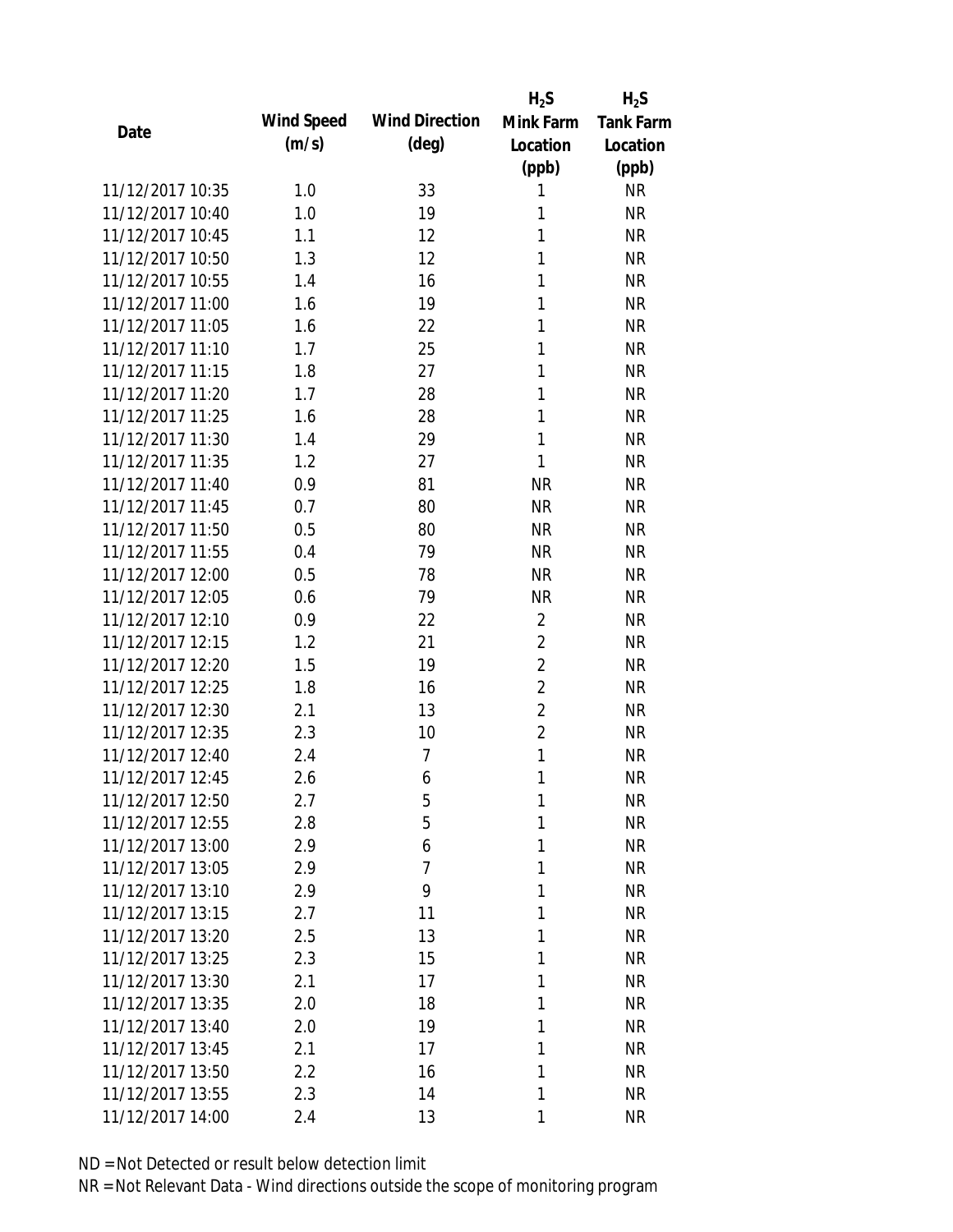|                  |            |                       | $H_2S$       | $H_2S$           |
|------------------|------------|-----------------------|--------------|------------------|
|                  | Wind Speed | <b>Wind Direction</b> | Mink Farm    | <b>Tank Farm</b> |
| Date             | (m/s)      | $(\text{deg})$        | Location     | Location         |
|                  |            |                       | (ppb)        | (ppb)            |
| 11/12/2017 14:05 | 2.4        | 14                    | 1            | <b>NR</b>        |
| 11/12/2017 14:10 | 2.2        | 16                    | 1            | <b>NR</b>        |
| 11/12/2017 14:15 | 2.1        | 21                    | 1            | <b>NR</b>        |
| 11/12/2017 14:20 | 1.9        | 27                    | $\mathbf{1}$ | <b>NR</b>        |
| 11/12/2017 14:25 | 1.7        | 35                    | 1            | <b>NR</b>        |
| 11/12/2017 14:30 | 1.6        | 42                    | <b>NR</b>    | <b>NR</b>        |
| 11/12/2017 14:35 | 1.5        | 49                    | <b>NR</b>    | <b>NR</b>        |
| 11/12/2017 14:40 | 1.5        | 54                    | <b>NR</b>    | <b>NR</b>        |
| 11/12/2017 14:45 | 1.5        | 58                    | <b>NR</b>    | <b>NR</b>        |
| 11/12/2017 14:50 | 1.5        | 62                    | <b>NR</b>    | <b>NR</b>        |
| 11/12/2017 14:55 | 1.5        | 65                    | <b>NR</b>    | <b>NR</b>        |
| 11/12/2017 15:00 | 1.4        | 67                    | <b>NR</b>    | <b>NR</b>        |
| 11/12/2017 15:05 | 1.4        | 69                    | <b>NR</b>    | <b>NR</b>        |
| 11/12/2017 15:10 | 1.3        | 70                    | <b>NR</b>    | <b>NR</b>        |
| 11/12/2017 15:15 | 1.3        | 70                    | <b>NR</b>    | <b>NR</b>        |
| 11/12/2017 15:20 | 1.2        | 67                    | <b>NR</b>    | <b>NR</b>        |
| 11/12/2017 15:25 | 1.2        | 62                    | <b>NR</b>    | <b>NR</b>        |
| 11/12/2017 15:30 | 1.2        | 58                    | <b>NR</b>    | <b>NR</b>        |
| 11/12/2017 15:35 | 1.2        | 53                    | <b>NR</b>    | <b>NR</b>        |
| 11/12/2017 15:40 | 1.2        | 48                    | <b>NR</b>    | <b>NR</b>        |
| 11/12/2017 15:45 | 1.3        | 43                    | <b>NR</b>    | <b>NR</b>        |
| 11/12/2017 15:50 | 1.3        | 40                    | 1            | <b>NR</b>        |
| 11/12/2017 15:55 | 1.4        | 37                    | 1            | <b>NR</b>        |
| 11/12/2017 16:00 | 1.4        | 35                    | $\mathbf{1}$ | <b>NR</b>        |
| 11/12/2017 16:05 | 1.4        | 33                    | 1            | <b>NR</b>        |
| 11/12/2017 16:10 | 1.4        | 31                    | 1            | <b>NR</b>        |
| 11/12/2017 16:15 | 1.3        | 28                    | 1            | <b>NR</b>        |
| 11/12/2017 16:20 | 1.1        | 27                    | 1            | <b>NR</b>        |
| 11/12/2017 16:25 | 1.0        | 25                    | 1            | <b>NR</b>        |
| 11/12/2017 16:30 | 0.9        | 21                    | 1            | <b>NR</b>        |
| 11/12/2017 16:35 |            |                       |              |                  |
| 11/12/2017 16:40 | 0.8        | 76                    | <b>NR</b>    | <b>NR</b>        |
|                  | 0.7        | 130                   | <b>NR</b>    | <b>NR</b>        |
| 11/12/2017 16:45 | 0.7        | 185                   | <b>NR</b>    | 1                |
| 11/12/2017 16:50 | 0.7        | 239                   | $\mathbf{1}$ | 1                |
| 11/12/2017 16:55 | 0.7        | 293                   | 1            | <b>NR</b>        |
| 11/12/2017 17:00 | 0.8        | 350                   | 1            | <b>NR</b>        |
| 11/12/2017 17:05 | 0.9        | 348                   | 1            | <b>NR</b>        |
| 11/12/2017 17:10 | 1.1        | 346                   | 1            | <b>NR</b>        |
| 11/12/2017 17:15 | 1.3        | 345                   | 1            | <b>NR</b>        |
| 11/12/2017 17:20 | 1.5        | 343                   | 1            | <b>NR</b>        |
| 11/12/2017 17:25 | 1.7        | 342                   | 1            | <b>NR</b>        |
| 11/12/2017 17:30 | 1.8        | 341                   | 1            | <b>NR</b>        |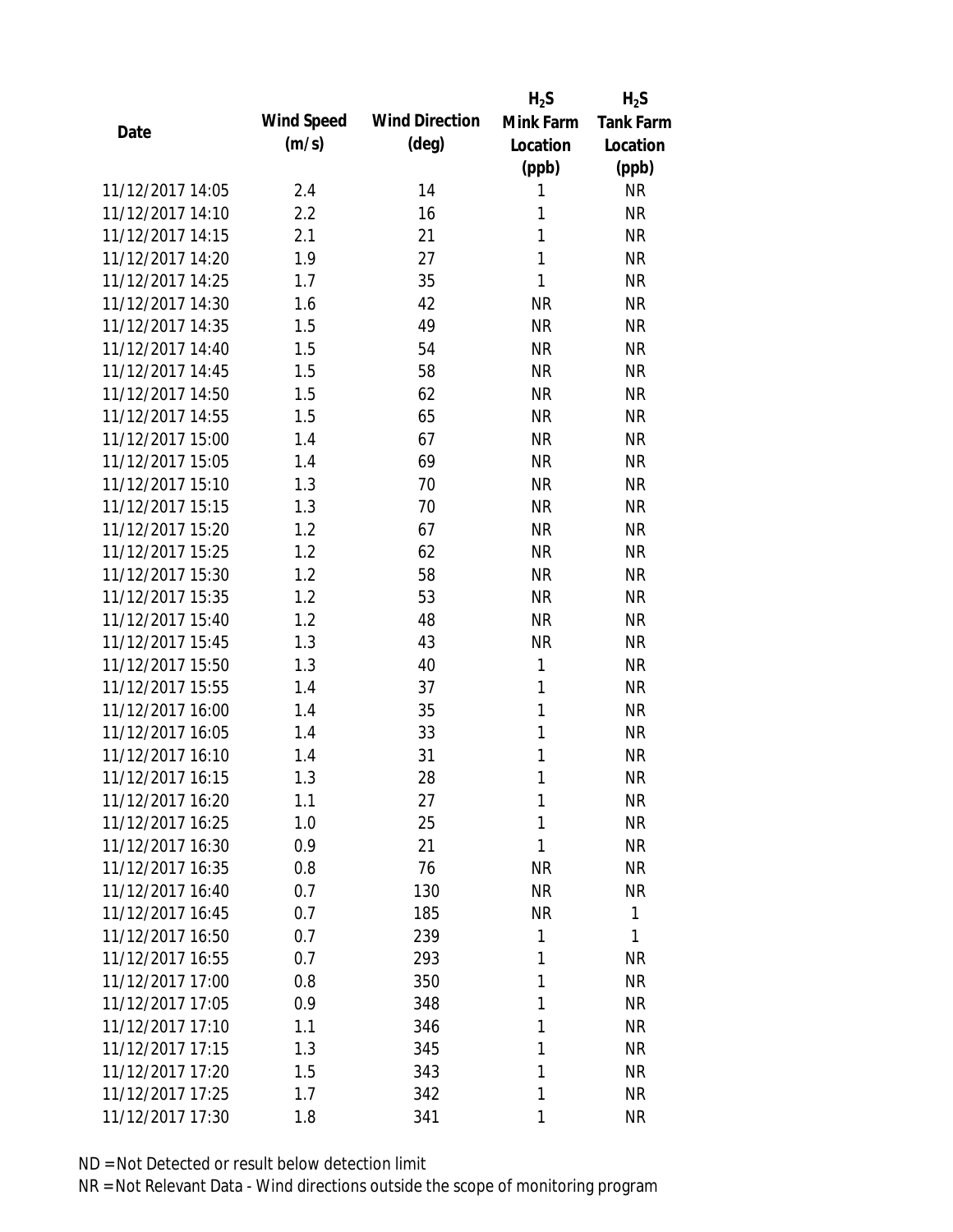|                  |            |                       | $H_2S$    | $H_2S$           |
|------------------|------------|-----------------------|-----------|------------------|
| Date             | Wind Speed | <b>Wind Direction</b> | Mink Farm | <b>Tank Farm</b> |
|                  | (m/s)      | $(\text{deg})$        | Location  | Location         |
|                  |            |                       | (ppb)     | (ppb)            |
| 11/12/2017 17:35 | 1.9        | 341                   | 1         | <b>NR</b>        |
| 11/12/2017 17:40 | 2.0        | 341                   | 1         | <b>NR</b>        |
| 11/12/2017 17:45 | 2.0        | 342                   | 1         | <b>NR</b>        |
| 11/12/2017 17:50 | 1.9        | 343                   | 1         | <b>NR</b>        |
| 11/12/2017 17:55 | 1.9        | 343                   | 1         | <b>NR</b>        |
| 11/12/2017 18:00 | 1.9        | 343                   | 1         | <b>NR</b>        |
| 11/12/2017 18:05 | 1.9        | 343                   | 1         | <b>NR</b>        |
| 11/12/2017 18:10 | 2.0        | 343                   | 1         | <b>NR</b>        |
| 11/12/2017 18:15 | 2.1        | 342                   | 1         | <b>NR</b>        |
| 11/12/2017 18:20 | 2.2        | 341                   | 1         | <b>NR</b>        |
| 11/12/2017 18:25 | 2.3        | 339                   | 1         | <b>NR</b>        |
| 11/12/2017 18:30 | 2.4        | 338                   | 1         | <b>NR</b>        |
| 11/12/2017 18:35 | 2.4        | 338                   | 1         | <b>NR</b>        |
| 11/12/2017 18:40 | 2.4        | 337                   | 1         | <b>NR</b>        |
| 11/12/2017 18:45 | 2.4        | 337                   | 1         | <b>NR</b>        |
| 11/12/2017 18:50 | 2.4        | 337                   | 1         | <b>NR</b>        |
| 11/12/2017 18:55 | 2.4        | 337                   | <b>ND</b> | <b>NR</b>        |
| 11/12/2017 19:00 | 2.4        | 338                   | <b>ND</b> | <b>NR</b>        |
| 11/12/2017 19:05 | 2.4        | 339                   | <b>ND</b> | <b>NR</b>        |
| 11/12/2017 19:10 | 2.3        | 341                   | <b>ND</b> | <b>NR</b>        |
| 11/12/2017 19:15 | 2.3        | 342                   | <b>ND</b> | <b>NR</b>        |
| 11/12/2017 19:20 | 2.2        | 344                   | <b>ND</b> | <b>NR</b>        |
| 11/12/2017 19:25 | 2.1        | 346                   | <b>ND</b> | <b>NR</b>        |
| 11/12/2017 19:30 | 2.0        | 348                   | <b>ND</b> | <b>NR</b>        |
| 11/12/2017 19:35 | 1.9        | 349                   | <b>ND</b> | <b>NR</b>        |
| 11/12/2017 19:40 | 1.9        | 350                   | <b>ND</b> | <b>NR</b>        |
| 11/12/2017 19:45 | 1.9        | 349                   | <b>ND</b> | <b>NR</b>        |
| 11/12/2017 19:50 | 1.9        | 349                   | <b>ND</b> | <b>NR</b>        |
| 11/12/2017 19:55 | 2.0        | 347                   | <b>ND</b> | <b>NR</b>        |
| 11/12/2017 20:00 | 2.1        | 346                   | <b>ND</b> | <b>NR</b>        |
| 11/12/2017 20:05 | 2.1        | 345                   | <b>ND</b> | <b>NR</b>        |
| 11/12/2017 20:10 | 2.1        | 344                   | <b>ND</b> | <b>NR</b>        |
| 11/12/2017 20:15 | 2.1        | 344                   | <b>ND</b> | <b>NR</b>        |
| 11/12/2017 20:20 | 2.1        | 343                   | 1         | <b>NR</b>        |
| 11/12/2017 20:25 | 2.1        | 343                   | 1         | <b>NR</b>        |
| 11/12/2017 20:30 | 2.1        | 343                   | 1         | <b>NR</b>        |
| 11/12/2017 20:35 | 2.2        | 342                   | 1         | <b>NR</b>        |
| 11/12/2017 20:40 |            |                       |           |                  |
|                  | 2.3        | 340                   | 1         | <b>NR</b>        |
| 11/12/2017 20:45 | 2.4        | 338                   | 1<br>1    | <b>NR</b>        |
| 11/12/2017 20:50 | 2.5        | 337                   |           | <b>NR</b>        |
| 11/12/2017 20:55 | 2.5        | 336                   | 1         | <b>NR</b>        |
| 11/12/2017 21:00 | 2.5        | 336                   | 1         | <b>NR</b>        |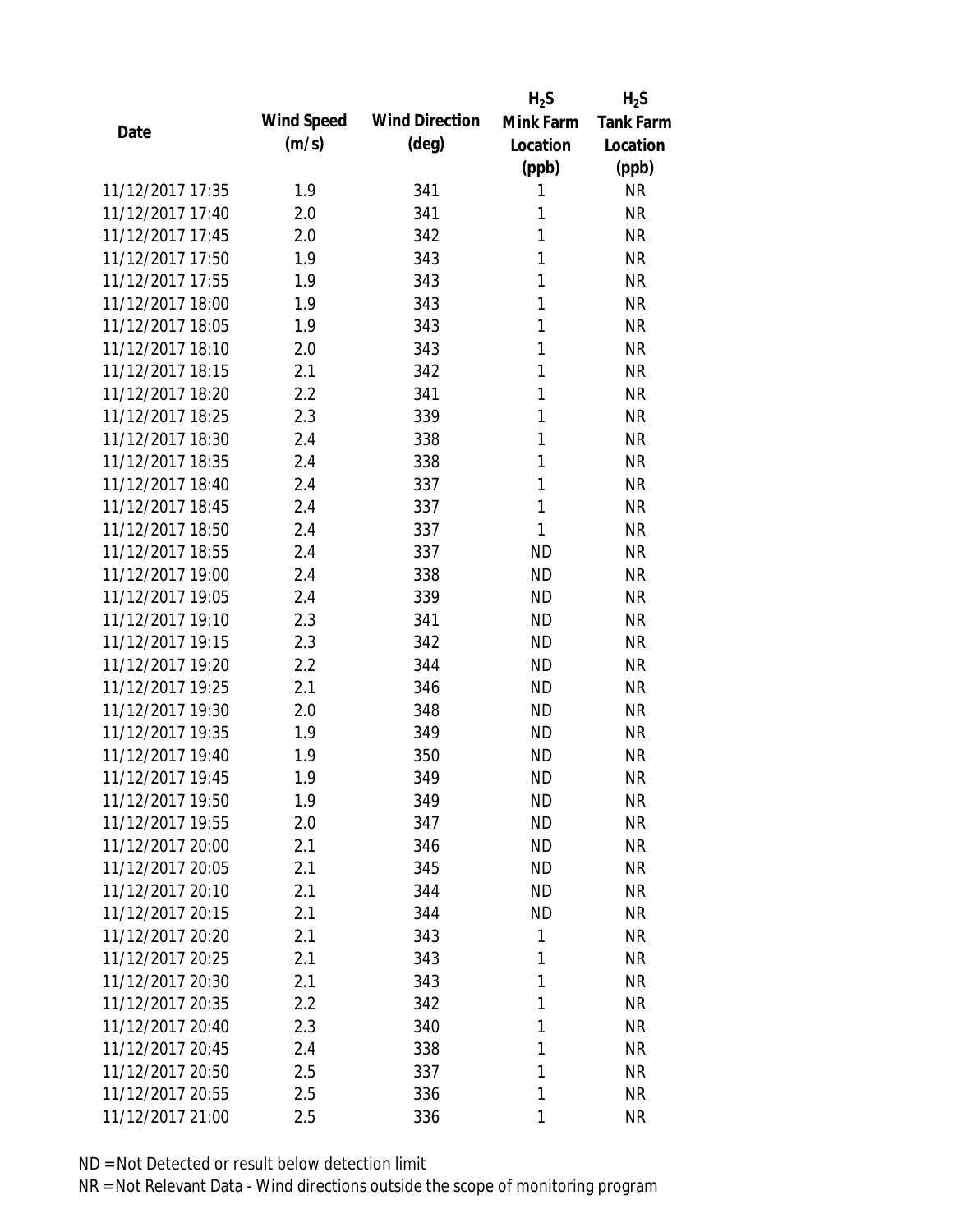|                  |            |                       | $H_2S$    | $H_2S$           |
|------------------|------------|-----------------------|-----------|------------------|
| Date             | Wind Speed | <b>Wind Direction</b> | Mink Farm | <b>Tank Farm</b> |
|                  | (m/s)      | $(\text{deg})$        | Location  | Location         |
|                  |            |                       | (ppb)     | (ppb)            |
| 11/12/2017 21:05 | 2.5        | 336                   | 1         | <b>NR</b>        |
| 11/12/2017 21:10 | 2.4        | 337                   | 1         | <b>NR</b>        |
| 11/12/2017 21:15 | 2.3        | 338                   | 1         | <b>NR</b>        |
| 11/12/2017 21:20 | 2.3        | 338                   | 1         | <b>NR</b>        |
| 11/12/2017 21:25 | 2.2        | 337                   | <b>ND</b> | <b>NR</b>        |
| 11/12/2017 21:30 | 2.2        | 336                   | <b>ND</b> | <b>NR</b>        |
| 11/12/2017 21:35 | 2.3        | 334                   | <b>ND</b> | <b>NR</b>        |
| 11/12/2017 21:40 | 2.3        | 332                   | <b>ND</b> | <b>NR</b>        |
| 11/12/2017 21:45 | 2.3        | 330                   | <b>ND</b> | <b>NR</b>        |
| 11/12/2017 21:50 | 2.4        | 328                   | <b>ND</b> | <b>NR</b>        |
| 11/12/2017 21:55 | 2.4        | 326                   | <b>ND</b> | <b>NR</b>        |
| 11/12/2017 22:00 | 2.4        | 324                   | <b>ND</b> | <b>NR</b>        |
| 11/12/2017 22:05 | 2.4        | 323                   | <b>ND</b> | <b>NR</b>        |
| 11/12/2017 22:10 | 2.4        | 322                   | <b>ND</b> | <b>NR</b>        |
| 11/12/2017 22:15 | 2.4        | 322                   | <b>ND</b> | <b>NR</b>        |
| 11/12/2017 22:20 | 2.4        | 323                   | <b>ND</b> | <b>NR</b>        |
| 11/12/2017 22:25 | 2.4        | 323                   | <b>ND</b> | <b>NR</b>        |
| 11/12/2017 22:30 | 2.4        | 324                   | <b>ND</b> | <b>NR</b>        |
| 11/12/2017 22:35 | 2.4        | 325                   | <b>ND</b> | <b>NR</b>        |
| 11/12/2017 22:40 | 2.4        | 326                   | <b>ND</b> | <b>NR</b>        |
| 11/12/2017 22:45 | 2.4        | 327                   | <b>ND</b> | <b>NR</b>        |
| 11/12/2017 22:50 | 2.4        | 328                   | <b>ND</b> | <b>NR</b>        |
| 11/12/2017 22:55 | 2.5        | 329                   | <b>ND</b> | <b>NR</b>        |
| 11/12/2017 23:00 | 2.5        | 330                   | <b>ND</b> | <b>NR</b>        |
| 11/12/2017 23:05 | 2.5        | 331                   | <b>ND</b> | <b>NR</b>        |
| 11/12/2017 23:10 | 2.5        | 333                   | <b>ND</b> | <b>NR</b>        |
| 11/12/2017 23:15 | 2.5        | 333                   | <b>ND</b> | <b>NR</b>        |
| 11/12/2017 23:20 | 2.5        | 334                   | <b>ND</b> | NR               |
| 11/12/2017 23:25 | 2.5        | 334                   | <b>ND</b> | <b>NR</b>        |
| 11/12/2017 23:30 | 2.5        | 334                   | ND        | <b>NR</b>        |
| 11/12/2017 23:35 | 2.5        | 334                   | <b>ND</b> | <b>NR</b>        |
| 11/12/2017 23:40 | 2.4        | 335                   | <b>ND</b> | <b>NR</b>        |
| 11/12/2017 23:45 | 2.4        | 336                   | <b>ND</b> | <b>NR</b>        |
| 11/12/2017 23:50 | 2.3        | 337                   | <b>ND</b> | <b>NR</b>        |
| 11/12/2017 23:55 | 2.3        | 337                   | 1         | <b>NR</b>        |
| 11/12/2017 24:00 | 2.3        | 336                   | 1         | <b>NR</b>        |
| 11/13/2017 00:05 | 2.3        | 334                   | 1         | <b>NR</b>        |
| 11/13/2017 00:10 | 2.3        | 332                   | 1         | <b>NR</b>        |
| 11/13/2017 00:15 | 2.3        | 329                   | 1         | <b>NR</b>        |
| 11/13/2017 00:20 | 2.2        | 326                   | 1         | <b>NR</b>        |
| 11/13/2017 00:25 | 2.2        | 325                   | 1         | <b>NR</b>        |
| 11/13/2017 00:30 | 2.2        | 323                   | 1         | <b>NR</b>        |
|                  |            |                       |           |                  |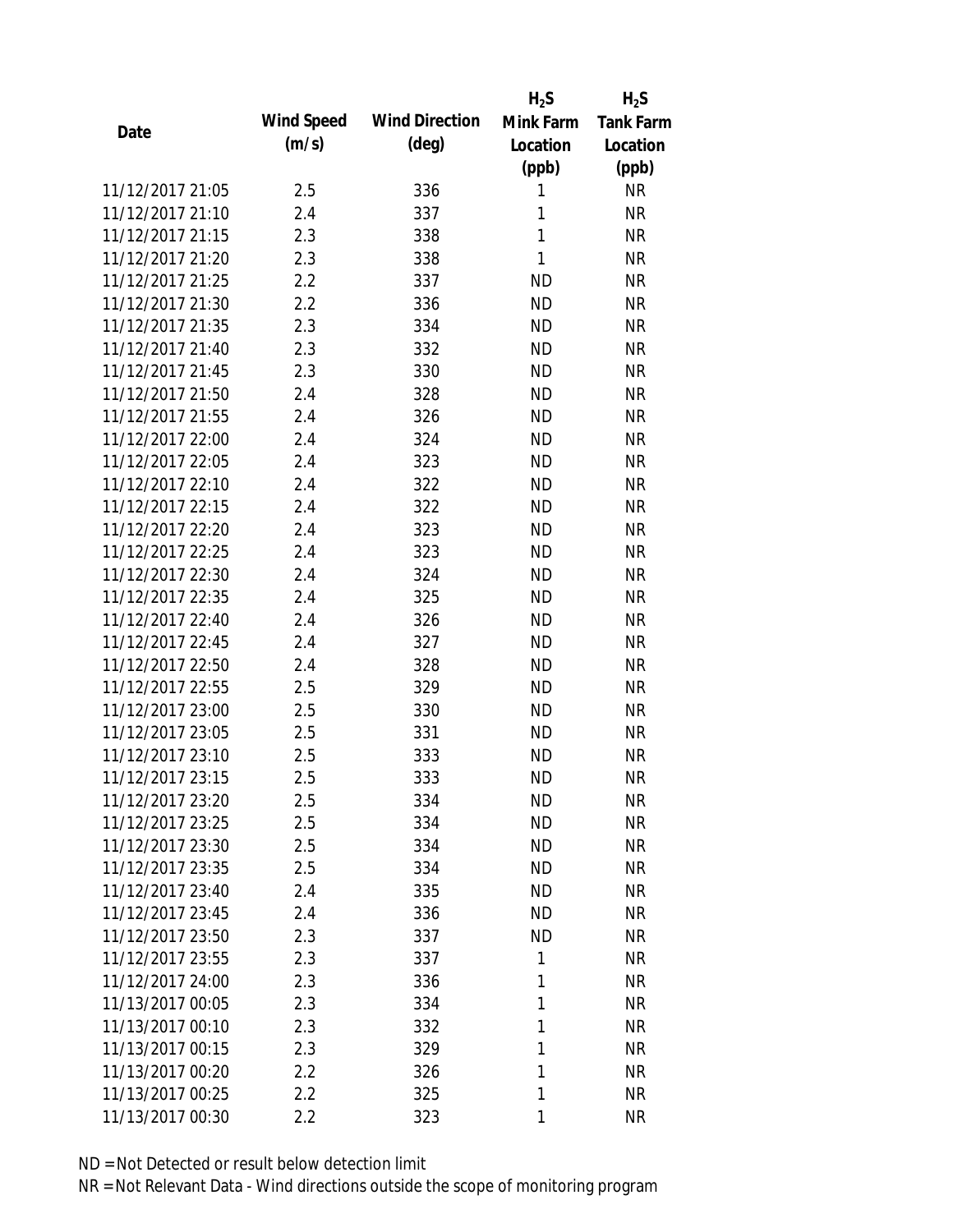|                  |            |                       | $H_2S$    | $H_2S$           |
|------------------|------------|-----------------------|-----------|------------------|
| Date             | Wind Speed | <b>Wind Direction</b> | Mink Farm | <b>Tank Farm</b> |
|                  | (m/s)      | $(\text{deg})$        | Location  | Location         |
|                  |            |                       | (ppb)     | (ppb)            |
| 11/13/2017 00:35 | 2.2        | 323                   | 1         | <b>NR</b>        |
| 11/13/2017 00:40 | 2.1        | 323                   | 1         | <b>NR</b>        |
| 11/13/2017 00:45 | 2.1        | 323                   | 1         | <b>NR</b>        |
| 11/13/2017 00:50 | 2.1        | 324                   | 1         | <b>NR</b>        |
| 11/13/2017 00:55 | 2.0        | 325                   | 1         | <b>NR</b>        |
| 11/13/2017 01:00 | 2.0        | 326                   | 1         | <b>NR</b>        |
| 11/13/2017 01:05 | 1.9        | 328                   | 1         | <b>NR</b>        |
| 11/13/2017 01:10 | 1.9        | 328                   | 1         | <b>NR</b>        |
| 11/13/2017 01:15 | 1.9        | 328                   | 1         | <b>NR</b>        |
| 11/13/2017 01:20 | 1.9        | 327                   | 1         | <b>NR</b>        |
| 11/13/2017 01:25 | 1.9        | 326                   | 1         | <b>NR</b>        |
| 11/13/2017 01:30 | 1.9        | 324                   | 1         | <b>NR</b>        |
| 11/13/2017 01:35 | 1.9        | 321                   | 1         | <b>NR</b>        |
| 11/13/2017 01:40 | 2.0        | 319                   | 1         | <b>NR</b>        |
| 11/13/2017 01:45 | 2.0        | 317                   | 1         | <b>NR</b>        |
| 11/13/2017 01:50 | 2.1        | 316                   | 1         | <b>NR</b>        |
| 11/13/2017 01:55 | 2.0        | 314                   | 1         | <b>NR</b>        |
| 11/13/2017 02:00 | 2.0        | 312                   | 1         | <b>NR</b>        |
| 11/13/2017 02:05 | 1.9        | 311                   | 1         | <b>NR</b>        |
| 11/13/2017 02:10 | 1.8        | 309                   | 1         | <b>NR</b>        |
| 11/13/2017 02:15 | 1.7        | 307                   | 1         | <b>NR</b>        |
| 11/13/2017 02:20 | 1.7        | 305                   | <b>ND</b> | <b>NR</b>        |
| 11/13/2017 02:25 | 1.7        | 305                   | <b>ND</b> | <b>NR</b>        |
| 11/13/2017 02:30 | 1.7        | 305                   | <b>ND</b> | <b>NR</b>        |
| 11/13/2017 02:35 | 1.8        | 305                   | <b>ND</b> | <b>NR</b>        |
| 11/13/2017 02:40 | 1.9        | 306                   | <b>ND</b> | <b>NR</b>        |
| 11/13/2017 02:45 | 2.0        | 306                   | 1         | <b>NR</b>        |
| 11/13/2017 02:50 | 2.0        | 307                   | 1         | NR               |
| 11/13/2017 02:55 | 2.1        | 308                   | 1         | <b>NR</b>        |
| 11/13/2017 03:00 | 2.1        | 307                   | 1         | <b>NR</b>        |
| 11/13/2017 03:05 | 2.2        | 308                   | 1         | <b>NR</b>        |
| 11/13/2017 03:10 | 2.2        | 308                   | 1         | <b>NR</b>        |
| 11/13/2017 03:15 | 2.2        | 308                   | 1         | <b>NR</b>        |
| 11/13/2017 03:20 | 2.2        | 308                   | 1         | <b>NR</b>        |
| 11/13/2017 03:25 | 2.2        | 308                   | 1         | <b>NR</b>        |
| 11/13/2017 03:30 | 2.2        | 309                   | 1         | <b>NR</b>        |
| 11/13/2017 03:35 | 2.2        | 309                   | 1         | <b>NR</b>        |
| 11/13/2017 03:40 | 2.1        | 310                   | 1         | <b>NR</b>        |
| 11/13/2017 03:45 | 2.1        | 311                   | 1         | <b>NR</b>        |
| 11/13/2017 03:50 | 2.1        | 311                   | 1         | <b>NR</b>        |
| 11/13/2017 03:55 | 2.1        | 310                   | 1         | <b>NR</b>        |
| 11/13/2017 04:00 | 2.1        | 309                   | 1         | <b>NR</b>        |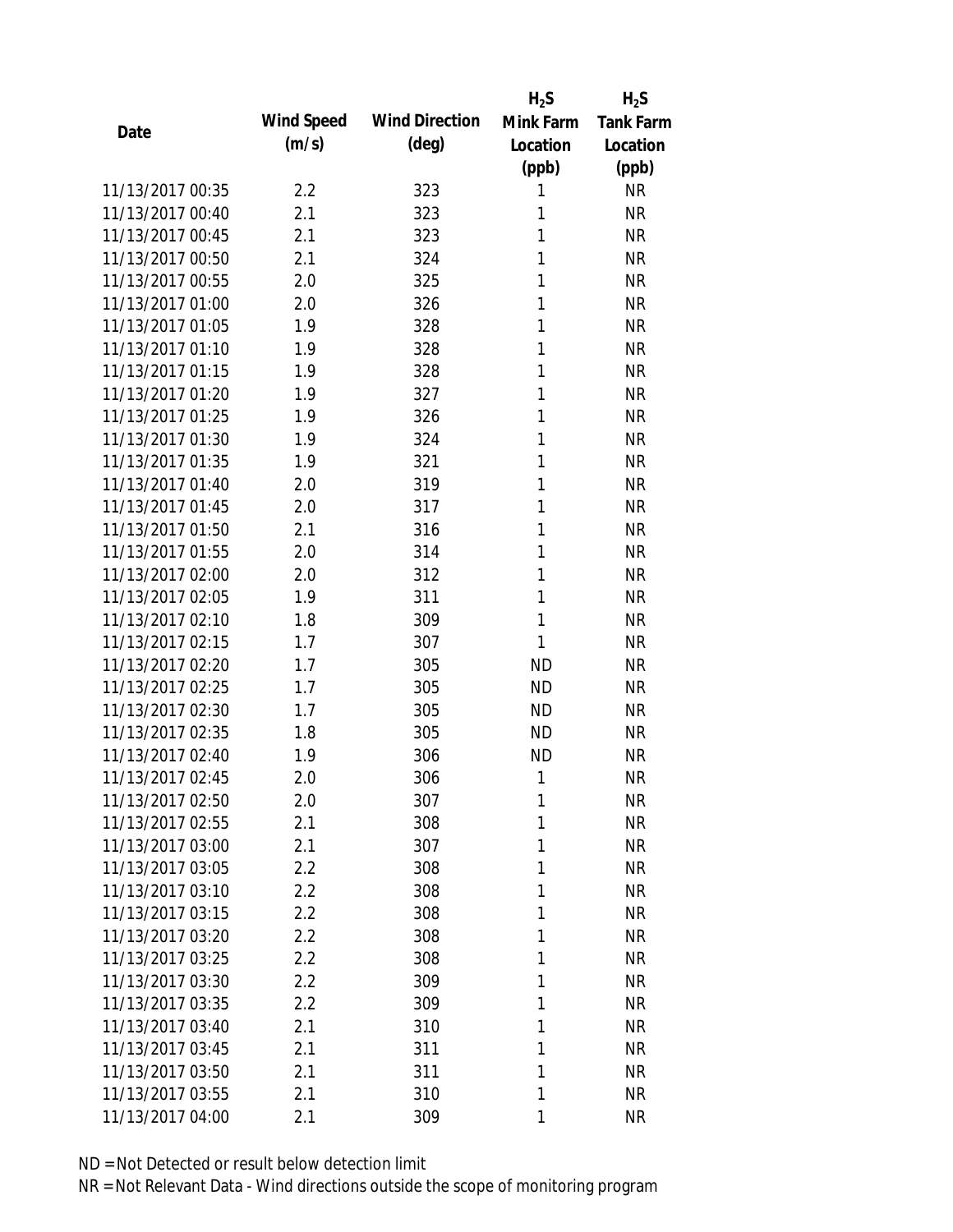|                  |            |                       | $H_2S$    | $H_2S$           |
|------------------|------------|-----------------------|-----------|------------------|
|                  | Wind Speed | <b>Wind Direction</b> | Mink Farm | <b>Tank Farm</b> |
| Date             | (m/s)      | $(\text{deg})$        | Location  | Location         |
|                  |            |                       | (ppb)     | (ppb)            |
| 11/13/2017 04:05 | 2.0        | 309                   | 1         | <b>NR</b>        |
| 11/13/2017 04:10 | 1.9        | 307                   | 1         | <b>NR</b>        |
| 11/13/2017 04:15 | 1.8        | 304                   | 1         | <b>NR</b>        |
| 11/13/2017 04:20 | 1.5        | 298                   | 1         | <b>NR</b>        |
| 11/13/2017 04:25 | 1.3        | 291                   | 1         | <b>NR</b>        |
| 11/13/2017 04:30 | 1.1        | 283                   | 1         | <b>NR</b>        |
| 11/13/2017 04:35 | 1.0        | 275                   | 1         | 1                |
| 11/13/2017 04:40 | 1.0        | 268                   | 1         | 1                |
| 11/13/2017 04:45 | 1.1        | 264                   | 1         | 1                |
| 11/13/2017 04:50 | 1.2        | 264                   | 1         | 1                |
| 11/13/2017 04:55 | 1.3        | 265                   | 1         | 1                |
| 11/13/2017 05:00 | 1.3        | 269                   | 1         | 1                |
| 11/13/2017 05:05 | 1.4        | 272                   | 1         | 1                |
| 11/13/2017 05:10 | 1.4        | 275                   | 1         | 1                |
| 11/13/2017 05:15 | 1.4        | 277                   | 1         | <b>NR</b>        |
| 11/13/2017 05:20 | 1.4        | 279                   | 1         | <b>NR</b>        |
| 11/13/2017 05:25 | 1.4        | 280                   | 1         | <b>NR</b>        |
| 11/13/2017 05:30 | 1.5        | 282                   | 1         | <b>NR</b>        |
| 11/13/2017 05:35 | 1.5        | 283                   | 1         | <b>NR</b>        |
| 11/13/2017 05:40 | 1.4        | 283                   | 1         | <b>NR</b>        |
| 11/13/2017 05:45 | 1.4        | 284                   | 1         | <b>NR</b>        |
| 11/13/2017 05:50 | 1.3        | 284                   | 1         | <b>NR</b>        |
| 11/13/2017 05:55 | 1.2        | 282                   | 1         | <b>NR</b>        |
| 11/13/2017 06:00 | 1.1        | 280                   | 1         | <b>NR</b>        |
| 11/13/2017 06:05 | 1.1        | 278                   | 1         | <b>NR</b>        |
| 11/13/2017 06:10 | 1.2        | 277                   | 1         | <b>NR</b>        |
| 11/13/2017 06:15 | 1.3        | 275                   | 1         | 1                |
| 11/13/2017 06:20 | 1.5        | 275                   | 1         | 1                |
| 11/13/2017 06:25 | 1.7        | 277                   | 1         | <b>NR</b>        |
| 11/13/2017 06:30 | 1.8        | 279                   | 1         | <b>NR</b>        |
| 11/13/2017 06:35 | 1.9        | 280                   | 1         | <b>NR</b>        |
| 11/13/2017 06:40 | 2.0        | 282                   | 1         | <b>NR</b>        |
| 11/13/2017 06:45 | 2.0        | 282                   | 1         | <b>NR</b>        |
| 11/13/2017 06:50 | 1.9        | 282                   | 1         | <b>NR</b>        |
| 11/13/2017 06:55 | 1.9        | 282                   | 1         | <b>NR</b>        |
| 11/13/2017 07:00 | 1.8        | 282                   | 1         | <b>NR</b>        |
| 11/13/2017 07:05 | 1.8        | 282                   | 1         | <b>NR</b>        |
| 11/13/2017 07:10 | 1.7        | 282                   | 1         | <b>NR</b>        |
| 11/13/2017 07:15 | 1.6        | 282                   | 1         | <b>NR</b>        |
| 11/13/2017 07:20 | 1.5        | 282                   | 1         | <b>NR</b>        |
| 11/13/2017 07:25 | 1.4        | 282                   | 1         | <b>NR</b>        |
| 11/13/2017 07:30 | 1.4        | 282                   | 1         | <b>NR</b>        |
|                  |            |                       |           |                  |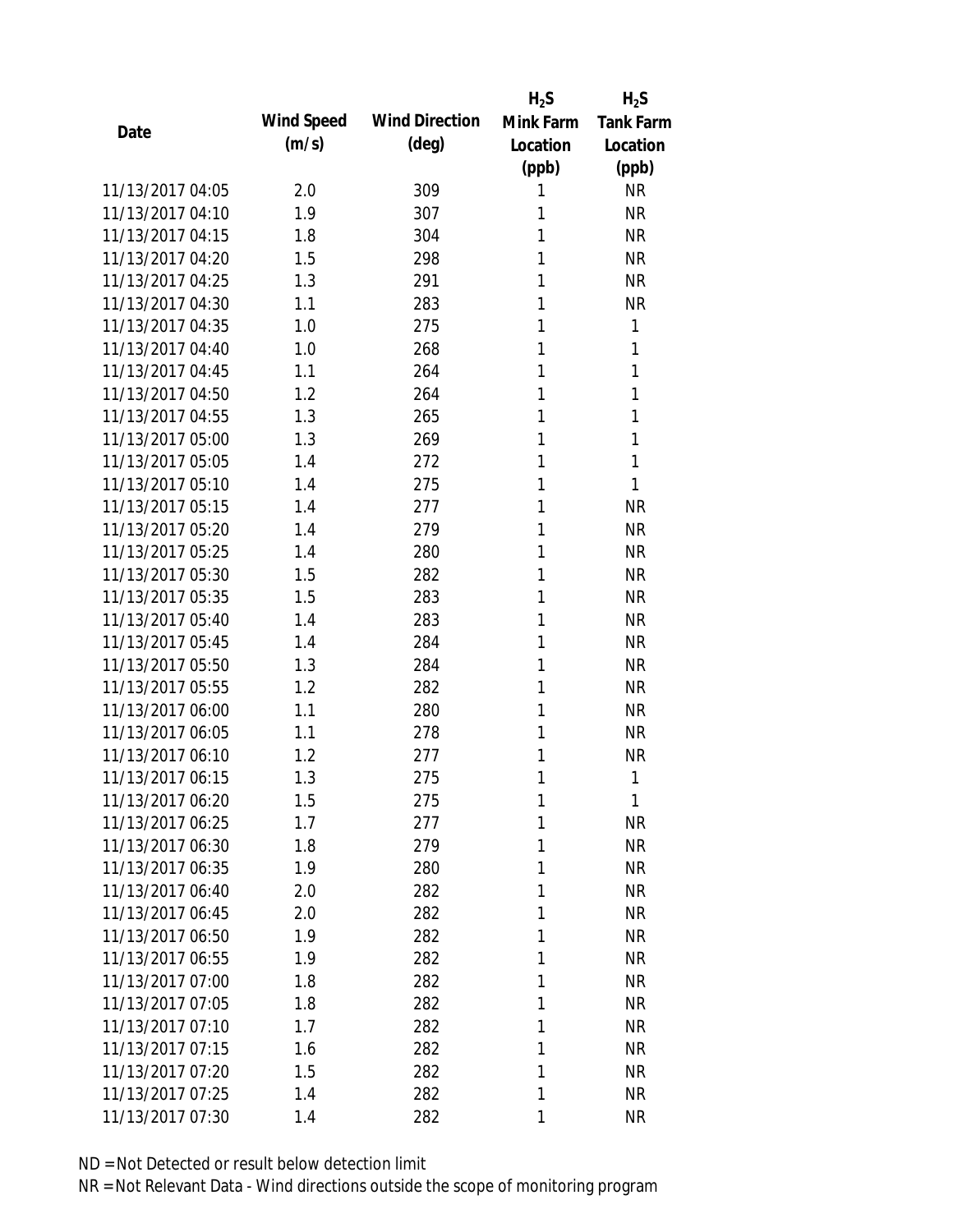|                  |            |                       | $H_2S$         | $H_2S$           |
|------------------|------------|-----------------------|----------------|------------------|
|                  | Wind Speed | <b>Wind Direction</b> | Mink Farm      | <b>Tank Farm</b> |
| Date             | (m/s)      | $(\text{deg})$        | Location       | Location         |
|                  |            |                       | (ppb)          | (ppb)            |
| 11/13/2017 07:35 | 1.5        | 281                   | 1              | <b>NR</b>        |
| 11/13/2017 07:40 | 1.5        | 280                   | 1              | <b>NR</b>        |
| 11/13/2017 07:45 | 1.6        | 279                   | 1              | <b>NR</b>        |
| 11/13/2017 07:50 | 1.7        | 278                   | 1              | <b>NR</b>        |
| 11/13/2017 07:55 | 1.8        | 277                   | 1              | <b>NR</b>        |
| 11/13/2017 08:00 | 1.8        | 277                   | 1              | <b>NR</b>        |
| 11/13/2017 08:05 | 1.8        | 277                   | 1              | <b>NR</b>        |
| 11/13/2017 08:10 | 1.8        | 277                   | 1              | <b>NR</b>        |
| 11/13/2017 08:15 | 1.8        | 276                   | 1              | <b>NR</b>        |
| 11/13/2017 08:20 | 1.7        | 276                   | 1              | <b>NR</b>        |
| 11/13/2017 08:25 | 1.7        | 275                   | 1              | 1                |
| 11/13/2017 08:30 | 1.7        | 274                   | 1              | 1                |
| 11/13/2017 08:35 | 1.7        | 273                   | 1              | 1                |
| 11/13/2017 08:40 | 1.7        | 272                   | 1              | 1                |
| 11/13/2017 08:45 | 1.7        | 271                   | 1              | 1                |
| 11/13/2017 08:50 | 1.7        | 270                   | 1              | $\overline{2}$   |
| 11/13/2017 08:55 | 1.8        | 269                   | 1              | $\overline{2}$   |
| 11/13/2017 09:00 | 1.8        | 269                   | $\overline{2}$ | $\overline{2}$   |
| 11/13/2017 09:05 | 1.8        | 269                   | $\overline{2}$ | $\overline{2}$   |
| 11/13/2017 09:10 | 1.8        | 268                   | $\overline{2}$ | $\overline{2}$   |
| 11/13/2017 09:15 | 1.8        | 268                   | $\overline{2}$ | $\overline{2}$   |
| 11/13/2017 09:20 | 1.8        | 267                   | $\overline{2}$ | $\overline{2}$   |
| 11/13/2017 09:25 | 1.7        | 266                   | $\overline{2}$ | $\overline{2}$   |
| 11/13/2017 09:30 | 1.7        | 265                   | 1              | $\overline{2}$   |
| 11/13/2017 09:35 | 1.6        | 264                   | 1              | 1                |
| 11/13/2017 09:40 | 1.6        | 263                   | 1              | 1                |
| 11/13/2017 09:45 | 1.7        | 262                   | $\overline{2}$ | 1                |
| 11/13/2017 09:50 | 1.7        | 261                   | $\overline{2}$ | 1                |
| 11/13/2017 09:55 | 1.8        | 260                   | $\overline{2}$ | 1                |
| 11/13/2017 10:00 | 1.9        | 260                   | $\overline{2}$ | 1                |
| 11/13/2017 10:05 | 1.9        | 260                   | 1              | 1                |
| 11/13/2017 10:10 | 2.0        | 260                   | 1              | 1                |
| 11/13/2017 10:15 | 2.1        | 260                   | 1              | 1                |
| 11/13/2017 10:20 | 2.1        | 260                   | 1              | 1                |
| 11/13/2017 10:25 | 2.2        | 261                   | 1              | 1                |
| 11/13/2017 10:30 | 2.2        | 261                   | 1              | 1                |
| 11/13/2017 10:35 | 2.3        | 262                   | 1              | 1                |
| 11/13/2017 10:40 | 2.4        | 263                   | 1              | 1                |
| 11/13/2017 10:45 | 2.4        | 265                   | 1              | $\overline{2}$   |
| 11/13/2017 10:50 | 2.5        | 266                   | 1              | $\overline{2}$   |
| 11/13/2017 10:55 | 2.6        | 267                   | 1              | $\overline{2}$   |
| 11/13/2017 11:00 | 2.7        | 268                   | 1              | 2                |
|                  |            |                       |                |                  |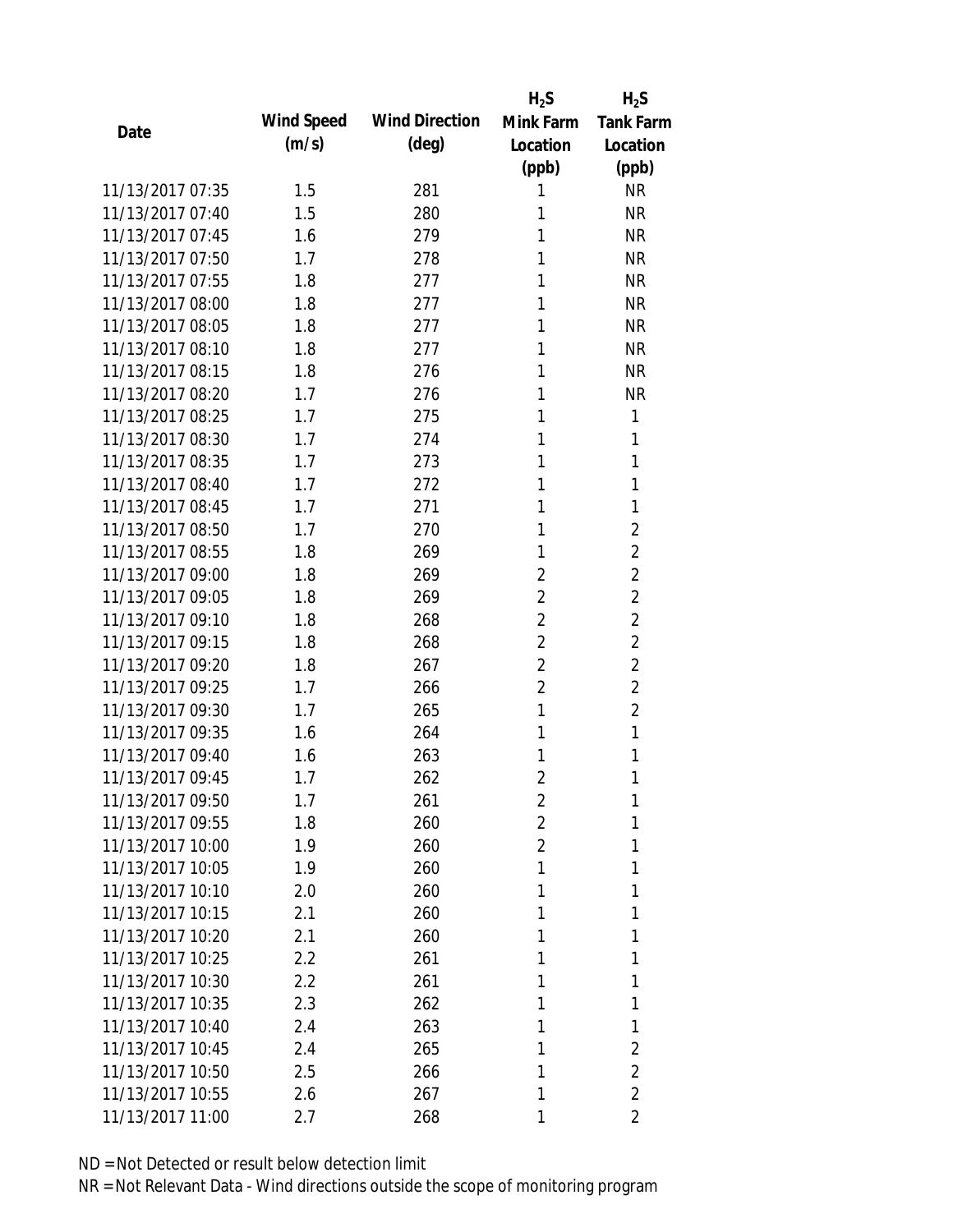|                  |            |                       | $H_2S$    | $H_2S$           |
|------------------|------------|-----------------------|-----------|------------------|
| Date             | Wind Speed | <b>Wind Direction</b> | Mink Farm | <b>Tank Farm</b> |
|                  | (m/s)      | $(\text{deg})$        | Location  | Location         |
|                  |            |                       | (ppb)     | (ppb)            |
| 11/13/2017 11:05 | 2.7        | 269                   | 1         | 1                |
| 11/13/2017 11:10 | 2.8        | 269                   | 1         | 1                |
| 11/13/2017 11:15 | 2.8        | 268                   | 1         | 1                |
| 11/13/2017 11:20 | 2.8        | 267                   | 1         | 1                |
| 11/13/2017 11:25 | 2.9        | 265                   | 1         | 1                |
| 11/13/2017 11:30 | 2.9        | 263                   | 1         | 1                |
| 11/13/2017 11:35 | 2.9        | 263                   | 1         | 1                |
| 11/13/2017 11:40 | 3.0        | 263                   | 1         | 1                |
| 11/13/2017 11:45 | 3.0        | 264                   | 1         | 1                |
| 11/13/2017 11:50 | 3.1        | 267                   | 1         | 1                |
| 11/13/2017 11:55 | 3.1        | 270                   | 1         | 1                |
| 11/13/2017 12:00 | 3.1        | 274                   | 1         | 1                |
| 11/13/2017 12:05 | 3.1        | 276                   | 1         | <b>NR</b>        |
| 11/13/2017 12:10 | 3.1        | 276                   | 1         | <b>NR</b>        |
| 11/13/2017 12:15 | 3.0        | 275                   | 1         | 1                |
| 11/13/2017 12:20 | 3.0        | 273                   | 1         | 1                |
| 11/13/2017 12:25 | 2.9        | 269                   | 1         | 1                |
| 11/13/2017 12:30 | 2.9        | 264                   | 1         | 1                |
| 11/13/2017 12:35 | 2.9        | 260                   | 1         | 1                |
| 11/13/2017 12:40 | 2.9        | 257                   | 1         | 1                |
| 11/13/2017 12:45 | 2.9        | 255                   | 1         | 1                |
| 11/13/2017 12:50 | 2.9        | 255                   | 1         | 1                |
| 11/13/2017 12:55 | 2.9        | 256                   | 1         | 1                |
| 11/13/2017 13:00 | 2.9        | 258                   | 1         | 1                |
| 11/13/2017 13:05 | 3.0        | 262                   | 1         | 1                |
| 11/13/2017 13:10 | 3.0        | 266                   | 1         | 1                |
| 11/13/2017 13:15 | 3.0        | 270                   | 1         | 1                |
| 11/13/2017 13:20 | 3.0        | 274                   | 1         | 1                |
| 11/13/2017 13:25 | 3.1        | 277                   | 1         | <b>NR</b>        |
| 11/13/2017 13:30 | 3.1        | 279                   | 1         | <b>NR</b>        |
| 11/13/2017 13:35 | 3.1        | 279                   | 1         | <b>NR</b>        |
| 11/13/2017 13:40 | 3.1        | 280                   | 1         | <b>NR</b>        |
| 11/13/2017 13:45 | 3.0        | 280                   | 1         | <b>NR</b>        |
| 11/13/2017 13:50 | 3.0        | 279                   | 1         | <b>NR</b>        |
| 11/13/2017 13:55 | 2.9        | 278                   | 1         | <b>NR</b>        |
| 11/13/2017 14:00 | 2.8        | 277                   | 1         | <b>NR</b>        |
| 11/13/2017 14:05 | 2.7        | 278                   | 1         | <b>NR</b>        |
| 11/13/2017 14:10 | 2.6        | 278                   | 1         | <b>NR</b>        |
| 11/13/2017 14:15 | 2.5        | 280                   | 1         | <b>NR</b>        |
| 11/13/2017 14:20 | 2.5        | 281                   | 1         | <b>NR</b>        |
| 11/13/2017 14:25 | 2.5        | 282                   | 1         | <b>NR</b>        |
| 11/13/2017 14:30 | 2.5        | 283                   | 1         | <b>NR</b>        |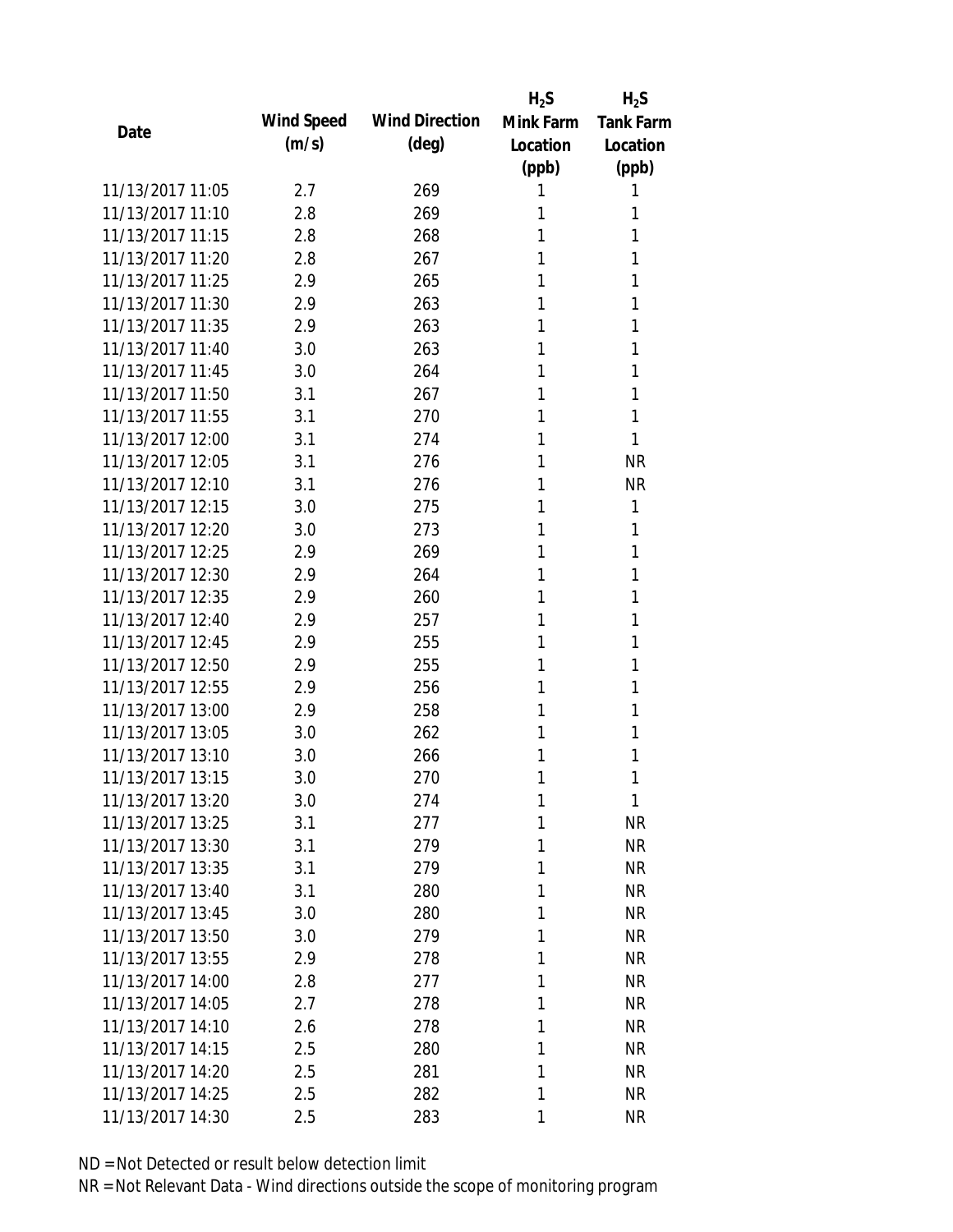|                  |            |                       | $H_2S$    | $H_2S$           |
|------------------|------------|-----------------------|-----------|------------------|
|                  | Wind Speed | <b>Wind Direction</b> | Mink Farm | <b>Tank Farm</b> |
| Date             | (m/s)      | $(\text{deg})$        | Location  | Location         |
|                  |            |                       | (ppb)     | (ppb)            |
| 11/13/2017 14:35 | 2.5        | 282                   | 1         | <b>NR</b>        |
| 11/13/2017 14:40 | 2.6        | 280                   | 1         | <b>NR</b>        |
| 11/13/2017 14:45 | 2.6        | 277                   | 1         | <b>NR</b>        |
| 11/13/2017 14:50 | 2.6        | 275                   | 1         | 1                |
| 11/13/2017 14:55 | 2.5        | 274                   | 1         | 1                |
| 11/13/2017 15:00 | 2.6        | 273                   | 1         | 1                |
| 11/13/2017 15:05 | 2.6        | 273                   | 1         | 1                |
| 11/13/2017 15:10 | 2.6        | 274                   | 1         | 1                |
| 11/13/2017 15:15 | 2.6        | 276                   | 1         | <b>NR</b>        |
| 11/13/2017 15:20 | 2.6        | 276                   | 1         | <b>NR</b>        |
| 11/13/2017 15:25 | 2.6        | 275                   | 1         | 1                |
| 11/13/2017 15:30 | 2.5        | 272                   | 1         | 1                |
| 11/13/2017 15:35 | 2.4        | 269                   | 1         | 1                |
| 11/13/2017 15:40 | 2.3        | 266                   | 1         | 1                |
| 11/13/2017 15:45 | 2.2        | 263                   | 1         | 1                |
| 11/13/2017 15:50 | 2.1        | 260                   | 1         | 1                |
| 11/13/2017 15:55 | 1.9        | 257                   | 1         | 1                |
| 11/13/2017 16:00 | 1.6        | 256                   | 1         | 1                |
| 11/13/2017 16:05 | 1.4        | 255                   | 1         | 1                |
| 11/13/2017 16:10 | 1.3        | 252                   | 1         | 1                |
| 11/13/2017 16:15 | 1.1        | 252                   | 1         | 1                |
| 11/13/2017 16:20 | 1.0        | 250                   | 1         | 1                |
| 11/13/2017 16:25 | 1.0        | 248                   | 1         | 1                |
| 11/13/2017 16:30 | 1.0        | 245                   | 1         | 1                |
| 11/13/2017 16:35 | 1.0        | 242                   | 1         | 1                |
| 11/13/2017 16:40 | 1.0        | 241                   | <b>ND</b> | 1                |
| 11/13/2017 16:45 | 1.0        | 239                   | <b>ND</b> | 1                |
| 11/13/2017 16:50 | 1.0        | 236                   | ND        | 1                |
| 11/13/2017 16:55 | 1.0        | 234                   | <b>ND</b> | 1                |
| 11/13/2017 17:00 | 1.0        | 230                   | <b>ND</b> | 1                |
| 11/13/2017 17:05 | 1.0        | 224                   | <b>NR</b> | 1                |
| 11/13/2017 17:10 | 1.0        | 216                   | <b>NR</b> | $\overline{2}$   |
| 11/13/2017 17:15 | 1.1        | 207                   | NR        | $\overline{2}$   |
| 11/13/2017 17:20 | 1.3        | 199                   | <b>NR</b> | $\overline{2}$   |
| 11/13/2017 17:25 | 1.4        | 192                   | NR        | $\overline{2}$   |
| 11/13/2017 17:30 | 1.5        | 186                   | <b>NR</b> | $\overline{2}$   |
| 11/13/2017 17:35 | 1.6        | 184                   | <b>NR</b> | $\overline{2}$   |
| 11/13/2017 17:40 | 1.6        | 184                   | NR        | $\overline{2}$   |
| 11/13/2017 17:45 | 1.7        | 187                   | NR        | $\overline{2}$   |
| 11/13/2017 17:50 | 1.7        | 189                   | NR        | $\overline{2}$   |
| 11/13/2017 17:55 | 1.7        | 191                   | <b>NR</b> | $\overline{2}$   |
| 11/13/2017 18:00 | 1.6        | 192                   | <b>NR</b> | 1                |
|                  |            |                       |           |                  |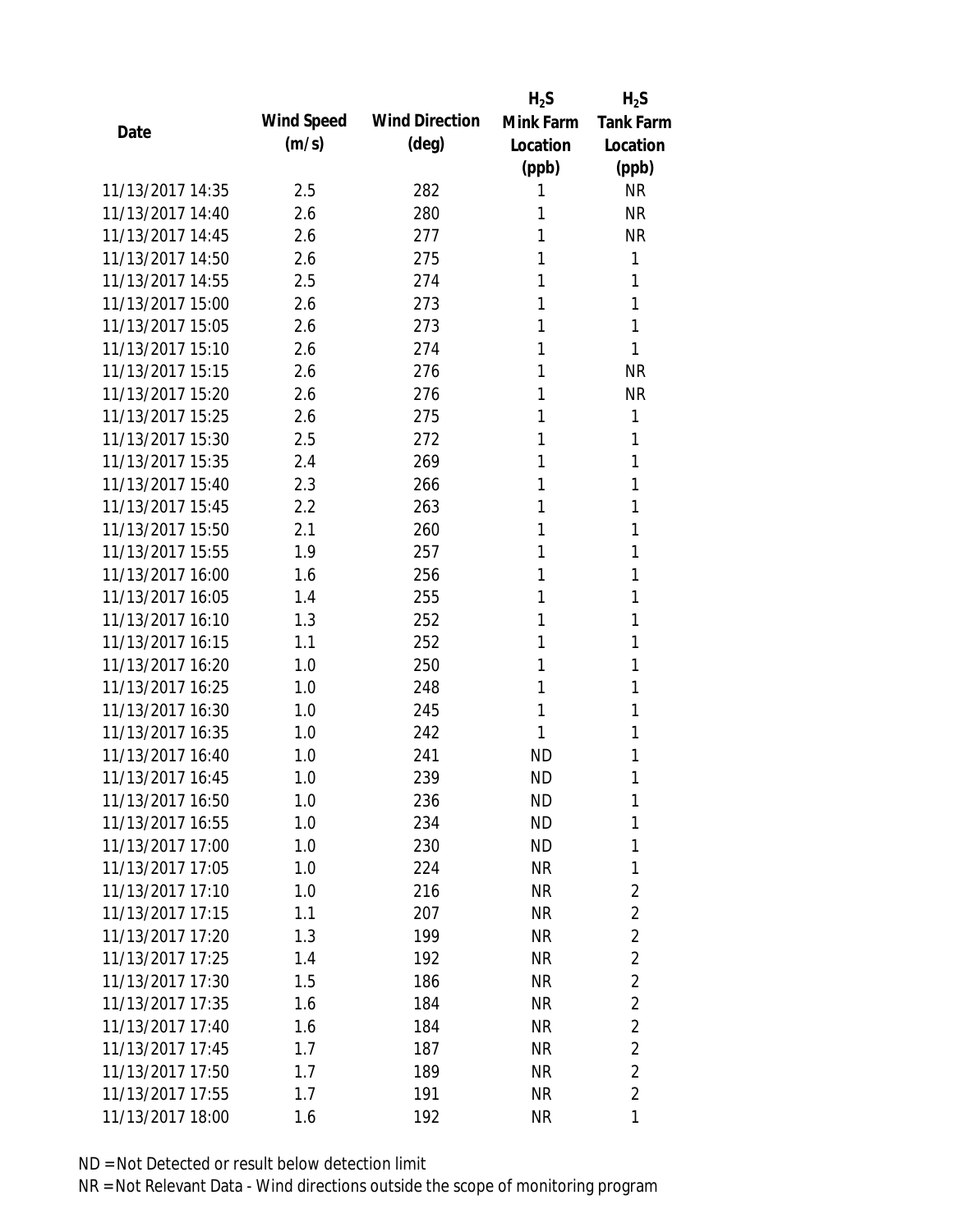|                  |            |                       | $H_2S$    | $H_2S$           |
|------------------|------------|-----------------------|-----------|------------------|
| Date             | Wind Speed | <b>Wind Direction</b> | Mink Farm | <b>Tank Farm</b> |
|                  | (m/s)      | $(\text{deg})$        | Location  | Location         |
|                  |            |                       | (ppb)     | (ppb)            |
| 11/13/2017 18:05 | 1.6        | 193                   | <b>NR</b> | 1                |
| 11/13/2017 18:10 | 1.6        | 190                   | <b>NR</b> | 1                |
| 11/13/2017 18:15 | 1.5        | 187                   | <b>NR</b> | 1                |
| 11/13/2017 18:20 | 1.5        | 182                   | <b>NR</b> | 1                |
| 11/13/2017 18:25 | 1.4        | 178                   | <b>NR</b> | 1                |
| 11/13/2017 18:30 | 1.3        | 174                   | <b>NR</b> | 1                |
| 11/13/2017 18:35 | 1.2        | 169                   | <b>NR</b> | <b>NR</b>        |
| 11/13/2017 18:40 | 1.2        | 165                   | <b>NR</b> | <b>NR</b>        |
| 11/13/2017 18:45 | 1.1        | 162                   | <b>NR</b> | <b>NR</b>        |
| 11/13/2017 18:50 | 1.1        | 159                   | <b>NR</b> | <b>NR</b>        |
| 11/13/2017 18:55 | 1.0        | 155                   | <b>NR</b> | <b>NR</b>        |
| 11/13/2017 19:00 | 1.1        | 150                   | <b>NR</b> | <b>NR</b>        |
| 11/13/2017 19:05 | 1.1        | 146                   | <b>NR</b> | <b>NR</b>        |
| 11/13/2017 19:10 | 1.1        | 141                   | <b>NR</b> | <b>NR</b>        |
| 11/13/2017 19:15 | 1.2        | 136                   | <b>NR</b> | <b>NR</b>        |
| 11/13/2017 19:20 | 1.2        | 132                   | <b>NR</b> | <b>NR</b>        |
| 11/13/2017 19:25 | 1.2        | 130                   | <b>NR</b> | <b>NR</b>        |
| 11/13/2017 19:30 | 1.2        | 129                   | <b>NR</b> | <b>NR</b>        |
| 11/13/2017 19:35 | 1.2        | 130                   | <b>NR</b> | <b>NR</b>        |
| 11/13/2017 19:40 | 1.2        | 131                   | <b>NR</b> | <b>NR</b>        |
| 11/13/2017 19:45 | 1.3        | 133                   | <b>NR</b> | <b>NR</b>        |
| 11/13/2017 19:50 | 1.3        | 135                   | <b>NR</b> | <b>NR</b>        |
| 11/13/2017 19:55 | 1.4        | 136                   | <b>NR</b> | <b>NR</b>        |
| 11/13/2017 20:00 | 1.5        | 137                   | <b>NR</b> | <b>NR</b>        |
| 11/13/2017 20:05 | 1.6        | 138                   | <b>NR</b> | <b>NR</b>        |
| 11/13/2017 20:10 | 1.7        | 139                   | <b>NR</b> | <b>NR</b>        |
| 11/13/2017 20:15 | 1.8        | 140                   | <b>NR</b> | <b>NR</b>        |
| 11/13/2017 20:20 | 1.9        | 141                   | <b>NR</b> | NR               |
| 11/13/2017 20:25 | 2.0        | 142                   | <b>NR</b> | <b>NR</b>        |
| 11/13/2017 20:30 | 2.1        | 142                   | NR        | <b>NR</b>        |
| 11/13/2017 20:35 | 2.1        | 142                   | <b>NR</b> | <b>NR</b>        |
| 11/13/2017 20:40 | 2.2        | 142                   | <b>NR</b> | <b>NR</b>        |
| 11/13/2017 20:45 | 2.2        | 142                   | <b>NR</b> | <b>NR</b>        |
| 11/13/2017 20:50 | 2.2        | 142                   | <b>NR</b> | <b>NR</b>        |
| 11/13/2017 20:55 | 2.1        | 142                   | <b>NR</b> | <b>NR</b>        |
| 11/13/2017 21:00 | 2.1        | 143                   | <b>NR</b> | <b>NR</b>        |
| 11/13/2017 21:05 |            |                       |           | <b>NR</b>        |
| 11/13/2017 21:10 | 2.1        | 144                   | <b>NR</b> |                  |
|                  | 2.1        | 146                   | <b>NR</b> | <b>NR</b>        |
| 11/13/2017 21:15 | 2.1        | 148                   | <b>NR</b> | <b>NR</b>        |
| 11/13/2017 21:20 | 2.2        | 150                   | <b>NR</b> | <b>NR</b>        |
| 11/13/2017 21:25 | 2.2        | 153                   | <b>NR</b> | <b>NR</b>        |
| 11/13/2017 21:30 | 2.3        | 157                   | <b>NR</b> | <b>NR</b>        |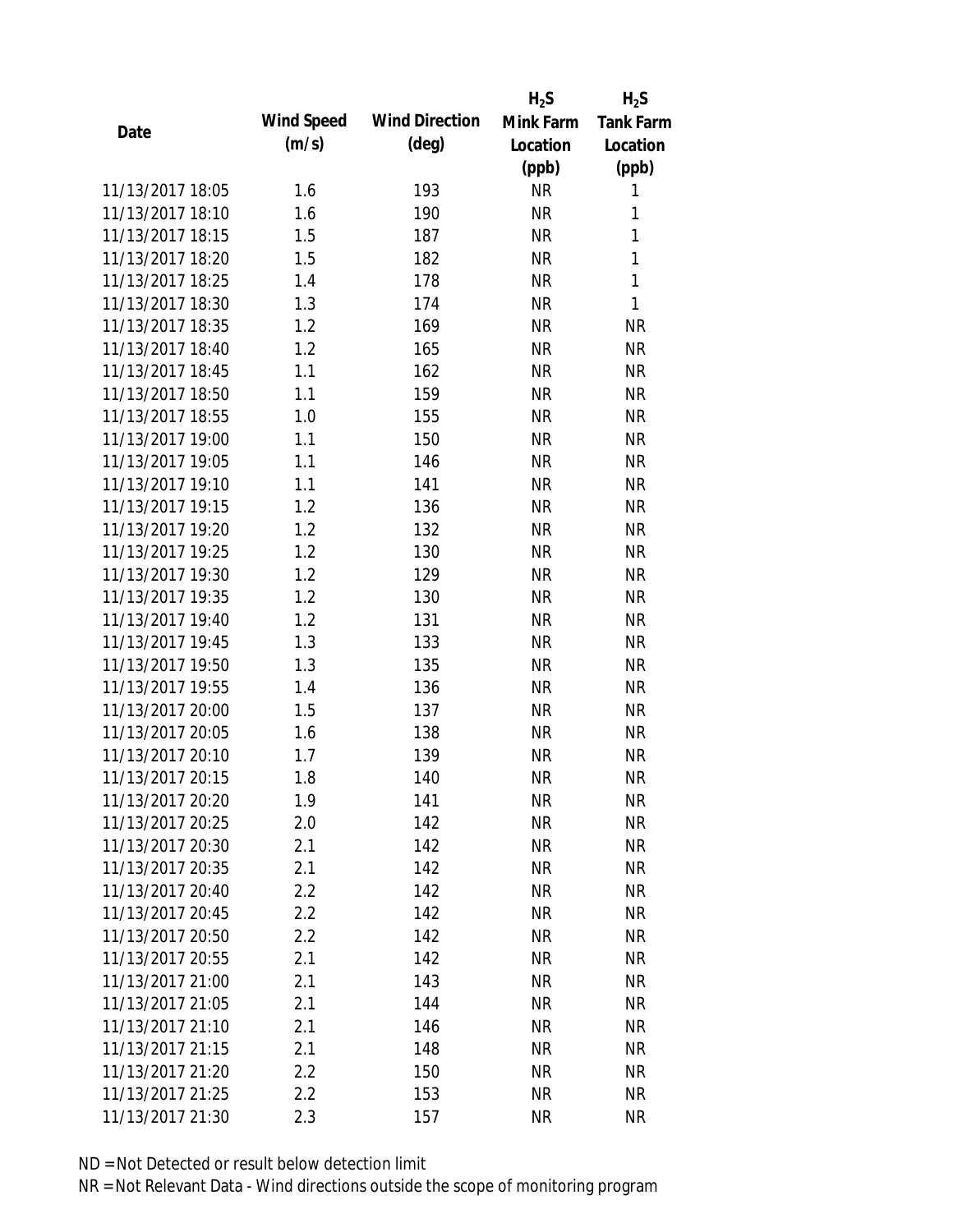|                  |            |                       | $H_2S$    | $H_2S$           |
|------------------|------------|-----------------------|-----------|------------------|
|                  | Wind Speed | <b>Wind Direction</b> | Mink Farm | <b>Tank Farm</b> |
| Date             | (m/s)      | $(\text{deg})$        | Location  | Location         |
|                  |            |                       | (ppb)     | (ppb)            |
| 11/13/2017 21:35 | 2.3        | 160                   | <b>NR</b> | <b>NR</b>        |
| 11/13/2017 21:40 | 2.4        | 163                   | <b>NR</b> | <b>NR</b>        |
| 11/13/2017 21:45 | 2.5        | 165                   | <b>NR</b> | <b>NR</b>        |
| 11/13/2017 21:50 | 2.6        | 168                   | <b>NR</b> | <b>NR</b>        |
| 11/13/2017 21:55 | 2.6        | 171                   | <b>NR</b> | 1                |
| 11/13/2017 22:00 | 2.6        | 173                   | <b>NR</b> | 1                |
| 11/13/2017 22:05 | 2.6        | 176                   | <b>NR</b> | 1                |
| 11/13/2017 22:10 | 2.5        | 179                   | <b>NR</b> | 1                |
| 11/13/2017 22:15 | 2.5        | 181                   | <b>NR</b> | 1                |
| 11/13/2017 22:20 | 2.4        | 183                   | <b>NR</b> | 1                |
| 11/13/2017 22:25 | 2.4        | 185                   | <b>NR</b> | 1                |
| 11/13/2017 22:30 | 2.4        | 185                   | <b>NR</b> | 1                |
| 11/13/2017 22:35 | 2.5        | 186                   | <b>NR</b> | 1                |
| 11/13/2017 22:40 | 2.5        | 185                   | <b>NR</b> | 1                |
| 11/13/2017 22:45 | 2.5        | 185                   | <b>NR</b> | 1                |
| 11/13/2017 22:50 | 2.6        | 185                   | <b>NR</b> | 1                |
| 11/13/2017 22:55 | 2.6        | 185                   | <b>NR</b> | 1                |
| 11/13/2017 23:00 | 2.7        | 185                   | <b>NR</b> | 1                |
| 11/13/2017 23:05 | 2.7        | 186                   | <b>NR</b> | 1                |
| 11/13/2017 23:10 | 2.8        | 186                   | <b>NR</b> | 1                |
| 11/13/2017 23:15 | 2.8        | 186                   | <b>NR</b> | 1                |
| 11/13/2017 23:20 | 2.9        | 185                   | <b>NR</b> | 1                |
| 11/13/2017 23:25 | 2.9        | 184                   | <b>NR</b> | 1                |
| 11/13/2017 23:30 | 2.8        | 183                   | <b>NR</b> | 1                |
| 11/13/2017 23:35 | 2.8        | 181                   | <b>NR</b> | 1                |
| 11/13/2017 23:40 | 2.7        | 179                   | <b>NR</b> | 1                |
| 11/13/2017 23:45 | 2.7        | 177                   | <b>NR</b> | 1                |
| 11/13/2017 23:50 | 2.6        | 174                   | <b>NR</b> | 1                |
| 11/13/2017 23:55 | 2.6        | 170                   | <b>NR</b> | 1                |
| 11/13/2017 24:00 | 2.5        | 166                   | NR        | ΝR               |
| 11/14/2017 00:05 | 2.5        | 162                   | NR        | <b>NR</b>        |
| 11/14/2017 00:10 | 2.5        | 158                   | <b>NR</b> | <b>NR</b>        |
| 11/14/2017 00:15 | 2.5        | 154                   | NR        | <b>NR</b>        |
| 11/14/2017 00:20 | 2.5        | 150                   | <b>NR</b> | <b>NR</b>        |
| 11/14/2017 00:25 | 2.5        | 147                   | <b>NR</b> | NR               |
| 11/14/2017 00:30 | 2.5        | 145                   | <b>NR</b> | <b>NR</b>        |
| 11/14/2017 00:35 | 2.4        | 143                   | NR        | <b>NR</b>        |
| 11/14/2017 00:40 | 2.5        | 142                   | NR        | NR               |
| 11/14/2017 00:45 | 2.5        | 142                   | <b>NR</b> | <b>NR</b>        |
| 11/14/2017 00:50 | 2.6        | 142                   | <b>NR</b> | NR               |
| 11/14/2017 00:55 | 2.7        | 142                   | <b>NR</b> | <b>NR</b>        |
|                  |            |                       |           |                  |
| 11/14/2017 01:00 | 2.8        | 143                   | <b>NR</b> | <b>NR</b>        |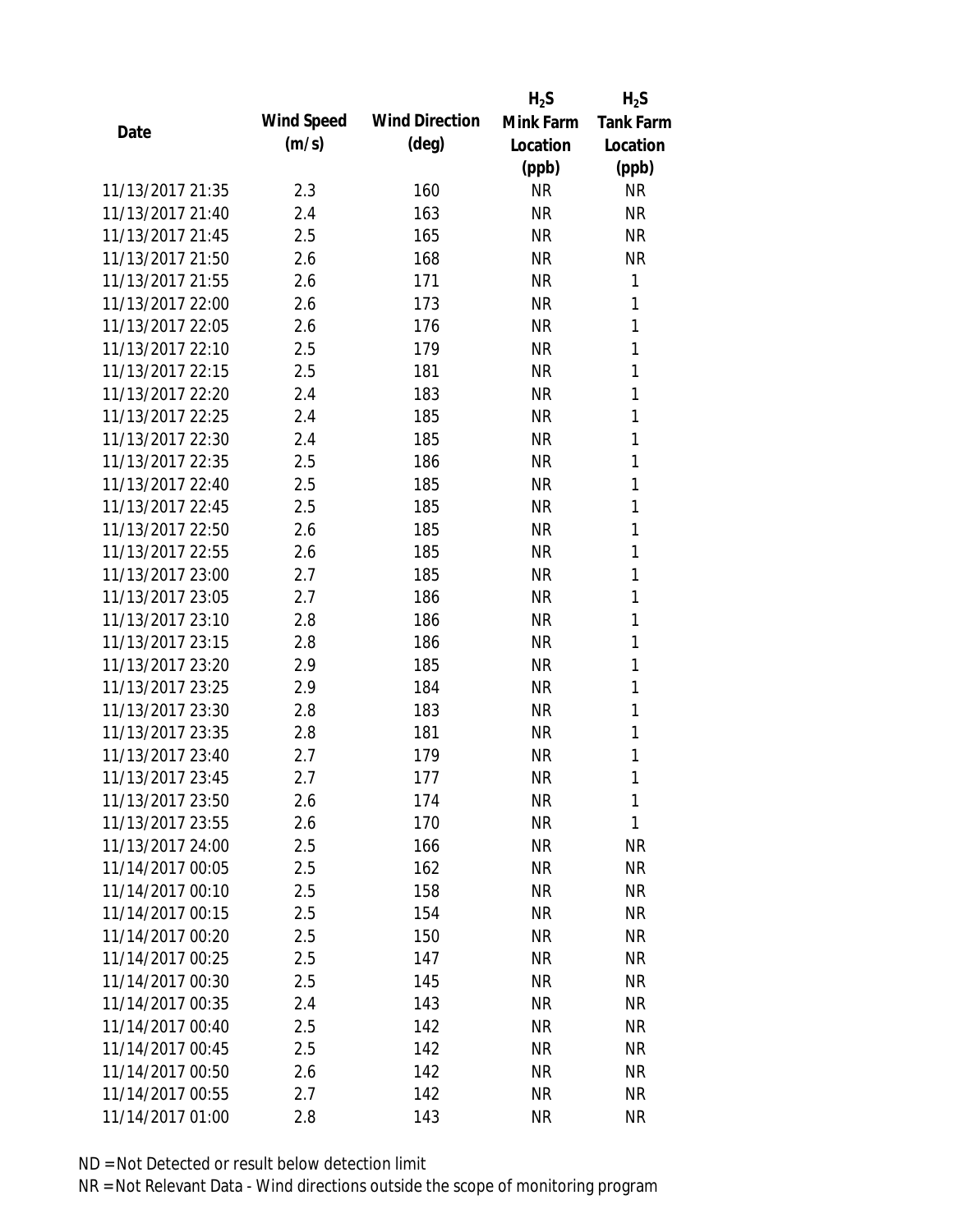|                  |            |                       | $H_2S$    | $H_2S$           |
|------------------|------------|-----------------------|-----------|------------------|
| Date             | Wind Speed | <b>Wind Direction</b> | Mink Farm | <b>Tank Farm</b> |
|                  | (m/s)      | $(\text{deg})$        | Location  | Location         |
|                  |            |                       | (ppb)     | (ppb)            |
| 11/14/2017 01:05 | 2.9        | 144                   | <b>NR</b> | <b>NR</b>        |
| 11/14/2017 01:10 | 3.0        | 145                   | <b>NR</b> | <b>NR</b>        |
| 11/14/2017 01:15 | 3.1        | 146                   | <b>NR</b> | <b>NR</b>        |
| 11/14/2017 01:20 | 3.3        | 148                   | <b>NR</b> | <b>NR</b>        |
| 11/14/2017 01:25 | 3.4        | 150                   | <b>NR</b> | <b>NR</b>        |
| 11/14/2017 01:30 | 3.5        | 151                   | <b>NR</b> | <b>NR</b>        |
| 11/14/2017 01:35 | 3.7        | 152                   | <b>NR</b> | <b>NR</b>        |
| 11/14/2017 01:40 | 3.8        | 154                   | <b>NR</b> | <b>NR</b>        |
| 11/14/2017 01:45 | 3.9        | 156                   | <b>NR</b> | <b>NR</b>        |
| 11/14/2017 01:50 | 3.9        | 157                   | <b>NR</b> | <b>NR</b>        |
| 11/14/2017 01:55 | 3.9        | 159                   | <b>NR</b> | <b>NR</b>        |
| 11/14/2017 02:00 | 3.9        | 160                   | <b>NR</b> | <b>NR</b>        |
| 11/14/2017 02:05 | 3.8        | 162                   | <b>NR</b> | <b>NR</b>        |
| 11/14/2017 02:10 | 3.8        | 163                   | <b>NR</b> | <b>NR</b>        |
| 11/14/2017 02:15 | 3.7        | 164                   | <b>NR</b> | <b>NR</b>        |
| 11/14/2017 02:20 | 3.7        | 165                   | <b>NR</b> | <b>NR</b>        |
| 11/14/2017 02:25 | 3.7        | 166                   | <b>NR</b> | <b>NR</b>        |
| 11/14/2017 02:30 | 3.7        | 166                   | <b>NR</b> | <b>NR</b>        |
| 11/14/2017 02:35 | 3.7        | 166                   | <b>NR</b> | <b>NR</b>        |
| 11/14/2017 02:40 | 3.7        | 166                   | <b>NR</b> | <b>NR</b>        |
| 11/14/2017 02:45 | 3.6        | 165                   | <b>NR</b> | <b>NR</b>        |
| 11/14/2017 02:50 | 3.6        | 165                   | <b>NR</b> | <b>NR</b>        |
| 11/14/2017 02:55 | 3.5        | 164                   | <b>NR</b> | <b>NR</b>        |
| 11/14/2017 03:00 | 3.4        | 163                   | <b>NR</b> | <b>NR</b>        |
| 11/14/2017 03:05 | 3.4        | 163                   | <b>NR</b> | <b>NR</b>        |
| 11/14/2017 03:10 | 3.3        | 164                   | <b>NR</b> | <b>NR</b>        |
| 11/14/2017 03:15 | 3.3        | 164                   | <b>NR</b> | <b>NR</b>        |
| 11/14/2017 03:20 | 3.3        | 165                   | <b>NR</b> | <b>NR</b>        |
| 11/14/2017 03:25 | 3.3        | 166                   | <b>NR</b> | <b>NR</b>        |
| 11/14/2017 03:30 | 3.4        | 167                   | NR        | <b>NR</b>        |
| 11/14/2017 03:35 | 3.4        | 167                   | <b>NR</b> | <b>NR</b>        |
| 11/14/2017 03:40 | 3.4        | 167                   | <b>NR</b> | <b>NR</b>        |
| 11/14/2017 03:45 | 3.5        | 167                   | NR        | <b>NR</b>        |
| 11/14/2017 03:50 | 3.5        | 166                   | <b>NR</b> | <b>NR</b>        |
| 11/14/2017 03:55 | 3.5        | 166                   | <b>NR</b> | <b>NR</b>        |
| 11/14/2017 04:00 | 3.5        | 165                   | <b>NR</b> | <b>NR</b>        |
| 11/14/2017 04:05 | 3.5        | 165                   | NR        | <b>NR</b>        |
| 11/14/2017 04:10 | 3.5        | 164                   | NR        | <b>NR</b>        |
| 11/14/2017 04:15 | 3.6        | 164                   | <b>NR</b> | <b>NR</b>        |
| 11/14/2017 04:20 | 3.6        | 164                   | <b>NR</b> | NR               |
| 11/14/2017 04:25 | 3.7        | 164                   | <b>NR</b> | <b>NR</b>        |
| 11/14/2017 04:30 | 3.7        | 164                   | <b>NR</b> | <b>NR</b>        |
|                  |            |                       |           |                  |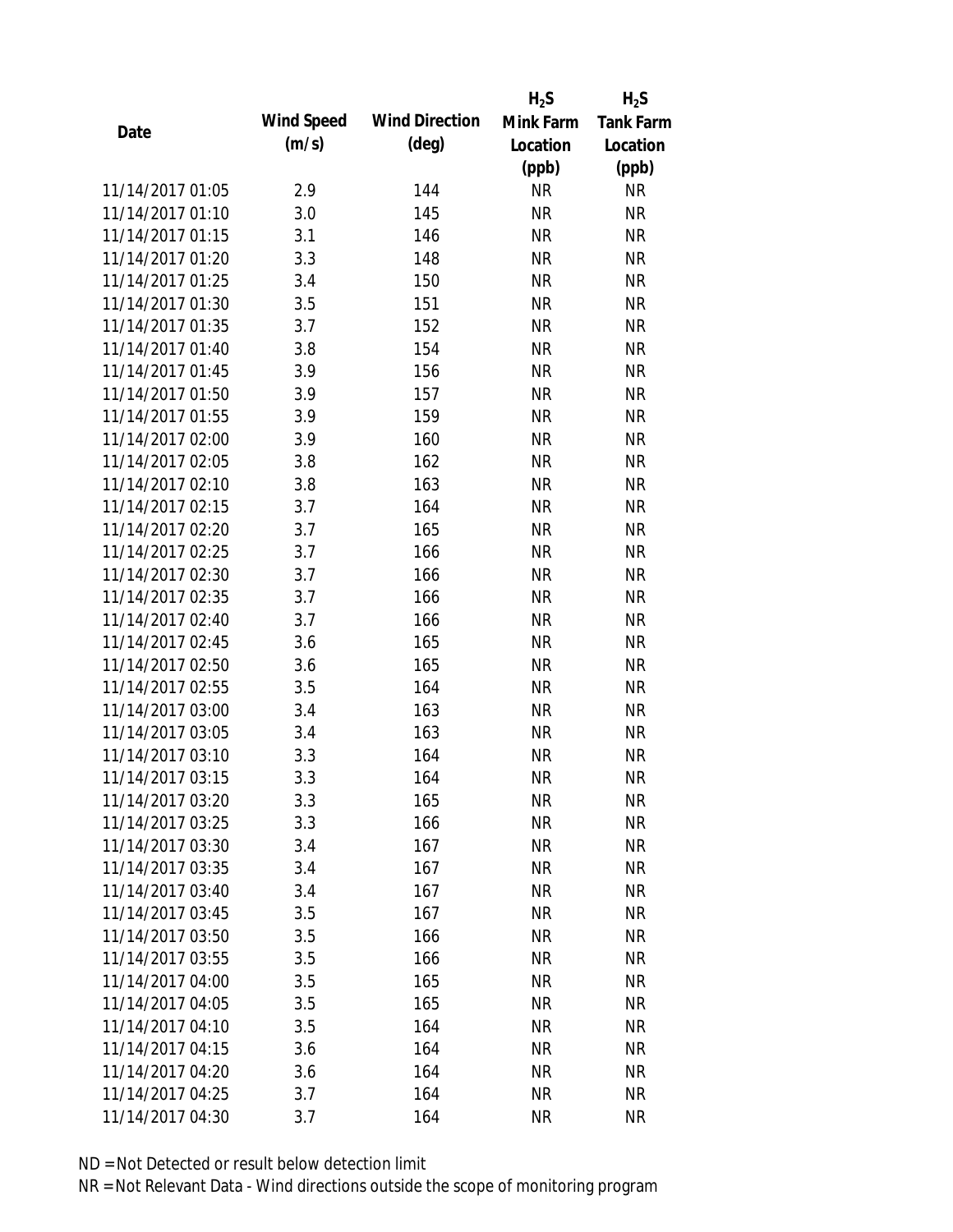|                  |            |                       | $H_2S$    | $H_2S$           |
|------------------|------------|-----------------------|-----------|------------------|
| Date             | Wind Speed | <b>Wind Direction</b> | Mink Farm | <b>Tank Farm</b> |
|                  | (m/s)      | $(\text{deg})$        | Location  | Location         |
|                  |            |                       | (ppb)     | (ppb)            |
| 11/14/2017 04:35 | 3.7        | 164                   | <b>NR</b> | <b>NR</b>        |
| 11/14/2017 04:40 | 3.8        | 163                   | <b>NR</b> | <b>NR</b>        |
| 11/14/2017 04:45 | 3.8        | 163                   | <b>NR</b> | <b>NR</b>        |
| 11/14/2017 04:50 | 3.8        | 163                   | <b>NR</b> | <b>NR</b>        |
| 11/14/2017 04:55 | 3.8        | 162                   | <b>NR</b> | <b>NR</b>        |
| 11/14/2017 05:00 | 3.9        | 162                   | <b>NR</b> | <b>NR</b>        |
| 11/14/2017 05:05 | 3.9        | 162                   | <b>NR</b> | <b>NR</b>        |
| 11/14/2017 05:10 | 3.9        | 162                   | <b>NR</b> | <b>NR</b>        |
| 11/14/2017 05:15 | 4.0        | 162                   | <b>NR</b> | <b>NR</b>        |
| 11/14/2017 05:20 | 4.0        | 162                   | <b>NR</b> | <b>NR</b>        |
| 11/14/2017 05:25 | 4.0        | 163                   | <b>NR</b> | <b>NR</b>        |
| 11/14/2017 05:30 | 4.0        | 163                   | <b>NR</b> | <b>NR</b>        |
| 11/14/2017 05:35 | 4.0        | 163                   | <b>NR</b> | <b>NR</b>        |
| 11/14/2017 05:40 | 4.0        | 163                   | <b>NR</b> | <b>NR</b>        |
| 11/14/2017 05:45 | 4.0        | 163                   | <b>NR</b> | <b>NR</b>        |
| 11/14/2017 05:50 | 4.0        | 164                   | <b>NR</b> | <b>NR</b>        |
| 11/14/2017 05:55 | 3.9        | 164                   | <b>NR</b> | <b>NR</b>        |
| 11/14/2017 06:00 | 3.9        | 164                   | <b>NR</b> | <b>NR</b>        |
| 11/14/2017 06:05 | 3.9        | 164                   | <b>NR</b> | <b>NR</b>        |
| 11/14/2017 06:10 | 3.9        | 163                   | <b>NR</b> | <b>NR</b>        |
| 11/14/2017 06:15 | 3.9        | 162                   | <b>NR</b> | <b>NR</b>        |
| 11/14/2017 06:20 | 3.9        | 161                   | <b>NR</b> | <b>NR</b>        |
| 11/14/2017 06:25 | 3.9        | 160                   | <b>NR</b> | <b>NR</b>        |
| 11/14/2017 06:30 | 3.9        | 159                   | <b>NR</b> | <b>NR</b>        |
| 11/14/2017 06:35 | 3.8        | 158                   | <b>NR</b> | <b>NR</b>        |
| 11/14/2017 06:40 | 3.8        | 158                   | <b>NR</b> | <b>NR</b>        |
| 11/14/2017 06:45 | 3.7        | 158                   | <b>NR</b> | <b>NR</b>        |
| 11/14/2017 06:50 | 3.7        | 158                   | <b>NR</b> | <b>NR</b>        |
| 11/14/2017 06:55 | 3.7        | 159                   | <b>NR</b> | <b>NR</b>        |
| 11/14/2017 07:00 | 3.7        | 160                   | NR        | <b>NR</b>        |
| 11/14/2017 07:05 | 3.7        | 161                   | <b>NR</b> | <b>NR</b>        |
| 11/14/2017 07:10 | 3.7        | 162                   | <b>NR</b> | <b>NR</b>        |
| 11/14/2017 07:15 | 3.7        | 163                   | <b>NR</b> | <b>NR</b>        |
| 11/14/2017 07:20 | 3.8        | 163                   | <b>NR</b> | <b>NR</b>        |
| 11/14/2017 07:25 | 3.9        | 163                   | <b>NR</b> | <b>NR</b>        |
| 11/14/2017 07:30 | 4.0        | 164                   | <b>NR</b> | <b>NR</b>        |
| 11/14/2017 07:35 | 4.1        | 164                   | NR        | <b>NR</b>        |
| 11/14/2017 07:40 | 4.3        | 165                   | NR        | <b>NR</b>        |
| 11/14/2017 07:45 | 4.5        | 166                   | <b>NR</b> | <b>NR</b>        |
| 11/14/2017 07:50 | 4.6        | 167                   | <b>NR</b> | <b>NR</b>        |
| 11/14/2017 07:55 | 4.7        | 167                   | <b>NR</b> | <b>NR</b>        |
| 11/14/2017 08:00 | 4.8        | 168                   | <b>NR</b> | <b>NR</b>        |
|                  |            |                       |           |                  |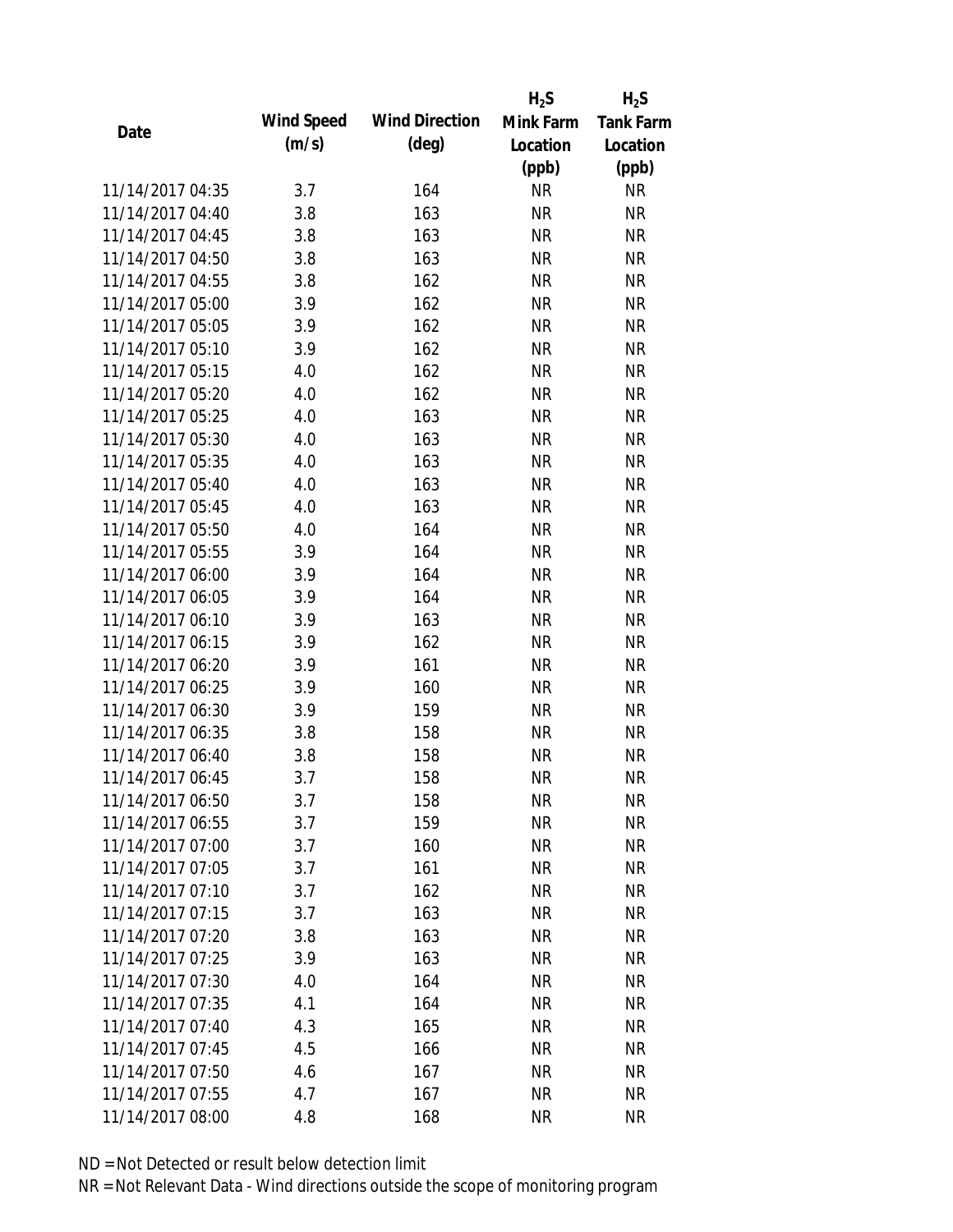|                  |            |                       | $H_2S$    | $H_2S$           |
|------------------|------------|-----------------------|-----------|------------------|
|                  | Wind Speed | <b>Wind Direction</b> | Mink Farm | <b>Tank Farm</b> |
| Date             | (m/s)      | $(\text{deg})$        | Location  | Location         |
|                  |            |                       | (ppb)     | (ppb)            |
| 11/14/2017 08:05 | 4.9        | 168                   | <b>NR</b> | <b>NR</b>        |
| 11/14/2017 08:10 | 4.9        | 168                   | <b>NR</b> | <b>NR</b>        |
| 11/14/2017 08:15 | 4.9        | 169                   | <b>NR</b> | <b>NR</b>        |
| 11/14/2017 08:20 | 4.9        | 169                   | <b>NR</b> | <b>NR</b>        |
| 11/14/2017 08:25 | 5.0        | 169                   | <b>NR</b> | <b>NR</b>        |
| 11/14/2017 08:30 | 5.0        | 169                   | <b>NR</b> | <b>NR</b>        |
| 11/14/2017 08:35 | 4.9        | 170                   | <b>NR</b> | 1                |
| 11/14/2017 08:40 | 4.9        | 170                   | <b>NR</b> | 1                |
| 11/14/2017 08:45 | 4.9        | 170                   | <b>NR</b> | 1                |
| 11/14/2017 08:50 | 4.8        | 170                   | <b>NR</b> | 1                |
| 11/14/2017 08:55 | 4.8        | 170                   | <b>NR</b> | 1                |
| 11/14/2017 09:00 | 4.8        | 170                   | <b>NR</b> | 1                |
| 11/14/2017 09:05 | 4.9        | 170                   | <b>NR</b> | 1                |
| 11/14/2017 09:10 | 4.9        | 170                   | <b>NR</b> | 1                |
| 11/14/2017 09:15 | 4.8        | 171                   | <b>NR</b> | 1                |
| 11/14/2017 09:20 | 4.8        | 172                   | <b>NR</b> | 1                |
| 11/14/2017 09:25 | 4.8        | 172                   | <b>NR</b> | 1                |
| 11/14/2017 09:30 | 4.7        | 173                   | <b>NR</b> | 1                |
| 11/14/2017 09:35 | 4.6        | 174                   | <b>NR</b> | $\mathbf{1}$     |
| 11/14/2017 09:40 | 4.5        | 174                   | <b>NR</b> | 1                |
| 11/14/2017 09:45 | 4.4        | 175                   | <b>NR</b> | 1                |
| 11/14/2017 09:50 | 4.3        | 175                   | <b>NR</b> | 1                |
| 11/14/2017 09:55 | 4.2        | 175                   | <b>NR</b> | 1                |
| 11/14/2017 10:00 | 4.1        | 175                   | <b>NR</b> | 1                |
| 11/14/2017 10:05 | 4.1        | 175                   | <b>NR</b> | 1                |
| 11/14/2017 10:10 | 4.2        | 175                   | <b>NR</b> | 1                |
| 11/14/2017 10:15 | 4.3        | 174                   | <b>NR</b> | 1                |
| 11/14/2017 10:20 | 4.4        | 174                   | NR        | 1                |
| 11/14/2017 10:25 | 4.4        | 175                   | <b>NR</b> | 1                |
| 11/14/2017 10:30 | 4.5        | 176                   | NR        | 1                |
| 11/14/2017 10:35 | 4.5        | 178                   | <b>NR</b> | 1                |
| 11/14/2017 10:40 | 4.5        | 179                   | <b>NR</b> | 1                |
| 11/14/2017 10:45 | 4.5        | 181                   | NR        | 1                |
| 11/14/2017 10:50 | 4.5        | 183                   | <b>NR</b> | 1                |
| 11/14/2017 10:55 | 4.5        | 185                   | NR        | 1                |
| 11/14/2017 11:00 | 4.5        | 186                   | <b>NR</b> | 1                |
| 11/14/2017 11:05 | 4.5        | 187                   | NR        | 1                |
| 11/14/2017 11:10 | 4.5        | 188                   | NR        | 1                |
| 11/14/2017 11:15 | 4.6        | 188                   | NR        | 1                |
| 11/14/2017 11:20 | 4.7        | 187                   | NR        | 1                |
| 11/14/2017 11:25 | 4.9        | 185                   | <b>NR</b> | 1                |
| 11/14/2017 11:30 | 5.1        | 183                   | <b>NR</b> | 1                |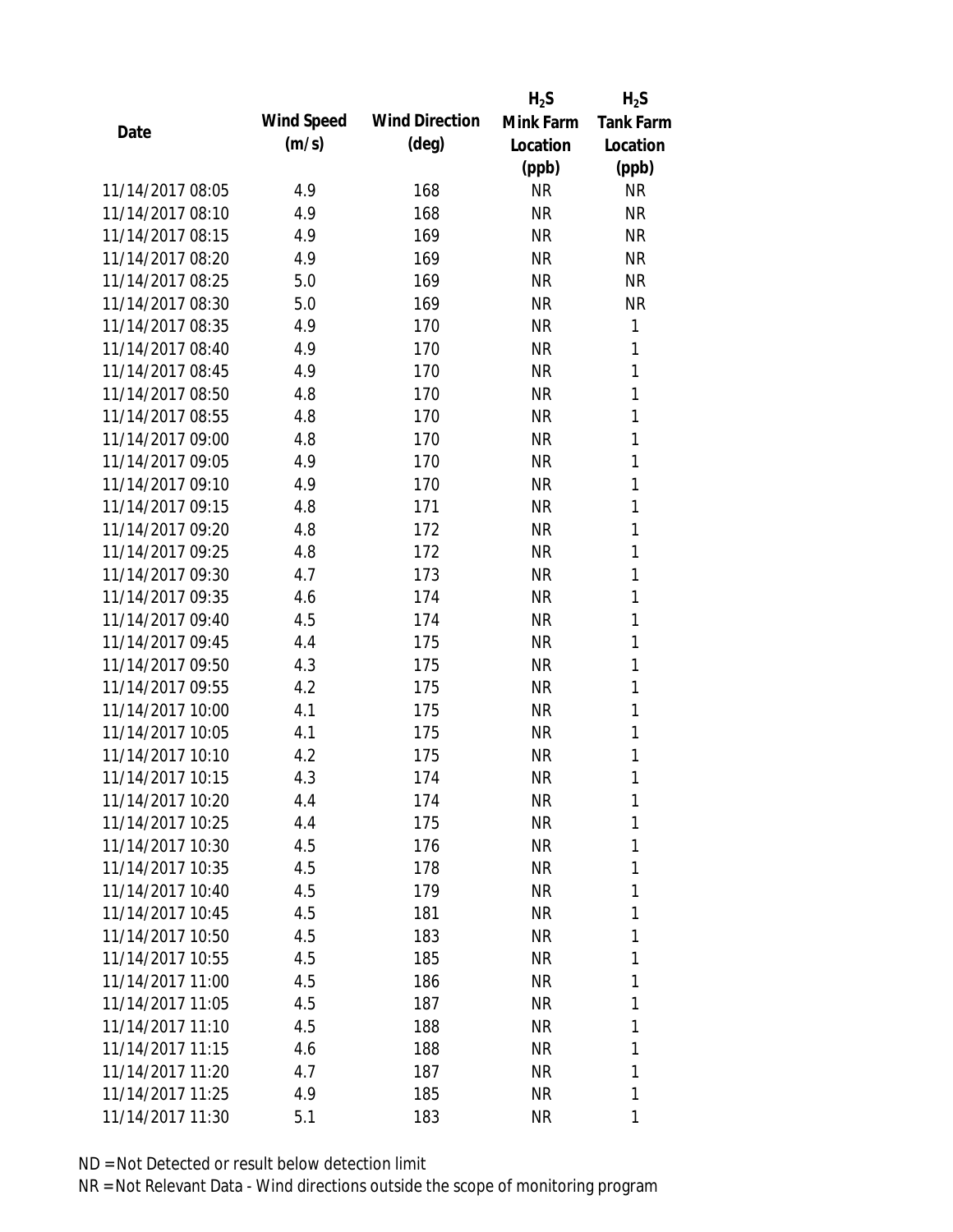|                  |            |                       | $H_2S$    | $H_2S$           |
|------------------|------------|-----------------------|-----------|------------------|
| Date             | Wind Speed | <b>Wind Direction</b> | Mink Farm | <b>Tank Farm</b> |
|                  | (m/s)      | $(\text{deg})$        | Location  | Location         |
|                  |            |                       | (ppb)     | (ppb)            |
| 11/14/2017 11:35 | 5.2        | 181                   | <b>NR</b> | 1                |
| 11/14/2017 11:40 | 5.3        | 180                   | <b>NR</b> | 1                |
| 11/14/2017 11:45 | 5.3        | 179                   | <b>NR</b> | 1                |
| 11/14/2017 11:50 | 5.4        | 178                   | <b>NR</b> | 1                |
| 11/14/2017 11:55 | 5.4        | 177                   | <b>NR</b> | 1                |
| 11/14/2017 12:00 | 5.5        | 176                   | <b>NR</b> | 1                |
| 11/14/2017 12:05 | 5.6        | 176                   | <b>NR</b> | 1                |
| 11/14/2017 12:10 | 5.6        | 175                   | <b>NR</b> | 1                |
| 11/14/2017 12:15 | 5.8        | 174                   | <b>NR</b> | 1                |
| 11/14/2017 12:20 | 5.8        | 174                   | <b>NR</b> | 1                |
| 11/14/2017 12:25 | 5.8        | 174                   | <b>NR</b> | 1                |
| 11/14/2017 12:30 | 5.7        | 174                   | <b>NR</b> | 1                |
| 11/14/2017 12:35 | 5.7        | 173                   | <b>NR</b> | 1                |
| 11/14/2017 12:40 | 5.6        | 172                   | <b>NR</b> | 1                |
| 11/14/2017 12:45 | 5.6        | 170                   | <b>NR</b> | 1                |
| 11/14/2017 12:50 | 5.5        | 169                   | <b>NR</b> | <b>NR</b>        |
| 11/14/2017 12:55 | 5.6        | 168                   | <b>NR</b> | <b>NR</b>        |
| 11/14/2017 13:00 | 5.7        | 167                   | <b>NR</b> | <b>NR</b>        |
| 11/14/2017 13:05 | 5.7        | 168                   | <b>NR</b> | <b>NR</b>        |
| 11/14/2017 13:10 | 5.8        | 169                   | <b>NR</b> | <b>NR</b>        |
| 11/14/2017 13:15 | 5.8        | 171                   | <b>NR</b> | 1                |
| 11/14/2017 13:20 | 5.8        | 172                   | <b>NR</b> | 1                |
| 11/14/2017 13:25 | 5.6        | 174                   | <b>NR</b> | 1                |
| 11/14/2017 13:30 | 5.4        | 175                   | <b>NR</b> | 1                |
| 11/14/2017 13:35 | 5.2        | 177                   | <b>NR</b> | $\overline{2}$   |
| 11/14/2017 13:40 | 4.9        | 178                   | <b>NR</b> | $\overline{2}$   |
| 11/14/2017 13:45 | 4.8        | 181                   | <b>NR</b> | $\overline{2}$   |
| 11/14/2017 13:50 | 4.7        | 183                   | <b>NR</b> | 2                |
| 11/14/2017 13:55 | 4.6        | 185                   | <b>NR</b> | $\overline{2}$   |
| 11/14/2017 14:00 | 4.6        | 186                   | NR        | 1                |
| 11/14/2017 14:05 | 4.7        | 186                   | NR        | 1                |
| 11/14/2017 14:10 | 4.7        | 185                   | <b>NR</b> | 1                |
| 11/14/2017 14:15 | 4.8        | 183                   | NR        | 1                |
| 11/14/2017 14:20 | 4.8        | 181                   | <b>NR</b> | 1                |
| 11/14/2017 14:25 | 5.0        | 179                   | NR        | 1                |
| 11/14/2017 14:30 | 5.1        | 178                   | <b>NR</b> | 1                |
| 11/14/2017 14:35 | 5.1        | 176                   | NR        | 1                |
| 11/14/2017 14:40 | 5.2        | 174                   | NR        | 1                |
| 11/14/2017 14:45 | 5.3        | 173                   | NR        | 1                |
| 11/14/2017 14:50 | 5.2        | 172                   | NR        | 1                |
| 11/14/2017 14:55 | 5.1        | 171                   | <b>NR</b> | 1                |
| 11/14/2017 15:00 | 5.0        | 171                   | <b>NR</b> | 1                |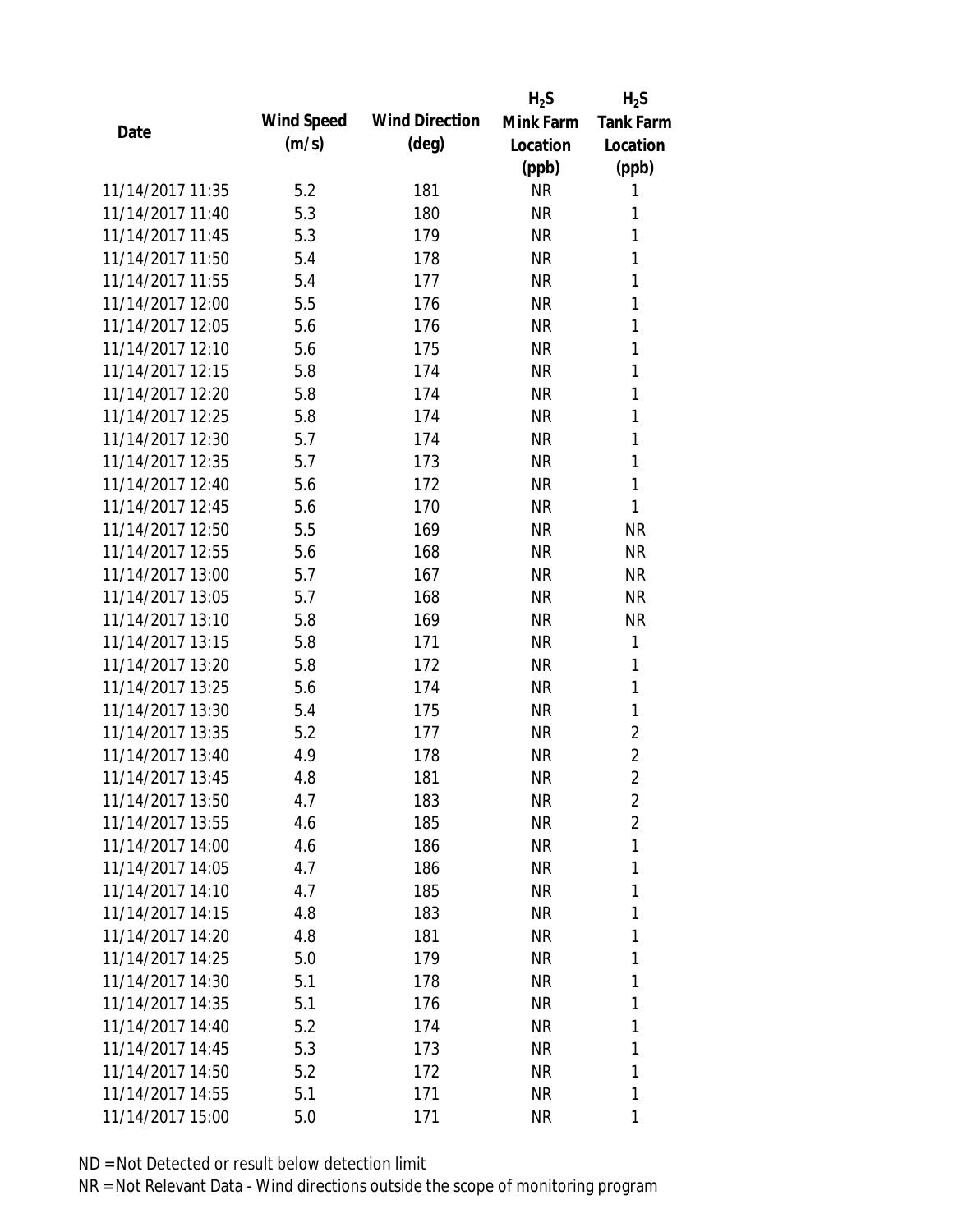|                  |            |                       | $H_2S$    | $H_2S$           |
|------------------|------------|-----------------------|-----------|------------------|
| Date             | Wind Speed | <b>Wind Direction</b> | Mink Farm | <b>Tank Farm</b> |
|                  | (m/s)      | $(\text{deg})$        | Location  | Location         |
|                  |            |                       | (ppb)     | (ppb)            |
| 11/14/2017 15:05 | 4.9        | 170                   | <b>NR</b> | 1                |
| 11/14/2017 15:10 | 4.8        | 170                   | <b>NR</b> | 1                |
| 11/14/2017 15:15 | 4.7        | 170                   | <b>NR</b> | 1                |
| 11/14/2017 15:20 | 4.6        | 170                   | <b>NR</b> | 1                |
| 11/14/2017 15:25 | 4.5        | 170                   | <b>NR</b> | 1                |
| 11/14/2017 15:30 | 4.4        | 170                   | <b>NR</b> | 1                |
| 11/14/2017 15:35 | 4.3        | 171                   | <b>NR</b> | 1                |
| 11/14/2017 15:40 | 4.2        | 172                   | <b>NR</b> | 1                |
| 11/14/2017 15:45 | 4.1        | 173                   | <b>NR</b> | 1                |
| 11/14/2017 15:50 | 4.0        | 175                   | <b>NR</b> | 1                |
| 11/14/2017 15:55 | 3.9        | 177                   | <b>NR</b> | 1                |
| 11/14/2017 16:00 | 3.8        | 180                   | <b>NR</b> | 1                |
| 11/14/2017 16:05 | 3.6        | 182                   | <b>NR</b> | 1                |
| 11/14/2017 16:10 | 3.5        | 183                   | <b>NR</b> | 1                |
| 11/14/2017 16:15 | 3.5        | 183                   | <b>NR</b> | 1                |
| 11/14/2017 16:20 | 3.4        | 182                   | <b>NR</b> | 1                |
| 11/14/2017 16:25 | 3.5        | 180                   | <b>NR</b> | 1                |
| 11/14/2017 16:30 | 3.6        | 177                   | <b>NR</b> | 1                |
| 11/14/2017 16:35 | 3.7        | 176                   | <b>NR</b> | 1                |
| 11/14/2017 16:40 | 3.8        | 174                   | <b>NR</b> | 1                |
| 11/14/2017 16:45 | 3.9        | 173                   | <b>NR</b> | 1                |
| 11/14/2017 16:50 | 4.0        | 172                   | <b>NR</b> | 1                |
| 11/14/2017 16:55 | 4.1        | 171                   | <b>NR</b> | 1                |
| 11/14/2017 17:00 | 4.1        | 171                   | <b>NR</b> | 1                |
| 11/14/2017 17:05 | 4.0        | 170                   | <b>NR</b> | 1                |
| 11/14/2017 17:10 | 4.0        | 170                   | <b>NR</b> | 1                |
| 11/14/2017 17:15 | 4.0        | 169                   | <b>NR</b> | <b>NR</b>        |
| 11/14/2017 17:20 | 4.0        | 169                   | <b>NR</b> | <b>NR</b>        |
| 11/14/2017 17:25 | 3.9        | 169                   | <b>NR</b> | <b>NR</b>        |
| 11/14/2017 17:30 | 3.9        | 169                   | NR        | <b>NR</b>        |
| 11/14/2017 17:35 | 3.8        | 169                   | <b>NR</b> | <b>NR</b>        |
| 11/14/2017 17:40 | 3.8        | 168                   | <b>NR</b> | <b>NR</b>        |
| 11/14/2017 17:45 | 3.7        | 167                   | <b>NR</b> | <b>NR</b>        |
| 11/14/2017 17:50 | 3.6        | 165                   | <b>NR</b> | <b>NR</b>        |
| 11/14/2017 17:55 | 3.5        | 163                   | <b>NR</b> | <b>NR</b>        |
| 11/14/2017 18:00 | 3.4        | 161                   | <b>NR</b> | <b>NR</b>        |
| 11/14/2017 18:05 | 3.4        | 160                   | NR        | <b>NR</b>        |
| 11/14/2017 18:10 | 3.4        | 160                   | NR        | <b>NR</b>        |
| 11/14/2017 18:15 | 3.5        | 159                   | <b>NR</b> | <b>NR</b>        |
| 11/14/2017 18:20 | 3.6        | 160                   | <b>NR</b> | <b>NR</b>        |
| 11/14/2017 18:25 | 3.6        | 160                   | <b>NR</b> | <b>NR</b>        |
| 11/14/2017 18:30 | 3.6        | 159                   | <b>NR</b> | <b>NR</b>        |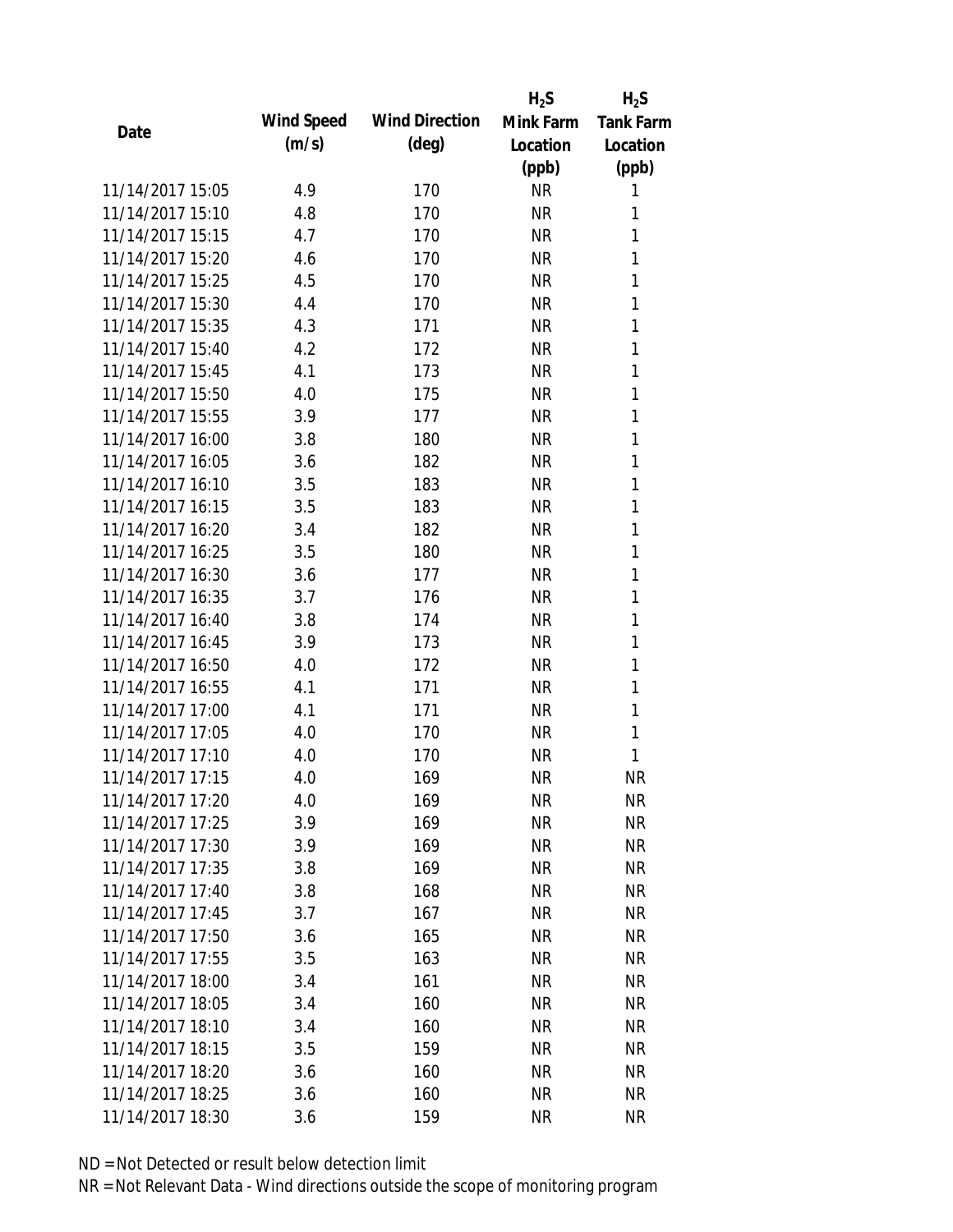|                  |            |                       | $H_2S$    | $H_2S$           |
|------------------|------------|-----------------------|-----------|------------------|
|                  | Wind Speed | <b>Wind Direction</b> | Mink Farm | <b>Tank Farm</b> |
| Date             | (m/s)      | $(\text{deg})$        | Location  | Location         |
|                  |            |                       | (ppb)     | (ppb)            |
| 11/14/2017 18:35 | 3.7        | 158                   | <b>NR</b> | <b>NR</b>        |
| 11/14/2017 18:40 | 3.7        | 157                   | <b>NR</b> | <b>NR</b>        |
| 11/14/2017 18:45 | 3.6        | 156                   | <b>NR</b> | <b>NR</b>        |
| 11/14/2017 18:50 | 3.6        | 155                   | <b>NR</b> | <b>NR</b>        |
| 11/14/2017 18:55 | 3.6        | 154                   | <b>NR</b> | <b>NR</b>        |
| 11/14/2017 19:00 | 3.6        | 154                   | <b>NR</b> | <b>NR</b>        |
| 11/14/2017 19:05 | 3.6        | 154                   | <b>NR</b> | <b>NR</b>        |
| 11/14/2017 19:10 | 3.7        | 154                   | <b>NR</b> | <b>NR</b>        |
| 11/14/2017 19:15 | 3.7        | 155                   | <b>NR</b> | <b>NR</b>        |
| 11/14/2017 19:20 | 3.8        | 156                   | <b>NR</b> | <b>NR</b>        |
| 11/14/2017 19:25 | 3.9        | 156                   | <b>NR</b> | <b>NR</b>        |
| 11/14/2017 19:30 | 4.0        | 157                   | <b>NR</b> | <b>NR</b>        |
| 11/14/2017 19:35 | 4.1        | 157                   | <b>NR</b> | <b>NR</b>        |
| 11/14/2017 19:40 | 4.2        | 158                   | <b>NR</b> | <b>NR</b>        |
| 11/14/2017 19:45 | 4.2        | 159                   | <b>NR</b> | <b>NR</b>        |
| 11/14/2017 19:50 | 4.3        | 160                   | <b>NR</b> | <b>NR</b>        |
| 11/14/2017 19:55 | 4.4        | 161                   | <b>NR</b> | <b>NR</b>        |
| 11/14/2017 20:00 | 4.4        | 162                   | <b>NR</b> | <b>NR</b>        |
| 11/14/2017 20:05 | 4.4        | 162                   | <b>NR</b> | <b>NR</b>        |
| 11/14/2017 20:10 | 4.4        | 163                   | <b>NR</b> | <b>NR</b>        |
| 11/14/2017 20:15 | 4.4        | 163                   | <b>NR</b> | <b>NR</b>        |
| 11/14/2017 20:20 | 4.5        | 163                   | <b>NR</b> | <b>NR</b>        |
| 11/14/2017 20:25 | 4.6        | 162                   | <b>NR</b> | <b>NR</b>        |
| 11/14/2017 20:30 | 4.6        | 161                   | <b>NR</b> | <b>NR</b>        |
| 11/14/2017 20:35 | 4.8        | 160                   | <b>NR</b> | <b>NR</b>        |
| 11/14/2017 20:40 | 4.8        | 160                   | <b>NR</b> | <b>NR</b>        |
| 11/14/2017 20:45 | 4.9        | 160                   | <b>NR</b> | <b>NR</b>        |
| 11/14/2017 20:50 | 4.9        | 160                   | <b>NR</b> | <b>NR</b>        |
| 11/14/2017 20:55 | 4.9        | 160                   | <b>NR</b> | <b>NR</b>        |
| 11/14/2017 21:00 | 4.9        | 161                   | NR        | <b>NR</b>        |
| 11/14/2017 21:05 | 4.9        | 162                   | <b>NR</b> | <b>NR</b>        |
| 11/14/2017 21:10 | 4.9        | 162                   | <b>NR</b> | <b>NR</b>        |
| 11/14/2017 21:15 | 4.8        | 162                   | <b>NR</b> | <b>NR</b>        |
| 11/14/2017 21:20 | 4.8        | 163                   | <b>NR</b> | <b>NR</b>        |
| 11/14/2017 21:25 | 4.8        | 164                   | <b>NR</b> | <b>NR</b>        |
| 11/14/2017 21:30 | 4.8        | 165                   | <b>NR</b> | <b>NR</b>        |
| 11/14/2017 21:35 | 4.9        | 166                   | <b>NR</b> | <b>NR</b>        |
| 11/14/2017 21:40 | 4.9        | 167                   | NR        | <b>NR</b>        |
| 11/14/2017 21:45 | 4.9        | 168                   | <b>NR</b> | <b>NR</b>        |
| 11/14/2017 21:50 | 5.0        | 168                   | <b>NR</b> | NR               |
| 11/14/2017 21:55 | 5.0        | 168                   | <b>NR</b> | <b>NR</b>        |
| 11/14/2017 22:00 |            |                       | <b>NR</b> | <b>NR</b>        |
|                  | 5.0        | 167                   |           |                  |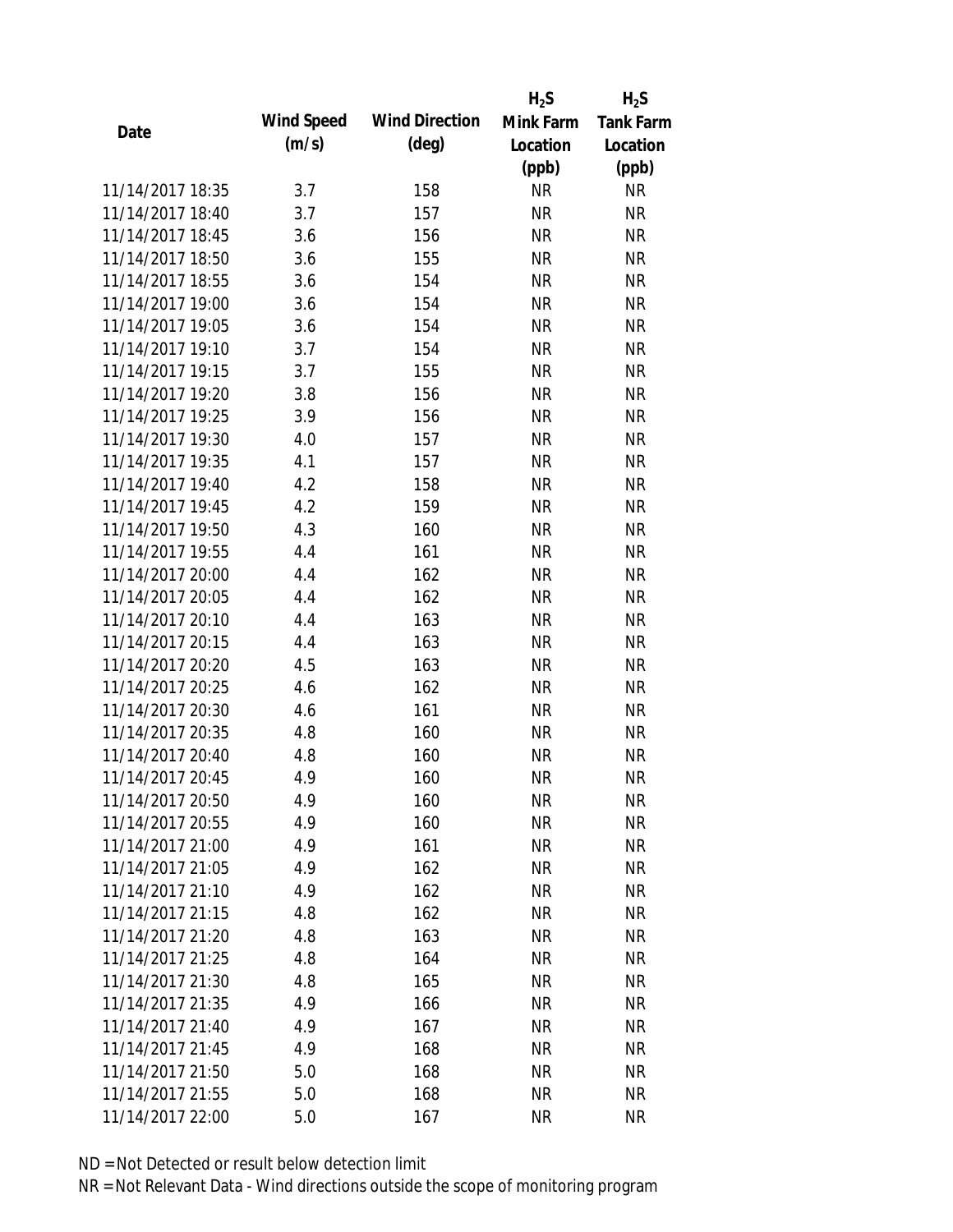|                  |            |                       | $H_2S$    | $H_2S$           |
|------------------|------------|-----------------------|-----------|------------------|
| Date             | Wind Speed | <b>Wind Direction</b> | Mink Farm | <b>Tank Farm</b> |
|                  | (m/s)      | $(\text{deg})$        | Location  | Location         |
|                  |            |                       | (ppb)     | (ppb)            |
| 11/14/2017 22:05 | 5.0        | 166                   | <b>NR</b> | <b>NR</b>        |
| 11/14/2017 22:10 | 5.0        | 166                   | <b>NR</b> | <b>NR</b>        |
| 11/14/2017 22:15 | 5.0        | 166                   | <b>NR</b> | <b>NR</b>        |
| 11/14/2017 22:20 | 4.9        | 167                   | <b>NR</b> | <b>NR</b>        |
| 11/14/2017 22:25 | 4.9        | 167                   | <b>NR</b> | <b>NR</b>        |
| 11/14/2017 22:30 | 5.0        | 167                   | <b>NR</b> | <b>NR</b>        |
| 11/14/2017 22:35 | 5.0        | 168                   | <b>NR</b> | <b>NR</b>        |
| 11/14/2017 22:40 | 5.1        | 168                   | <b>NR</b> | <b>NR</b>        |
| 11/14/2017 22:45 | 5.1        | 168                   | <b>NR</b> | <b>NR</b>        |
| 11/14/2017 22:50 | 5.2        | 168                   | <b>NR</b> | <b>NR</b>        |
| 11/14/2017 22:55 | 5.2        | 168                   | <b>NR</b> | <b>NR</b>        |
| 11/14/2017 23:00 | 5.2        | 168                   | <b>NR</b> | <b>NR</b>        |
| 11/14/2017 23:05 | 5.1        | 168                   | <b>NR</b> | <b>NR</b>        |
| 11/14/2017 23:10 | 5.0        | 168                   | <b>NR</b> | <b>NR</b>        |
| 11/14/2017 23:15 | 5.0        | 168                   | <b>NR</b> | <b>NR</b>        |
| 11/14/2017 23:20 | 4.9        | 169                   | <b>NR</b> | <b>NR</b>        |
| 11/14/2017 23:25 | 4.8        | 169                   | <b>NR</b> | <b>NR</b>        |
| 11/14/2017 23:30 | 4.8        | 170                   | <b>NR</b> | 1                |
| 11/14/2017 23:35 | 4.8        | 170                   | <b>NR</b> | $\mathbf{1}$     |
| 11/14/2017 23:40 | 4.9        | 171                   | <b>NR</b> | 1                |
| 11/14/2017 23:45 | 4.9        | 171                   | <b>NR</b> | 1                |
| 11/14/2017 23:50 | 5.0        | 171                   | <b>NR</b> | $\mathbf{1}$     |
| 11/14/2017 23:55 | 5.1        | 171                   | <b>NR</b> | 1                |
| 11/14/2017 24:00 | 5.1        | 171                   | <b>NR</b> | $\mathbf{1}$     |
| 11/15/2017 00:05 | 5.1        | 171                   | <b>NR</b> | 1                |
| 11/15/2017 00:10 | 5.1        | 171                   | <b>NR</b> | 1                |
| 11/15/2017 00:15 | 5.1        | 171                   | <b>NR</b> | 1                |
| 11/15/2017 00:20 | 5.0        | 171                   | NR        | 1                |
| 11/15/2017 00:25 | 4.8        | 172                   | <b>NR</b> | 1                |
| 11/15/2017 00:30 | 4.7        | 172                   | <b>NR</b> | 1                |
| 11/15/2017 00:35 | 4.7        | 172                   | NR        | 1                |
| 11/15/2017 00:40 | 4.7        | 171                   | <b>NR</b> | 1                |
| 11/15/2017 00:45 | 4.6        | 171                   | <b>NR</b> | 1                |
| 11/15/2017 00:50 | 4.7        | 170                   | <b>NR</b> | 1                |
| 11/15/2017 00:55 | 4.7        | 169                   | NR        | <b>NR</b>        |
| 11/15/2017 01:00 | 4.8        | 169                   | <b>NR</b> | <b>NR</b>        |
| 11/15/2017 01:05 | 4.8        | 169                   | NR        | NR               |
| 11/15/2017 01:10 | 4.9        | 169                   | NR        | <b>NR</b>        |
| 11/15/2017 01:15 | 4.9        | 170                   | NR        | 1                |
| 11/15/2017 01:20 | 4.9        | 170                   | NR        | 1                |
| 11/15/2017 01:25 | 5.0        | 171                   | <b>NR</b> | 1                |
| 11/15/2017 01:30 | 5.0        | 171                   | <b>NR</b> | 1                |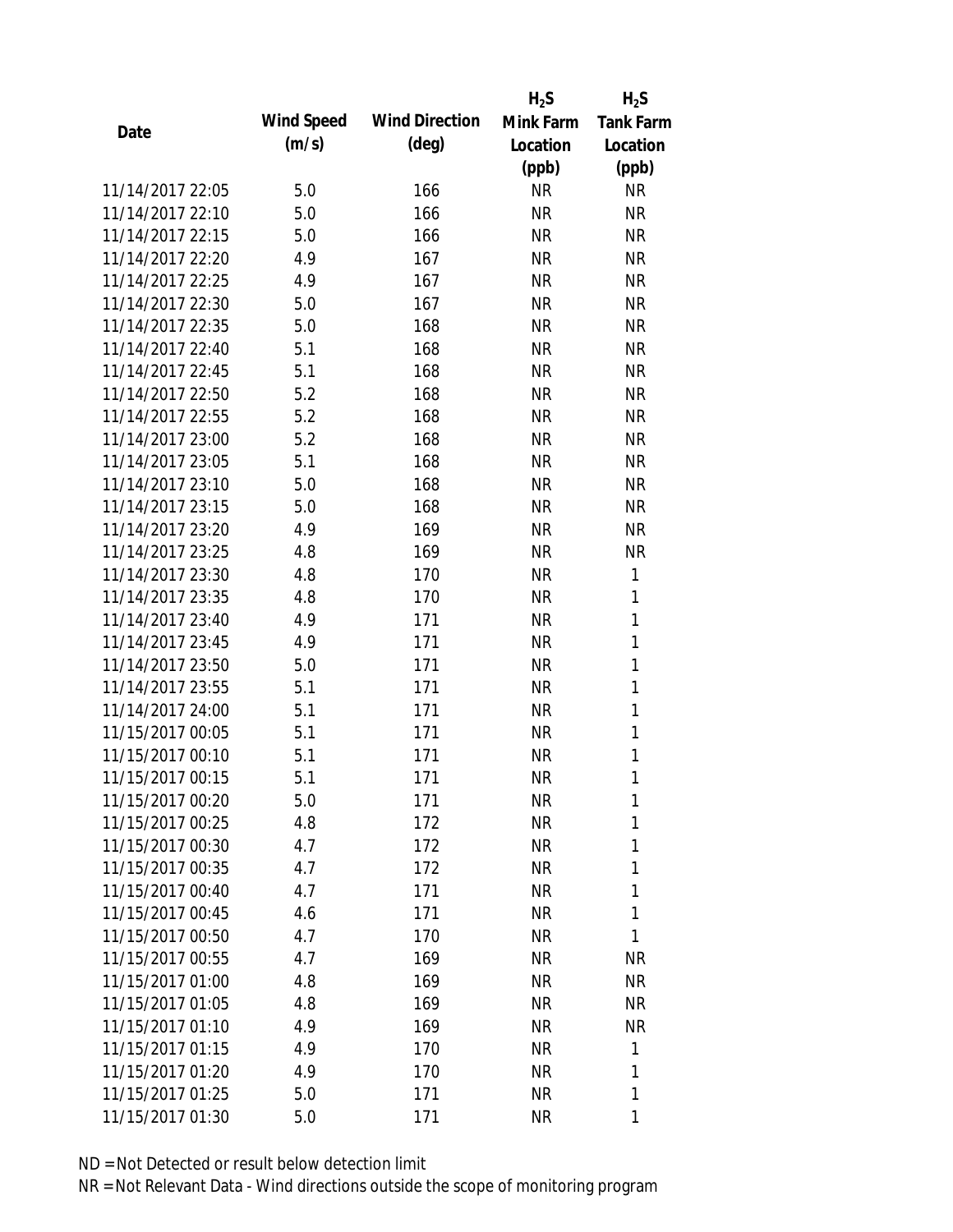|                  |            |                       | $H_2S$    | $H_2S$           |
|------------------|------------|-----------------------|-----------|------------------|
| Date             | Wind Speed | <b>Wind Direction</b> | Mink Farm | <b>Tank Farm</b> |
|                  | (m/s)      | $(\text{deg})$        | Location  | Location         |
|                  |            |                       | (ppb)     | (ppb)            |
| 11/15/2017 01:35 | 5.0        | 171                   | <b>NR</b> | 1                |
| 11/15/2017 01:40 | 5.1        | 171                   | <b>NR</b> | 1                |
| 11/15/2017 01:45 | 5.2        | 170                   | <b>NR</b> | 1                |
| 11/15/2017 01:50 | 5.3        | 170                   | <b>NR</b> | 1                |
| 11/15/2017 01:55 | 5.3        | 169                   | <b>NR</b> | <b>NR</b>        |
| 11/15/2017 02:00 | 5.4        | 169                   | <b>NR</b> | <b>NR</b>        |
| 11/15/2017 02:05 | 5.5        | 169                   | <b>NR</b> | <b>NR</b>        |
| 11/15/2017 02:10 | 5.5        | 168                   | <b>NR</b> | <b>NR</b>        |
| 11/15/2017 02:15 | 5.5        | 169                   | <b>NR</b> | <b>NR</b>        |
| 11/15/2017 02:20 | 5.5        | 169                   | <b>NR</b> | <b>NR</b>        |
| 11/15/2017 02:25 | 5.6        | 169                   | <b>NR</b> | <b>NR</b>        |
| 11/15/2017 02:30 | 5.6        | 169                   | <b>NR</b> | <b>NR</b>        |
| 11/15/2017 02:35 | 5.6        | 170                   | <b>NR</b> | 1                |
| 11/15/2017 02:40 | 5.6        | 171                   | <b>NR</b> | 1                |
| 11/15/2017 02:45 | 5.6        | 173                   | <b>NR</b> | $\mathbf{1}$     |
| 11/15/2017 02:50 | 5.5        | 175                   | <b>NR</b> | 1                |
| 11/15/2017 02:55 | 5.4        | 177                   | <b>NR</b> | 1                |
| 11/15/2017 03:00 | 5.2        | 179                   | <b>NR</b> | 1                |
| 11/15/2017 03:05 | 5.1        | 181                   | <b>NR</b> | 1                |
| 11/15/2017 03:10 | 5.0        | 182                   | <b>NR</b> | 1                |
| 11/15/2017 03:15 | 4.8        | 183                   | <b>NR</b> | 1                |
| 11/15/2017 03:20 | 4.8        | 184                   | <b>NR</b> | 1                |
| 11/15/2017 03:25 | 4.8        | 183                   | <b>NR</b> | 1                |
| 11/15/2017 03:30 | 4.8        | 183                   | <b>NR</b> | 1                |
| 11/15/2017 03:35 | 4.8        | 182                   | <b>NR</b> | 1                |
| 11/15/2017 03:40 | 4.8        | 181                   | <b>NR</b> | 1                |
| 11/15/2017 03:45 | 4.8        | 179                   | <b>NR</b> | 1                |
| 11/15/2017 03:50 | 4.9        | 178                   | <b>NR</b> | 1                |
| 11/15/2017 03:55 | 4.9        | 178                   | <b>NR</b> | 1                |
| 11/15/2017 04:00 | 4.9        | 177                   | <b>NR</b> | 1                |
| 11/15/2017 04:05 | 4.8        | 178                   | <b>NR</b> | 1                |
| 11/15/2017 04:10 | 4.7        | 178                   | <b>NR</b> | 1                |
| 11/15/2017 04:15 | 4.6        | 179                   | NR        | 1                |
| 11/15/2017 04:20 | 4.5        | 180                   | <b>NR</b> | 1                |
| 11/15/2017 04:25 | 4.4        | 181                   | <b>NR</b> | 1                |
| 11/15/2017 04:30 | 4.3        | 181                   | <b>NR</b> | 1                |
| 11/15/2017 04:35 | 4.3        | 181                   | <b>NR</b> | 1                |
| 11/15/2017 04:40 | 4.2        | 180                   | NR        | 1                |
| 11/15/2017 04:45 | 4.2        | 179                   | <b>NR</b> | 1                |
| 11/15/2017 04:50 | 4.2        | 179                   | <b>NR</b> | 1                |
| 11/15/2017 04:55 | 4.2        | 178                   | <b>NR</b> | 1                |
| 11/15/2017 05:00 | 4.2        | 177                   | <b>NR</b> | 1                |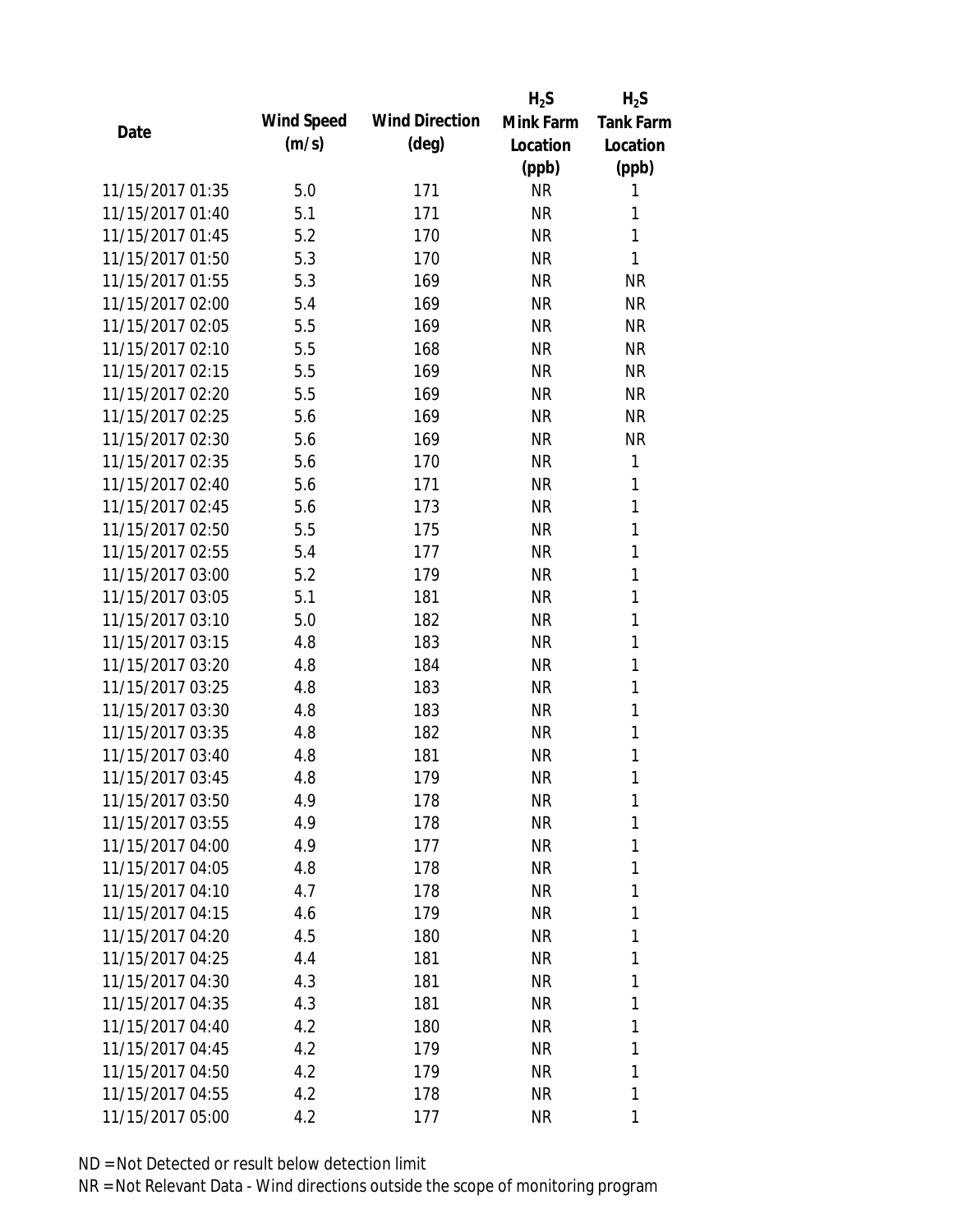|                  |            |                       | $H_2S$    | $H_2S$           |
|------------------|------------|-----------------------|-----------|------------------|
| Date             | Wind Speed | <b>Wind Direction</b> | Mink Farm | <b>Tank Farm</b> |
|                  | (m/s)      | $(\text{deg})$        | Location  | Location         |
|                  |            |                       | (ppb)     | (ppb)            |
| 11/15/2017 05:05 | 4.3        | 176                   | <b>NR</b> | 1                |
| 11/15/2017 05:10 | 4.3        | 175                   | NR        | 1                |
| 11/15/2017 05:15 | 4.4        | 174                   | <b>NR</b> | 1                |
| 11/15/2017 05:20 | 4.6        | 173                   | <b>NR</b> | 1                |
| 11/15/2017 05:25 | 4.9        | 171                   | <b>NR</b> | 1                |
| 11/15/2017 05:30 | 5.1        | 170                   | <b>NR</b> | 1                |
| 11/15/2017 05:35 | 5.3        | 170                   | <b>NR</b> | 1                |
| 11/15/2017 05:40 | 5.6        | 170                   | <b>NR</b> | 1                |
| 11/15/2017 05:45 | 5.8        | 170                   | <b>NR</b> | 1                |
| 11/15/2017 05:50 | 5.9        | 170                   | <b>NR</b> | 1                |
| 11/15/2017 05:55 | 5.8        | 171                   | <b>NR</b> | 1                |
| 11/15/2017 06:00 | 5.7        | 172                   | <b>NR</b> | 1                |
| 11/15/2017 06:05 | 5.6        | 173                   | <b>NR</b> | 1                |
| 11/15/2017 06:10 | 5.4        | 174                   | <b>NR</b> | 1                |
| 11/15/2017 06:15 | 5.2        | 174                   | <b>NR</b> | 1                |
| 11/15/2017 06:20 | 5.0        | 175                   | <b>NR</b> | 1                |
| 11/15/2017 06:25 | 4.9        | 175                   | <b>NR</b> | 1                |
| 11/15/2017 06:30 | 4.8        | 175                   | <b>NR</b> | 1                |
| 11/15/2017 06:35 | 4.8        | 175                   | <b>NR</b> | 1                |
| 11/15/2017 06:40 | 4.7        | 175                   | <b>NR</b> | 1                |
| 11/15/2017 06:45 | 4.8        | 174                   | <b>NR</b> | 1                |
| 11/15/2017 06:50 | 4.8        | 174                   | <b>NR</b> | 1                |
| 11/15/2017 06:55 | 4.8        | 174                   | <b>NR</b> | 1                |
| 11/15/2017 07:00 | 4.8        | 174                   | <b>NR</b> | 1                |
| 11/15/2017 07:05 | 4.9        | 175                   | <b>NR</b> | 1                |
| 11/15/2017 07:10 | 5.0        | 175                   | <b>NR</b> | 1                |
| 11/15/2017 07:15 | 5.1        | 175                   | <b>NR</b> | 1                |
| 11/15/2017 07:20 | 5.2        | 176                   | <b>NR</b> | 1                |
| 11/15/2017 07:25 | 5.3        | 176                   | <b>NR</b> | 1                |
| 11/15/2017 07:30 | 5.4        | 177                   | NR        | 1                |
| 11/15/2017 07:35 | 5.3        | 178                   | NR        | 1                |
| 11/15/2017 07:40 | 5.3        | 180                   | NR        | 1                |
| 11/15/2017 07:45 | 5.1        | 182                   | NR        | 1                |
| 11/15/2017 07:50 | 5.0        | 186                   | <b>NR</b> | 1                |
| 11/15/2017 07:55 | 4.9        | 189                   | NR        | 1                |
| 11/15/2017 08:00 | 4.8        | 192                   | NR        | 1                |
| 11/15/2017 08:05 | 4.7        | 193                   | <b>NR</b> | 1                |
| 11/15/2017 08:10 | 4.7        | 194                   | NR        | 1                |
| 11/15/2017 08:15 | 4.7        | 194                   | <b>NR</b> | 1                |
| 11/15/2017 08:20 | 4.8        | 192                   | NR        | 1                |
| 11/15/2017 08:25 | 4.9        | 190                   | <b>NR</b> | 1                |
|                  |            |                       |           |                  |
| 11/15/2017 08:30 | 4.9        | 188                   | <b>NR</b> | 1                |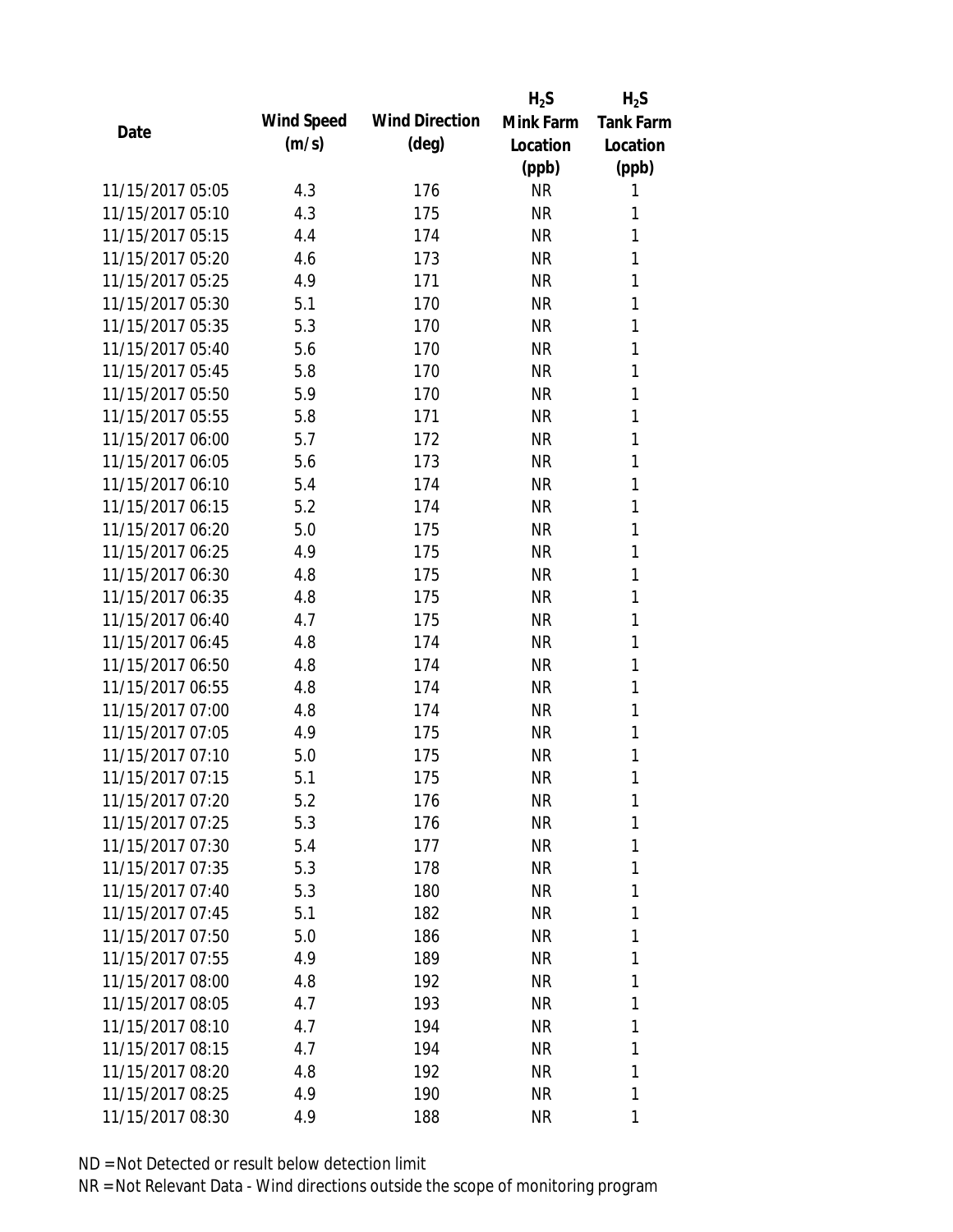|                  |            |                       | $H_2S$    | $H_2S$           |
|------------------|------------|-----------------------|-----------|------------------|
| Date             | Wind Speed | <b>Wind Direction</b> | Mink Farm | <b>Tank Farm</b> |
|                  | (m/s)      | $(\text{deg})$        | Location  | Location         |
|                  |            |                       | (ppb)     | (ppb)            |
| 11/15/2017 08:35 | 4.9        | 187                   | <b>NR</b> | 1                |
| 11/15/2017 08:40 | 5.0        | 185                   | <b>NR</b> | 1                |
| 11/15/2017 08:45 | 4.9        | 184                   | <b>NR</b> | 1                |
| 11/15/2017 08:50 | 4.9        | 184                   | <b>NR</b> | 1                |
| 11/15/2017 08:55 | 4.8        | 184                   | <b>NR</b> | 1                |
| 11/15/2017 09:00 | 4.8        | 184                   | <b>NR</b> | 1                |
| 11/15/2017 09:05 | 4.7        | 184                   | <b>NR</b> | 1                |
| 11/15/2017 09:10 | 4.6        | 185                   | <b>NR</b> | 1                |
| 11/15/2017 09:15 | 4.6        | 186                   | <b>NR</b> | 1                |
| 11/15/2017 09:20 | 4.5        | 187                   | <b>NR</b> | 1                |
| 11/15/2017 09:25 | 4.5        | 188                   | <b>NR</b> | 1                |
| 11/15/2017 09:30 | 4.4        | 188                   | <b>NR</b> | 1                |
| 11/15/2017 09:35 | 4.4        | 189                   | <b>NR</b> | 1                |
| 11/15/2017 09:40 | 4.4        | 189                   | <b>NR</b> | 1                |
| 11/15/2017 09:45 | 4.4        | 189                   | <b>NR</b> | 1                |
| 11/15/2017 09:50 | 4.5        | 188                   | <b>NR</b> | 1                |
| 11/15/2017 09:55 | 4.6        | 187                   | <b>NR</b> | 1                |
| 11/15/2017 10:00 | 4.8        | 185                   | <b>NR</b> | 1                |
| 11/15/2017 10:05 | 4.9        | 184                   | <b>NR</b> | 1                |
| 11/15/2017 10:10 | 5.0        | 184                   | <b>NR</b> | 1                |
| 11/15/2017 10:15 | 5.1        | 184                   | <b>NR</b> | 1                |
| 11/15/2017 10:20 | 5.2        | 187                   | <b>NR</b> | 1                |
| 11/15/2017 10:25 | 5.1        | 190                   | <b>NR</b> | 1                |
| 11/15/2017 10:30 | 5.0        | 195                   | <b>NR</b> | 1                |
| 11/15/2017 10:35 | 4.9        | 199                   | <b>NR</b> | 1                |
| 11/15/2017 10:40 | 4.7        | 202                   | <b>NR</b> | 1                |
| 11/15/2017 10:45 | 4.6        | 205                   | <b>NR</b> | 1                |
| 11/15/2017 10:50 | 4.4        | 207                   | <b>NR</b> | 1                |
| 11/15/2017 10:55 | 4.3        | 208                   | <b>NR</b> | 1                |
| 11/15/2017 11:00 | 4.2        | 208                   | <b>NR</b> | 1                |
| 11/15/2017 11:05 | 4.2        | 209                   | <b>NR</b> | 1                |
| 11/15/2017 11:10 | 4.3        | 210                   | <b>NR</b> | 1                |
| 11/15/2017 11:15 | 4.4        | 211                   | NR        | 1                |
| 11/15/2017 11:20 | 4.4        | 211                   | <b>NR</b> | 1                |
| 11/15/2017 11:25 | 4.5        | 212                   | <b>NR</b> | 1                |
| 11/15/2017 11:30 | 4.5        | 213                   | NR        | 1                |
| 11/15/2017 11:35 | 4.6        | 213                   | NR        | 2                |
| 11/15/2017 11:40 | 4.6        | 213                   | NR        | $\overline{2}$   |
| 11/15/2017 11:45 | 4.6        | 214                   | <b>NR</b> | $\overline{2}$   |
| 11/15/2017 11:50 | 4.7        | 214                   | <b>NR</b> | $\overline{2}$   |
| 11/15/2017 11:55 | 4.7        | 215                   | <b>NR</b> | 1                |
| 11/15/2017 12:00 | 4.7        | 215                   | <b>NR</b> | 1                |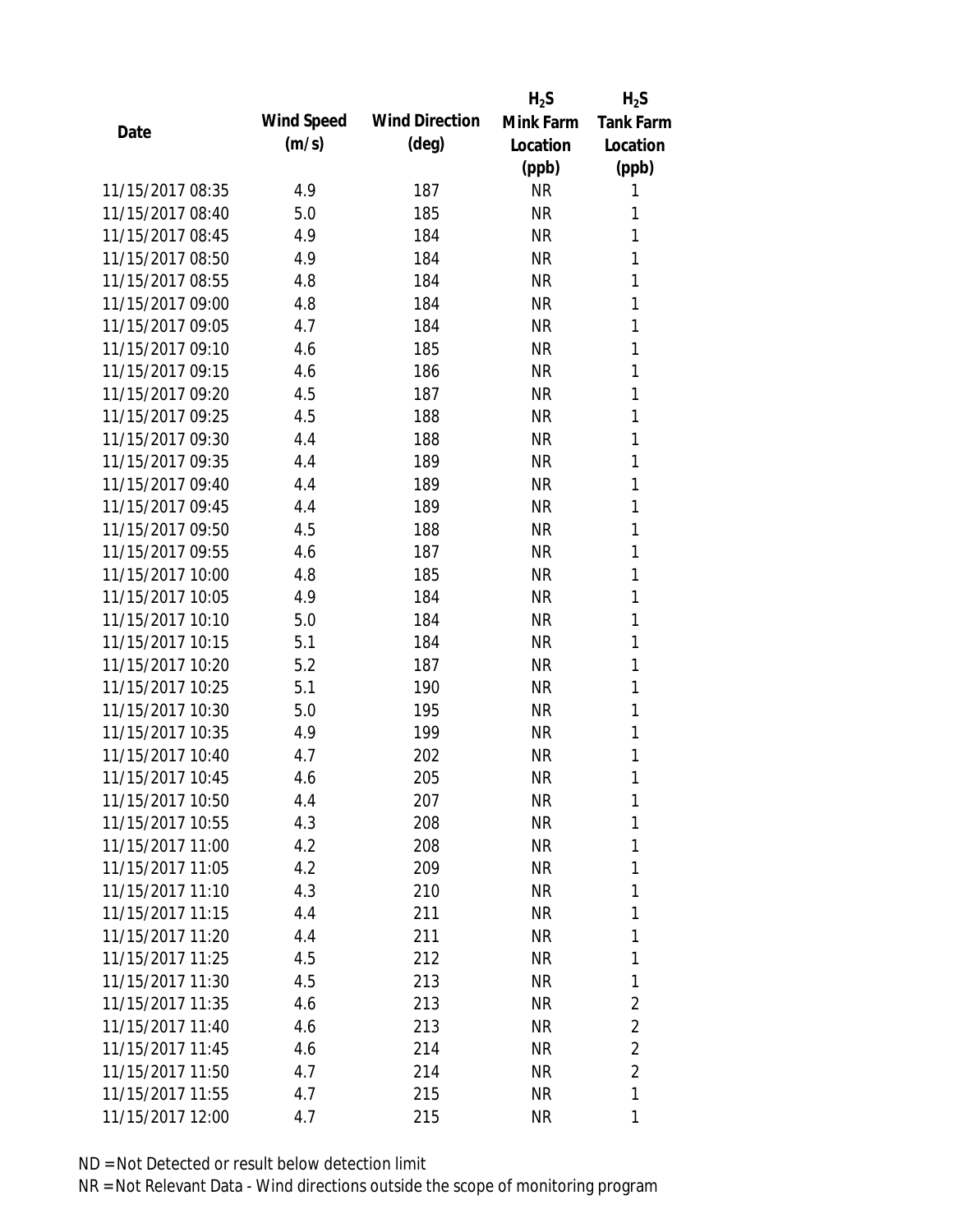|                  |            |                       | $H_2S$    | $H_2S$           |
|------------------|------------|-----------------------|-----------|------------------|
| Date             | Wind Speed | <b>Wind Direction</b> | Mink Farm | <b>Tank Farm</b> |
|                  | (m/s)      | $(\text{deg})$        | Location  | Location         |
|                  |            |                       | (ppb)     | (ppb)            |
| 11/15/2017 12:05 | 4.6        | 217                   | <b>NR</b> | 1                |
| 11/15/2017 12:10 | 4.4        | 219                   | <b>NR</b> | 1                |
| 11/15/2017 12:15 | 4.2        | 221                   | <b>NR</b> | 1                |
| 11/15/2017 12:20 | 4.0        | 224                   | <b>NR</b> | 1                |
| 11/15/2017 12:25 | 3.9        | 228                   | <b>NR</b> | 1                |
| 11/15/2017 12:30 | 3.8        | 232                   | 1         | 1                |
| 11/15/2017 12:35 | 3.9        | 236                   | 1         | 1                |
| 11/15/2017 12:40 | 4.0        | 239                   | 1         | 1                |
| 11/15/2017 12:45 | 4.2        | 243                   | 1         | 1                |
| 11/15/2017 12:50 | 4.4        | 246                   | 1         | 1                |
| 11/15/2017 12:55 | 4.7        | 248                   | 1         | 1                |
| 11/15/2017 13:00 | 4.9        | 249                   | 1         | $\overline{2}$   |
| 11/15/2017 13:05 | 5.1        | 250                   | 1         | $\overline{2}$   |
| 11/15/2017 13:10 | 5.2        | 251                   | 1         | $\overline{2}$   |
| 11/15/2017 13:15 | 5.3        | 251                   | 1         | $\overline{2}$   |
| 11/15/2017 13:20 | 5.3        | 251                   | 1         | $\overline{2}$   |
| 11/15/2017 13:25 | 5.3        | 251                   | 1         | $\overline{2}$   |
| 11/15/2017 13:30 | 5.2        | 250                   | 1         | $\overline{2}$   |
| 11/15/2017 13:35 | 5.1        | 250                   | 1         | $\overline{2}$   |
| 11/15/2017 13:40 | 5.0        | 251                   | 1         | $\overline{2}$   |
| 11/15/2017 13:45 | 4.8        | 251                   | 1         | 1                |
| 11/15/2017 13:50 | 4.6        | 252                   | 1         | 1                |
| 11/15/2017 13:55 | 4.5        | 254                   | 1         | 1                |
| 11/15/2017 14:00 | 4.4        | 256                   | 1         | 1                |
| 11/15/2017 14:05 | 4.3        | 258                   | 1         | 1                |
| 11/15/2017 14:10 | 4.3        | 261                   | 1         | 1                |
| 11/15/2017 14:15 | 4.3        | 265                   | 1         | 1                |
| 11/15/2017 14:20 | 4.3        | 268                   | 1         | 1                |
| 11/15/2017 14:25 | 4.4        | 271                   | 1         | 1                |
| 11/15/2017 14:30 | 4.4        | 275                   | 1         | 1                |
| 11/15/2017 14:35 | 4.4        | 277                   | 1         | <b>NR</b>        |
| 11/15/2017 14:40 | 4.4        | 279                   | 1         | <b>NR</b>        |
| 11/15/2017 14:45 | 4.5        | 280                   | 1         | <b>NR</b>        |
| 11/15/2017 14:50 | 4.5        | 281                   | 1         | <b>NR</b>        |
| 11/15/2017 14:55 | 4.6        | 281                   | 1         | <b>NR</b>        |
| 11/15/2017 15:00 | 4.7        | 281                   | 1         | <b>NR</b>        |
| 11/15/2017 15:05 | 4.9        | 282                   | 1         | <b>NR</b>        |
| 11/15/2017 15:10 | 5.1        | 282                   | 1         | <b>NR</b>        |
| 11/15/2017 15:15 | 5.2        | 283                   | 1         | <b>NR</b>        |
| 11/15/2017 15:20 | 5.3        | 284                   | 1         | <b>NR</b>        |
| 11/15/2017 15:25 | 5.4        | 285                   | 1         | <b>NR</b>        |
| 11/15/2017 15:30 | 5.4        | 286                   | 1         | <b>NR</b>        |
|                  |            |                       |           |                  |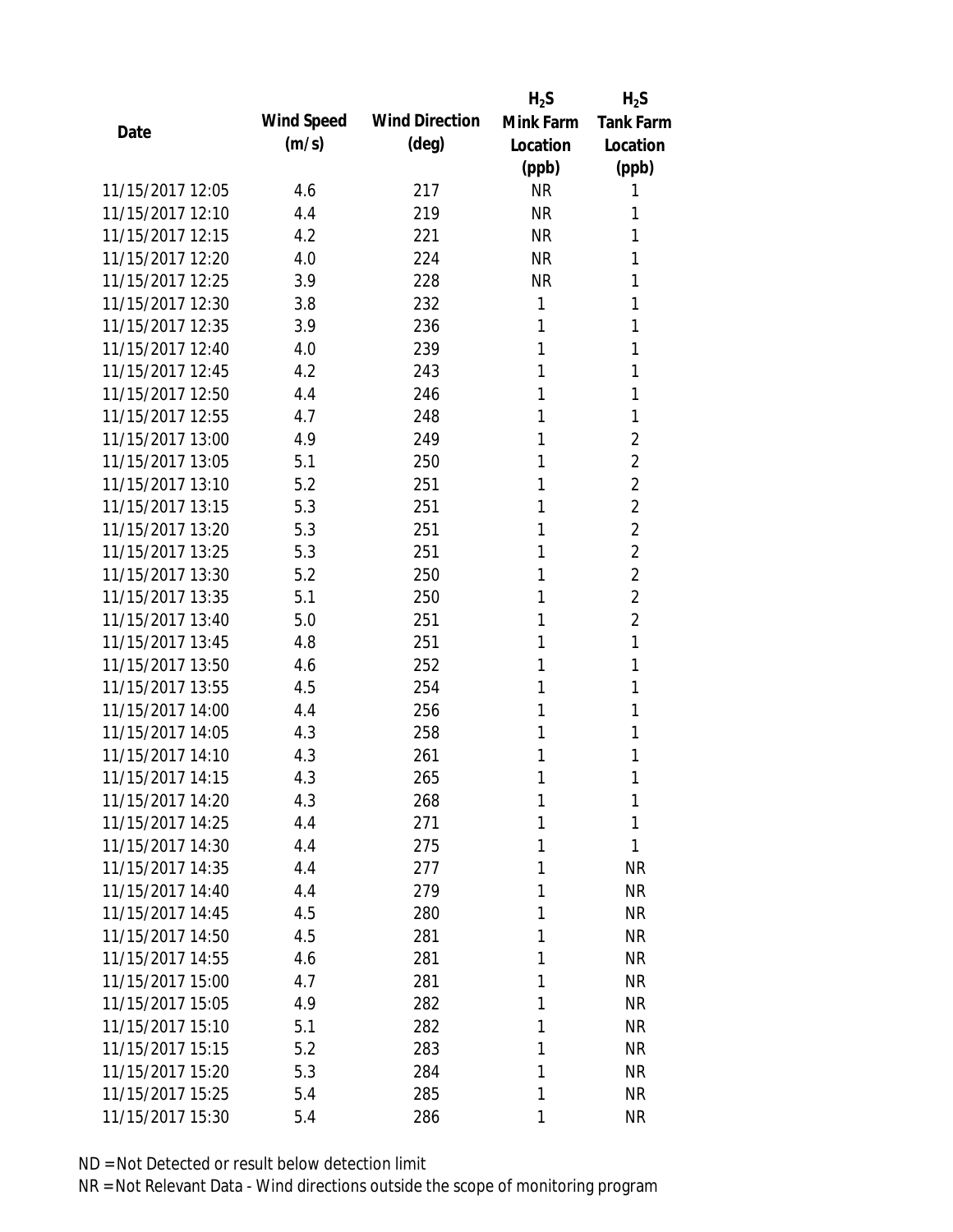|                  |                   |                       | $H_2S$         | $H_2S$           |
|------------------|-------------------|-----------------------|----------------|------------------|
| Date             | <b>Wind Speed</b> | <b>Wind Direction</b> | Mink Farm      | <b>Tank Farm</b> |
|                  | (m/s)             | $(\text{deg})$        | Location       | Location         |
|                  |                   |                       | (ppb)          | (ppb)            |
| 11/15/2017 15:35 | 5.4               | 287                   | 1              | <b>NR</b>        |
| 11/15/2017 15:40 | 5.5               | 288                   | 2              | <b>NR</b>        |
| 11/15/2017 15:45 | 5.6               | 288                   | $\overline{2}$ | <b>NR</b>        |
| 11/15/2017 15:50 | 5.8               | 289                   | $\overline{2}$ | <b>NR</b>        |
| 11/15/2017 15:55 | 6.0               | 289                   | $\overline{2}$ | <b>NR</b>        |
| 11/15/2017 16:00 | 6.1               | 289                   | 1              | <b>NR</b>        |
| 11/15/2017 16:05 | 6.2               | 290                   | 1              | <b>NR</b>        |
| 11/15/2017 16:10 | 6.3               | 290                   | 1              | <b>NR</b>        |
| 11/15/2017 16:15 | 6.2               | 290                   | 1              | <b>NR</b>        |
| 11/15/2017 16:20 | 6.1               | 289                   | 1              | <b>NR</b>        |
| 11/15/2017 16:25 | 5.9               | 289                   | $\overline{2}$ | <b>NR</b>        |
| 11/15/2017 16:30 | 5.8               | 288                   | $\overline{2}$ | <b>NR</b>        |
| 11/15/2017 16:35 | 5.6               | 287                   | $\overline{2}$ | <b>NR</b>        |
| 11/15/2017 16:40 | 5.5               | 285                   | $\overline{2}$ | <b>NR</b>        |
| 11/15/2017 16:45 | 5.4               | 284                   | $\overline{2}$ | <b>NR</b>        |
| 11/15/2017 16:50 | 5.4               | 283                   | $\overline{2}$ | <b>NR</b>        |
| 11/15/2017 16:55 | 5.3               | 281                   | $\overline{2}$ | <b>NR</b>        |
| 11/15/2017 17:00 | 5.3               | 280                   | $\overline{2}$ | <b>NR</b>        |
| 11/15/2017 17:05 | 5.4               | 279                   | $\overline{2}$ | <b>NR</b>        |
| 11/15/2017 17:10 | 5.5               | 279                   | 1              | <b>NR</b>        |
| 11/15/2017 17:15 | 5.7               | 279                   | 1              | <b>NR</b>        |
| 11/15/2017 17:20 | 5.8               | 280                   | 1              | <b>NR</b>        |
| 11/15/2017 17:25 | 5.9               | 283                   | 1              | <b>NR</b>        |
| 11/15/2017 17:30 | 5.8               | 285                   | 1              | <b>NR</b>        |
| 11/15/2017 17:35 | 5.7               | 286                   | 1              | <b>NR</b>        |
| 11/15/2017 17:40 | 5.4               | 287                   | 1              | <b>NR</b>        |
| 11/15/2017 17:45 | 5.1               | 287                   | 1              | <b>NR</b>        |
| 11/15/2017 17:50 | 4.8               | 286                   | 1              | <b>NR</b>        |
| 11/15/2017 17:55 | 4.5               | 284                   | 1              | <b>NR</b>        |
| 11/15/2017 18:00 | 4.2               | 281                   | 1              | <b>NR</b>        |
| 11/15/2017 18:05 | 4.0               | 278                   | 1              | <b>NR</b>        |
| 11/15/2017 18:10 | 3.9               | 274                   | 1              | $\overline{2}$   |
| 11/15/2017 18:15 | 3.8               | 272                   | 1              | 2                |
| 11/15/2017 18:20 | 3.8               | 270                   | 1              | $\overline{2}$   |
| 11/15/2017 18:25 | 3.9               | 268                   | 1              | $\overline{2}$   |
| 11/15/2017 18:30 | 4.1               | 268                   | 1              | 1                |
| 11/15/2017 18:35 | 4.2               | 268                   | 1              | 1                |
| 11/15/2017 18:40 | 4.4               | 269                   | 1              | 1                |
| 11/15/2017 18:45 | 4.5               | 269                   | 1              | 1                |
| 11/15/2017 18:50 | 4.5               | 270                   | ND             | 1                |
| 11/15/2017 18:55 | 4.6               | 270                   | <b>ND</b>      | 1                |
| 11/15/2017 19:00 | 4.6               | 270                   | ND             | 1                |
|                  |                   |                       |                |                  |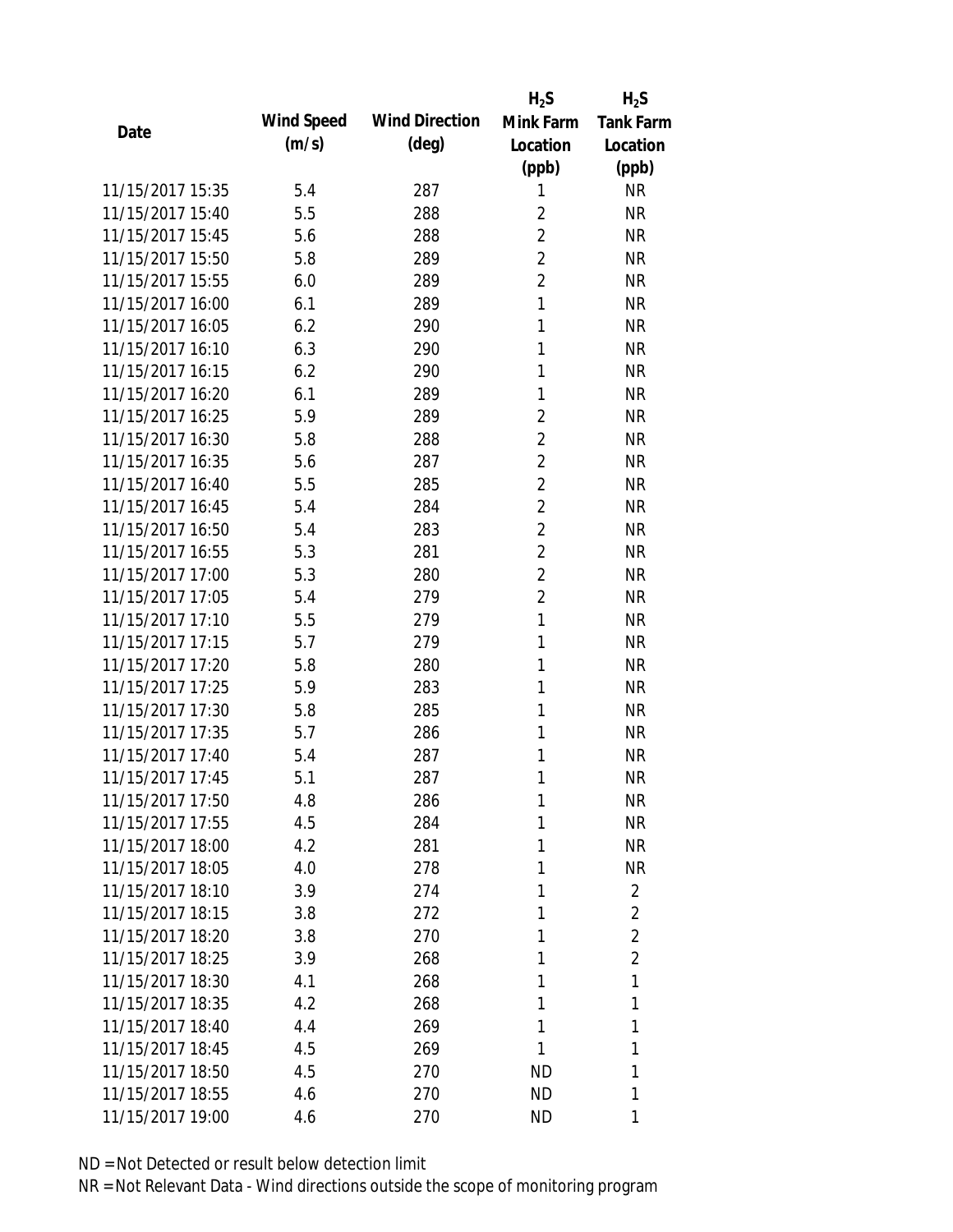|                  |            |                       | $H_2S$         | $H_2S$           |
|------------------|------------|-----------------------|----------------|------------------|
| Date             | Wind Speed | <b>Wind Direction</b> | Mink Farm      | <b>Tank Farm</b> |
|                  | (m/s)      | $(\text{deg})$        | Location       | Location         |
|                  |            |                       | (ppb)          | (ppb)            |
| 11/15/2017 19:05 | 4.7        | 270                   | 1              | 1                |
| 11/15/2017 19:10 | 4.8        | 271                   | 1              | 1                |
| 11/15/2017 19:15 | 5.0        | 271                   | 1              | 1                |
| 11/15/2017 19:20 | 5.1        | 272                   | 1              | 1                |
| 11/15/2017 19:25 | 5.3        | 272                   | 1              | 1                |
| 11/15/2017 19:30 | 5.4        | 273                   | 1              | 1                |
| 11/15/2017 19:35 | 5.5        | 274                   | 1              | 1                |
| 11/15/2017 19:40 | 5.6        | 274                   | 1              | 1                |
| 11/15/2017 19:45 | 5.6        | 274                   | 1              | 1                |
| 11/15/2017 19:50 | 5.6        | 274                   | 1              | 1                |
| 11/15/2017 19:55 | 5.6        | 274                   | 1              | 1                |
| 11/15/2017 20:00 | 5.7        | 274                   | 1              | 1                |
| 11/15/2017 20:05 | 5.9        | 275                   | 1              | 1                |
| 11/15/2017 20:10 | 6.1        | 277                   | 1              | <b>NR</b>        |
| 11/15/2017 20:15 | 6.3        | 278                   | 1              | <b>NR</b>        |
| 11/15/2017 20:20 | 6.6        | 281                   | 1              | <b>NR</b>        |
| 11/15/2017 20:25 | 6.8        | 284                   | 1              | <b>NR</b>        |
| 11/15/2017 20:30 | 7.0        | 287                   | $\overline{2}$ | <b>NR</b>        |
| 11/15/2017 20:35 | 7.0        | 288                   | $\overline{2}$ | <b>NR</b>        |
| 11/15/2017 20:40 | 7.0        | 289                   | $\overline{2}$ | <b>NR</b>        |
| 11/15/2017 20:45 | 6.9        | 290                   | $\overline{2}$ | <b>NR</b>        |
| 11/15/2017 20:50 | 6.8        | 289                   | 1              | <b>NR</b>        |
| 11/15/2017 20:55 | 6.7        | 288                   | 1              | <b>NR</b>        |
| 11/15/2017 21:00 | 6.7        | 288                   | 1              | <b>NR</b>        |
| 11/15/2017 21:05 | 6.8        | 288                   | 1              | <b>NR</b>        |
| 11/15/2017 21:10 | 7.1        | 290                   | 1              | <b>NR</b>        |
| 11/15/2017 21:15 | 7.2        | 291                   | 1              | <b>NR</b>        |
| 11/15/2017 21:20 | 7.4        | 293                   | 1              | NR               |
| 11/15/2017 21:25 | 7.6        | 296                   | 1              | <b>NR</b>        |
| 11/15/2017 21:30 | 7.7        | 298                   | 1              | <b>NR</b>        |
| 11/15/2017 21:35 | 7.7        | 299                   | 1              | <b>NR</b>        |
| 11/15/2017 21:40 | 7.6        | 301                   | 1              | <b>NR</b>        |
| 11/15/2017 21:45 | 7.6        | 303                   | 1              | <b>NR</b>        |
| 11/15/2017 21:50 | 7.5        | 305                   | 1              | <b>NR</b>        |
| 11/15/2017 21:55 | 7.4        | 305                   | 1              | <b>NR</b>        |
| 11/15/2017 22:00 | 7.3        | 306                   | 1              | <b>NR</b>        |
| 11/15/2017 22:05 | 7.2        | 306                   | 1              | <b>NR</b>        |
| 11/15/2017 22:10 | 7.2        | 306                   | 1              | <b>NR</b>        |
| 11/15/2017 22:15 | 7.1        | 306                   | 1              | <b>NR</b>        |
| 11/15/2017 22:20 | 7.1        | 305                   | 1              | <b>NR</b>        |
| 11/15/2017 22:25 | 7.3        | 306                   | 1              | <b>NR</b>        |
| 11/15/2017 22:30 | 7.5        | 306                   | 1              | <b>NR</b>        |
|                  |            |                       |                |                  |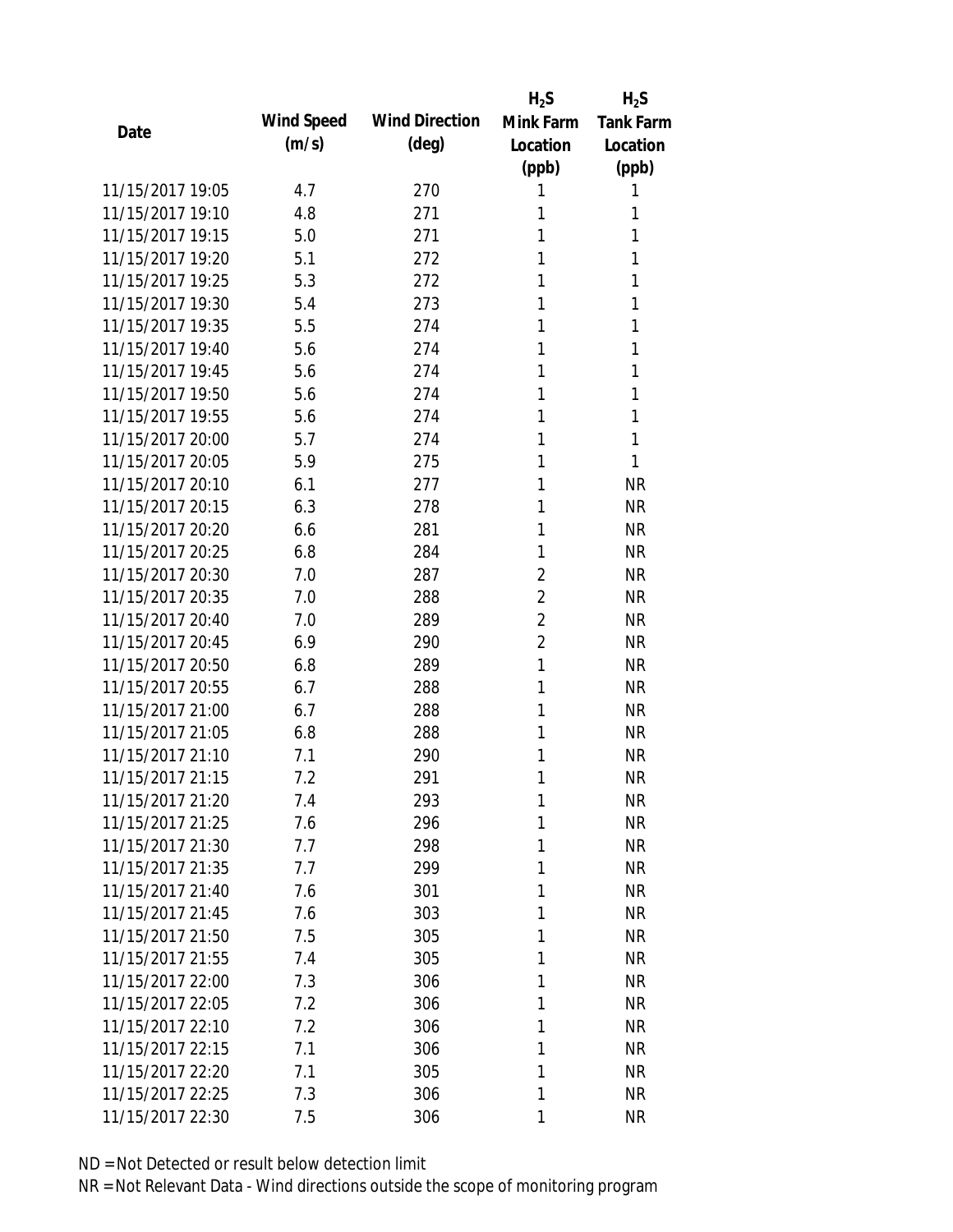|                  |            |                       | $H_2S$    | $H_2S$           |
|------------------|------------|-----------------------|-----------|------------------|
| Date             | Wind Speed | <b>Wind Direction</b> | Mink Farm | <b>Tank Farm</b> |
|                  | (m/s)      | $(\text{deg})$        | Location  | Location         |
|                  |            |                       | (ppb)     | (ppb)            |
| 11/15/2017 22:35 | 7.8        | 306                   | 1         | <b>NR</b>        |
| 11/15/2017 22:40 | 8.2        | 307                   | 1         | <b>NR</b>        |
| 11/15/2017 22:45 | 8.6        | 307                   | 1         | <b>NR</b>        |
| 11/15/2017 22:50 | 8.9        | 307                   | 1         | <b>NR</b>        |
| 11/15/2017 22:55 | 9.1        | 306                   | 1         | <b>NR</b>        |
| 11/15/2017 23:00 | 9.2        | 305                   | 1         | <b>NR</b>        |
| 11/15/2017 23:05 | 9.1        | 304                   | 1         | <b>NR</b>        |
| 11/15/2017 23:10 | 8.9        | 302                   | 1         | <b>NR</b>        |
| 11/15/2017 23:15 | 8.6        | 300                   | 1         | <b>NR</b>        |
| 11/15/2017 23:20 | 8.3        | 300                   | 1         | <b>NR</b>        |
| 11/15/2017 23:25 | 8.0        | 300                   | 1         | <b>NR</b>        |
| 11/15/2017 23:30 | 7.8        | 301                   | 1         | <b>NR</b>        |
| 11/15/2017 23:35 | 7.5        | 303                   | 1         | <b>NR</b>        |
| 11/15/2017 23:40 | 7.4        | 305                   | 1         | <b>NR</b>        |
| 11/15/2017 23:45 | 7.3        | 308                   | 1         | <b>NR</b>        |
| 11/15/2017 23:50 | 7.1        | 309                   | 1         | <b>NR</b>        |
| 11/15/2017 23:55 | 7.0        | 310                   | 1         | <b>NR</b>        |
| 11/15/2017 24:00 | 6.9        | 310                   | 1         | <b>NR</b>        |
| 11/16/2017 00:05 | 6.8        | 310                   | 1         | <b>NR</b>        |
| 11/16/2017 00:10 | 6.7        | 309                   | 1         | <b>NR</b>        |
| 11/16/2017 00:15 | 6.8        | 309                   | 1         | <b>NR</b>        |
| 11/16/2017 00:20 | 6.8        | 308                   | 1         | <b>NR</b>        |
| 11/16/2017 00:25 | 6.9        | 308                   | 1         | <b>NR</b>        |
| 11/16/2017 00:30 | 7.1        | 309                   | 1         | <b>NR</b>        |
| 11/16/2017 00:35 | 7.3        | 309                   | 1         | <b>NR</b>        |
| 11/16/2017 00:40 | 7.4        | 310                   | 1         | <b>NR</b>        |
| 11/16/2017 00:45 | 7.5        | 310                   | 1         | <b>NR</b>        |
| 11/16/2017 00:50 | 7.5        | 311                   | 1         | <b>NR</b>        |
| 11/16/2017 00:55 | 7.5        | 312                   | 1         | <b>NR</b>        |
| 11/16/2017 01:00 | 7.4        | 312                   | 1         | <b>NR</b>        |
| 11/16/2017 01:05 | 7.2        |                       | 1         | <b>NR</b>        |
| 11/16/2017 01:10 |            | 313                   |           |                  |
| 11/16/2017 01:15 | 7.0        | 313                   | 1         | <b>NR</b>        |
|                  | 6.9        | 313                   | 1         | <b>NR</b>        |
| 11/16/2017 01:20 | 6.8        | 313                   | 1         | <b>NR</b>        |
| 11/16/2017 01:25 | 6.7        | 314                   | 1         | <b>NR</b>        |
| 11/16/2017 01:30 | 6.5        | 314                   | 1         | <b>NR</b>        |
| 11/16/2017 01:35 | 6.5        | 314                   | 1         | <b>NR</b>        |
| 11/16/2017 01:40 | 6.4        | 313                   | 1         | <b>NR</b>        |
| 11/16/2017 01:45 | 6.3        | 313                   | 1         | <b>NR</b>        |
| 11/16/2017 01:50 | 6.1        | 313                   | 1         | <b>NR</b>        |
| 11/16/2017 01:55 | 5.9        | 312                   | 1         | <b>NR</b>        |
| 11/16/2017 02:00 | 5.6        | 311                   | 1         | <b>NR</b>        |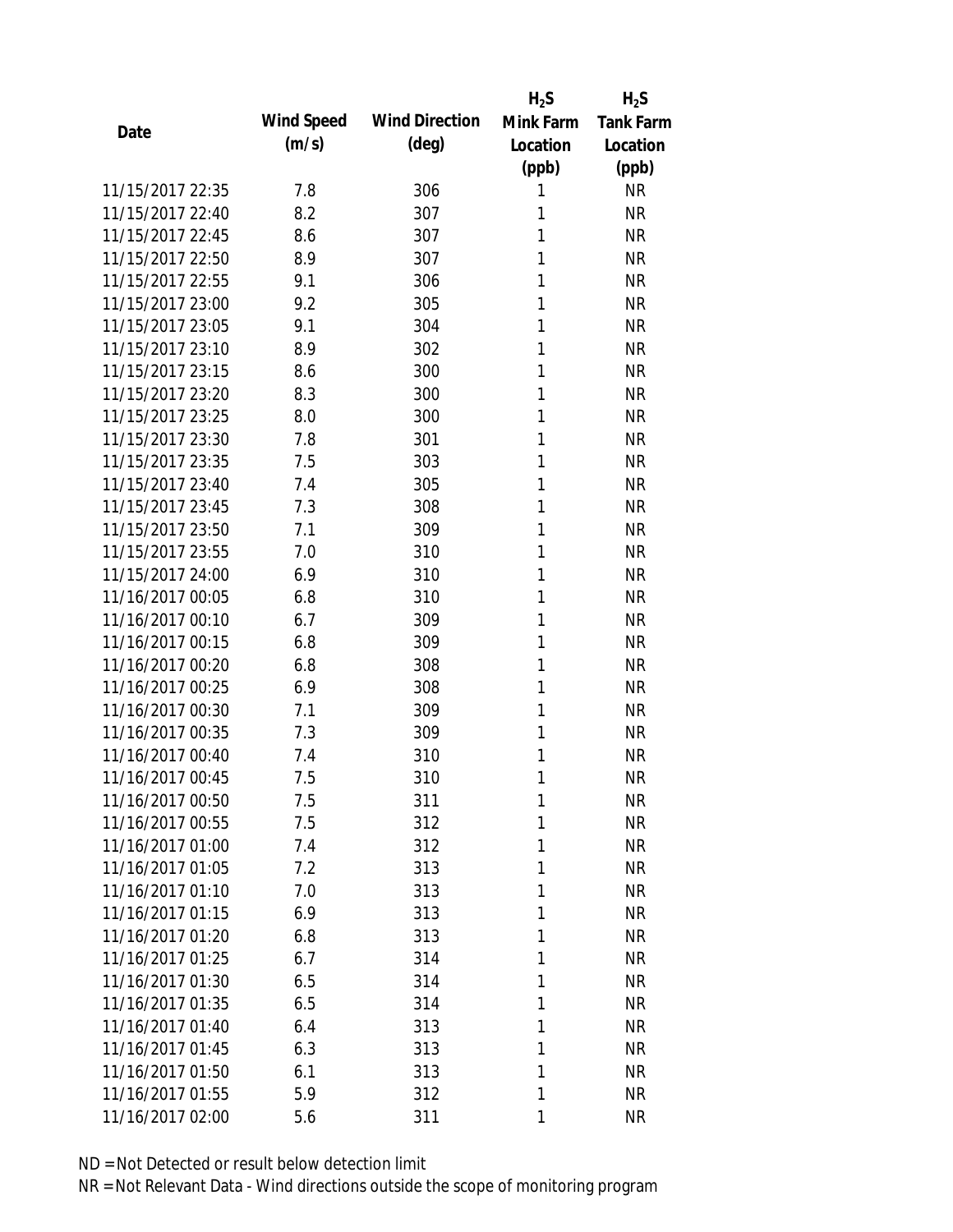|                  |            |                       | $H_2S$    | $H_2S$           |
|------------------|------------|-----------------------|-----------|------------------|
| Date             | Wind Speed | <b>Wind Direction</b> | Mink Farm | <b>Tank Farm</b> |
|                  | (m/s)      | $(\text{deg})$        | Location  | Location         |
|                  |            |                       | (ppb)     | (ppb)            |
| 11/16/2017 02:05 | 5.4        | 310                   | 1         | <b>NR</b>        |
| 11/16/2017 02:10 | 5.3        | 309                   | 1         | <b>NR</b>        |
| 11/16/2017 02:15 | 5.2        | 307                   | 1         | <b>NR</b>        |
| 11/16/2017 02:20 | 5.1        | 307                   | 1         | <b>NR</b>        |
| 11/16/2017 02:25 | 5.1        | 306                   | 1         | <b>NR</b>        |
| 11/16/2017 02:30 | 5.1        | 306                   | 1         | <b>NR</b>        |
| 11/16/2017 02:35 | 5.0        | 306                   | 1         | <b>NR</b>        |
| 11/16/2017 02:40 | 4.8        | 306                   | <b>ND</b> | <b>NR</b>        |
| 11/16/2017 02:45 | 4.6        | 305                   | <b>ND</b> | <b>NR</b>        |
| 11/16/2017 02:50 | 4.4        | 304                   | <b>ND</b> | <b>NR</b>        |
| 11/16/2017 02:55 | 4.1        | 302                   | 1         | <b>NR</b>        |
| 11/16/2017 03:00 | 3.9        | 299                   | 1         | <b>NR</b>        |
| 11/16/2017 03:05 | 3.7        | 295                   | 1         | <b>NR</b>        |
| 11/16/2017 03:10 | 3.5        | 291                   | 1         | <b>NR</b>        |
| 11/16/2017 03:15 | 3.4        | 286                   | 1         | <b>NR</b>        |
| 11/16/2017 03:20 | 3.3        | 282                   | 1         | <b>NR</b>        |
| 11/16/2017 03:25 | 3.2        | 279                   | 1         | <b>NR</b>        |
| 11/16/2017 03:30 | 3.2        | 277                   | 1         | <b>NR</b>        |
| 11/16/2017 03:35 | 3.2        | 276                   | 1         | <b>NR</b>        |
| 11/16/2017 03:40 | 3.2        | 275                   | 1         | 1                |
| 11/16/2017 03:45 | 3.2        | 275                   | 1         | 1                |
| 11/16/2017 03:50 | 3.3        | 276                   | 1         | <b>NR</b>        |
| 11/16/2017 03:55 | 3.3        | 276                   | 1         | <b>NR</b>        |
| 11/16/2017 04:00 | 3.3        | 277                   | 1         | <b>NR</b>        |
| 11/16/2017 04:05 | 3.4        | 278                   | 1         | <b>NR</b>        |
| 11/16/2017 04:10 | 3.5        | 279                   | 1         | <b>NR</b>        |
| 11/16/2017 04:15 | 3.5        | 280                   | 1         | <b>NR</b>        |
| 11/16/2017 04:20 | 3.6        | 281                   | 1         | NR               |
| 11/16/2017 04:25 | 3.6        | 281                   | 1         | <b>NR</b>        |
| 11/16/2017 04:30 | 3.7        | 281                   | 1         | <b>NR</b>        |
| 11/16/2017 04:35 | 3.7        | 281                   | 1         | <b>NR</b>        |
| 11/16/2017 04:40 | 3.7        | 280                   | 1         | <b>NR</b>        |
| 11/16/2017 04:45 | 3.6        | 280                   | 1         | <b>NR</b>        |
| 11/16/2017 04:50 | 3.6        | 279                   | 1         | <b>NR</b>        |
| 11/16/2017 04:55 | 3.5        | 277                   | 1         | <b>NR</b>        |
| 11/16/2017 05:00 | 3.5        | 276                   | 1         | <b>NR</b>        |
| 11/16/2017 05:05 | 3.5        | 274                   | 1         | 1                |
| 11/16/2017 05:10 | 3.5        | 273                   | 1         | 1                |
| 11/16/2017 05:15 | 3.5        | 272                   | 1         | 1                |
| 11/16/2017 05:20 | 3.5        | 271                   | 1         | 1                |
| 11/16/2017 05:25 | 3.6        | 270                   | 1         | 1                |
| 11/16/2017 05:30 | 3.6        | 270                   | 1         | 2                |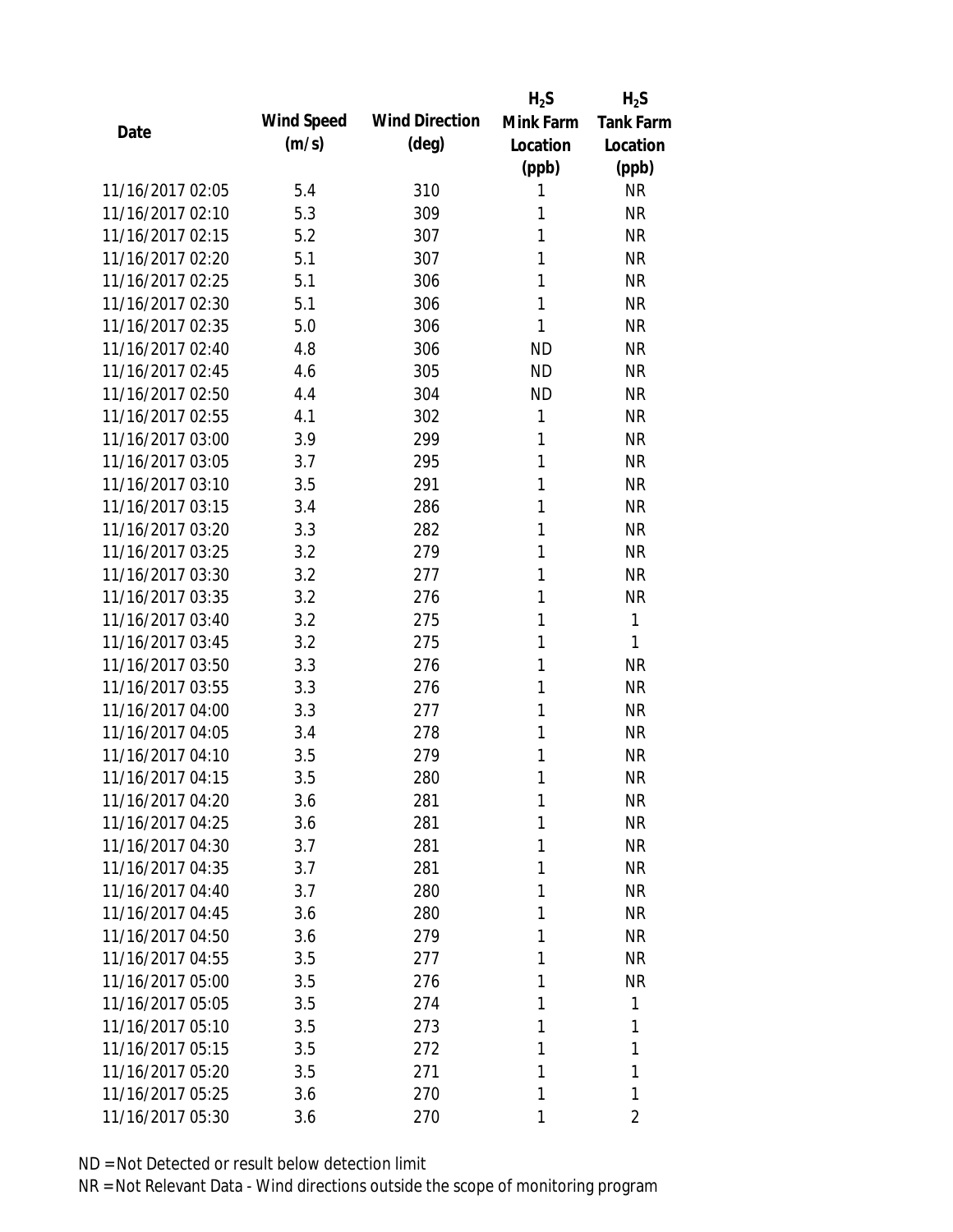|                  |            |                       | $H_2S$    | $H_2S$           |
|------------------|------------|-----------------------|-----------|------------------|
|                  | Wind Speed | <b>Wind Direction</b> | Mink Farm | <b>Tank Farm</b> |
| Date             | (m/s)      | $(\text{deg})$        | Location  | Location         |
|                  |            |                       | (ppb)     | (ppb)            |
| 11/16/2017 05:35 | 3.6        | 270                   | 1         | 2                |
| 11/16/2017 05:40 | 3.6        | 270                   | 1         | $\overline{2}$   |
| 11/16/2017 05:45 | 3.6        | 270                   | 1         | 1                |
| 11/16/2017 05:50 | 3.5        | 271                   | 1         | 1                |
| 11/16/2017 05:55 | 3.5        | 272                   | 1         | 1                |
| 11/16/2017 06:00 | 3.4        | 273                   | 1         | 1                |
| 11/16/2017 06:05 | 3.5        | 275                   | 1         | 1                |
| 11/16/2017 06:10 | 3.5        | 277                   | 1         | <b>NR</b>        |
| 11/16/2017 06:15 | 3.6        | 279                   | 1         | <b>NR</b>        |
| 11/16/2017 06:20 | 3.6        | 281                   | 1         | <b>NR</b>        |
| 11/16/2017 06:25 | 3.7        | 283                   | 1         | <b>NR</b>        |
| 11/16/2017 06:30 | 3.8        | 286                   | 1         | <b>NR</b>        |
| 11/16/2017 06:35 | 3.8        | 289                   | 1         | <b>NR</b>        |
| 11/16/2017 06:40 | 3.7        | 292                   | 1         | <b>NR</b>        |
| 11/16/2017 06:45 | 3.7        | 295                   | 1         | <b>NR</b>        |
| 11/16/2017 06:50 | 3.7        | 298                   | 1         | <b>NR</b>        |
| 11/16/2017 06:55 | 3.7        | 301                   | 1         | <b>NR</b>        |
| 11/16/2017 07:00 | 3.8        | 303                   | 1         | <b>NR</b>        |
| 11/16/2017 07:05 | 3.9        | 304                   | 1         | <b>NR</b>        |
| 11/16/2017 07:10 | 4.0        | 305                   | 1         | <b>NR</b>        |
| 11/16/2017 07:15 | 4.1        | 306                   | 1         | <b>NR</b>        |
| 11/16/2017 07:20 | 4.1        | 307                   | 1         | <b>NR</b>        |
| 11/16/2017 07:25 | 4.1        | 309                   | 1         | <b>NR</b>        |
| 11/16/2017 07:30 | 4.0        | 312                   | 1         | <b>NR</b>        |
| 11/16/2017 07:35 | 3.8        | 316                   | 1         | <b>NR</b>        |
| 11/16/2017 07:40 | 3.6        | 322                   | 1         | <b>NR</b>        |
| 11/16/2017 07:45 | 3.4        | 327                   | 1         | <b>NR</b>        |
| 11/16/2017 07:50 | 3.3        | 332                   | 1         | <b>NR</b>        |
| 11/16/2017 07:55 | 3.2        | 336                   | 1         | <b>NR</b>        |
| 11/16/2017 08:00 | 3.2        | 339                   | 1         | <b>NR</b>        |
| 11/16/2017 08:05 | 3.3        | 341                   | 1         | <b>NR</b>        |
| 11/16/2017 08:10 | 3.5        | 341                   | 1         | <b>NR</b>        |
| 11/16/2017 08:15 | 3.7        | 340                   | 1         | <b>NR</b>        |
| 11/16/2017 08:20 | 4.0        | 339                   | 1         | <b>NR</b>        |
| 11/16/2017 08:25 | 4.2        | 337                   | 1         | <b>NR</b>        |
| 11/16/2017 08:30 | 4.4        | 335                   | 1         | <b>NR</b>        |
| 11/16/2017 08:35 | 4.6        | 334                   | 1         | <b>NR</b>        |
| 11/16/2017 08:40 | 4.6        | 333                   | 1         | <b>NR</b>        |
| 11/16/2017 08:45 | 4.6        | 333                   | 1         | <b>NR</b>        |
| 11/16/2017 08:50 | 4.5        | 333                   | 1         | <b>NR</b>        |
| 11/16/2017 08:55 | 4.4        | 334                   | 1         | <b>NR</b>        |
| 11/16/2017 09:00 | 4.3        | 335                   | 1         | <b>NR</b>        |
|                  |            |                       |           |                  |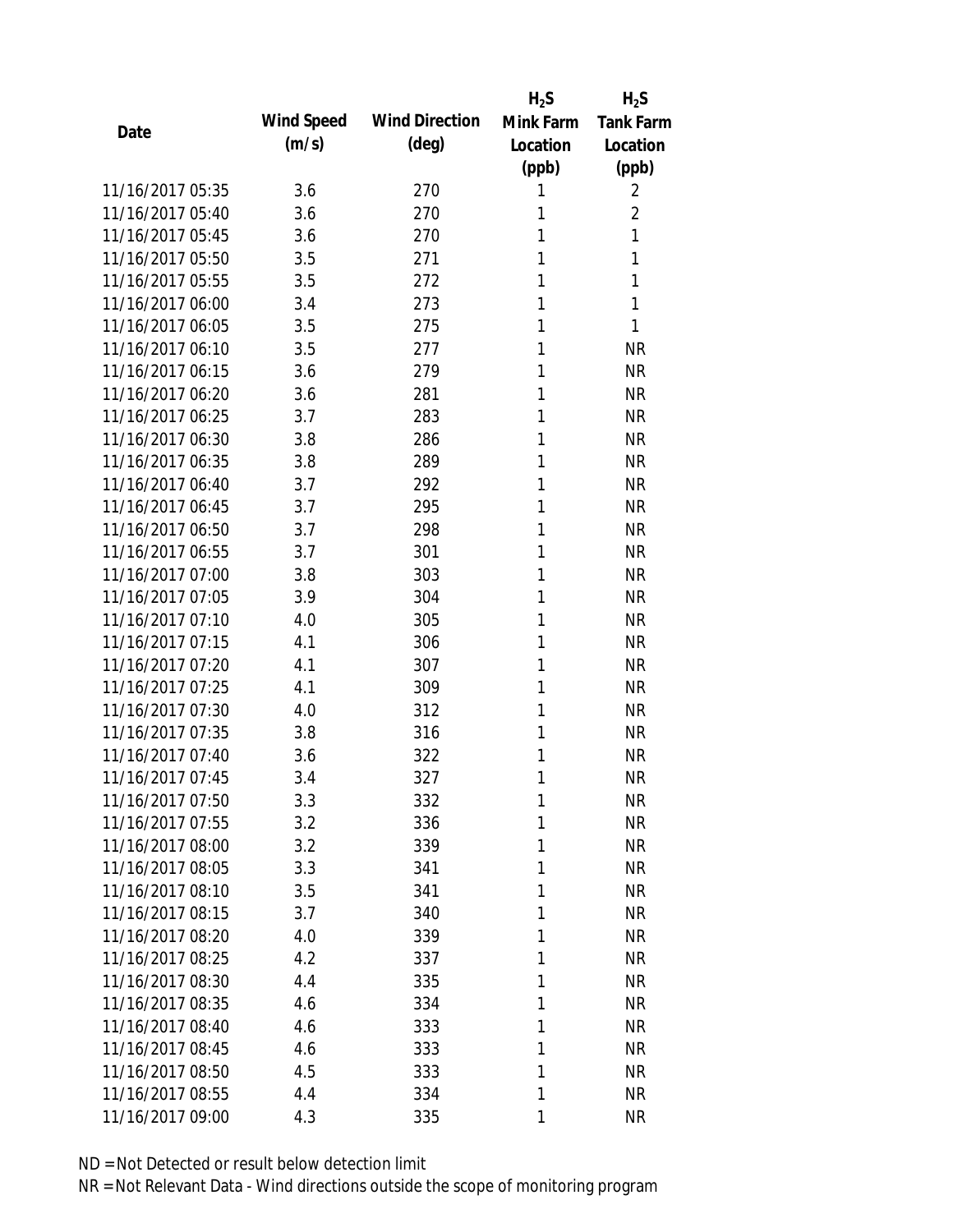|                  |            |                       | $H_2S$    | $H_2S$           |
|------------------|------------|-----------------------|-----------|------------------|
| Date             | Wind Speed | <b>Wind Direction</b> | Mink Farm | <b>Tank Farm</b> |
|                  | (m/s)      | $(\text{deg})$        | Location  | Location         |
|                  |            |                       | (ppb)     | (ppb)            |
| 11/16/2017 09:05 | 4.2        | 336                   | 1         | <b>NR</b>        |
| 11/16/2017 09:10 | 4.2        | 336                   | 1         | <b>NR</b>        |
| 11/16/2017 09:15 | 4.2        | 337                   | 1         | <b>NR</b>        |
| 11/16/2017 09:20 | 4.2        | 337                   | 1         | <b>NR</b>        |
| 11/16/2017 09:25 | 4.3        | 337                   | 1         | <b>NR</b>        |
| 11/16/2017 09:30 | 4.2        | 338                   | <b>ND</b> | <b>NR</b>        |
| 11/16/2017 09:35 | 4.2        | 339                   | <b>ND</b> | <b>NR</b>        |
| 11/16/2017 09:40 | 4.1        | 339                   | <b>ND</b> | <b>NR</b>        |
| 11/16/2017 09:45 | 4.0        | 340                   | <b>ND</b> | <b>NR</b>        |
| 11/16/2017 09:50 | 4.0        | 340                   | <b>ND</b> | <b>NR</b>        |
| 11/16/2017 09:55 | 4.0        | 339                   | <b>ND</b> | <b>NR</b>        |
| 11/16/2017 10:00 | 4.0        | 337                   | <b>ND</b> | <b>NR</b>        |
| 11/16/2017 10:05 | 4.0        | 336                   | <b>ND</b> | <b>NR</b>        |
| 11/16/2017 10:10 | 4.1        | 335                   | <b>ND</b> | <b>NR</b>        |
| 11/16/2017 10:15 | 4.3        | 333                   | <b>ND</b> | <b>NR</b>        |
| 11/16/2017 10:20 | 4.3        | 333                   | <b>ND</b> | <b>NR</b>        |
| 11/16/2017 10:25 | 4.3        | 333                   | <b>ND</b> | <b>NR</b>        |
| 11/16/2017 10:30 | 4.2        | 333                   | <b>ND</b> | <b>NR</b>        |
| 11/16/2017 10:35 | 4.1        | 333                   | 1         | <b>NR</b>        |
| 11/16/2017 10:40 | 4.0        | 334                   | 1         | <b>NR</b>        |
| 11/16/2017 10:45 | 3.9        | 335                   | 1         | <b>NR</b>        |
| 11/16/2017 10:50 | 3.9        | 335                   | 1         | <b>NR</b>        |
| 11/16/2017 10:55 | 3.9        | 336                   | 1         | <b>NR</b>        |
| 11/16/2017 11:00 | 3.9        | 337                   | 1         | <b>NR</b>        |
| 11/16/2017 11:05 | 3.9        | 339                   | 1         | <b>NR</b>        |
| 11/16/2017 11:10 | 3.9        | 342                   | 1         | <b>NR</b>        |
| 11/16/2017 11:15 | 3.9        | 346                   | 1         | <b>NR</b>        |
| 11/16/2017 11:20 | 3.8        | 290                   | 1         | NR               |
| 11/16/2017 11:25 | 3.7        | 234                   | 1         | 1                |
| 11/16/2017 11:30 | 3.6        | 237                   | 1         | 1                |
| 11/16/2017 11:35 | 3.5        | 238                   | 1         | 1                |
| 11/16/2017 11:40 | 3.4        | 236                   | 1         | 1                |
| 11/16/2017 11:45 | 3.4        | 234                   | 1         | 1                |
| 11/16/2017 11:50 | 3.3        | 291                   | 1         | <b>NR</b>        |
| 11/16/2017 11:55 | 3.3        | 349                   | 1         | <b>NR</b>        |
| 11/16/2017 12:00 | 3.3        | 349                   | 1         | <b>NR</b>        |
| 11/16/2017 12:05 | 3.4        | 291                   | 1         | <b>NR</b>        |
| 11/16/2017 12:10 | 3.4        | 236                   | 1         | 1                |
| 11/16/2017 12:15 | 3.5        | 182                   | <b>NR</b> | 1                |
| 11/16/2017 12:20 | 3.7        | 130                   | NR        | NR               |
| 11/16/2017 12:25 | 3.8        | 75                    | <b>NR</b> | <b>NR</b>        |
| 11/16/2017 12:30 | 3.8        | 19                    | 1         | <b>NR</b>        |
|                  |            |                       |           |                  |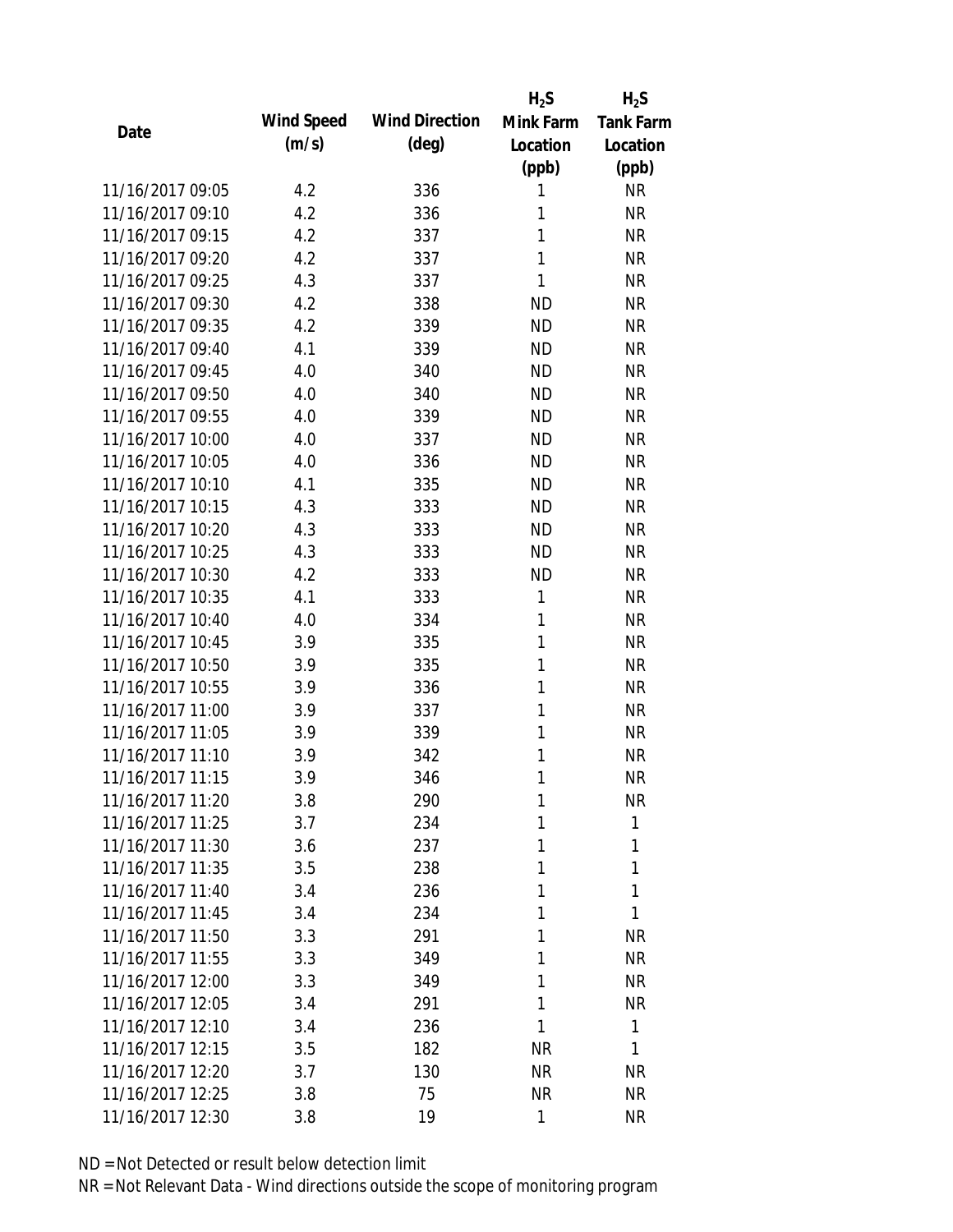|                  |            |                       | $H_2S$    | $H_2S$           |
|------------------|------------|-----------------------|-----------|------------------|
| Date             | Wind Speed | <b>Wind Direction</b> | Mink Farm | <b>Tank Farm</b> |
|                  | (m/s)      | $(\text{deg})$        | Location  | Location         |
|                  |            |                       | (ppb)     | (ppb)            |
| 11/16/2017 12:35 | 3.8        | 22                    | 1         | <b>NR</b>        |
| 11/16/2017 12:40 | 3.7        | 22                    | <b>ND</b> | <b>NR</b>        |
| 11/16/2017 12:45 | 3.6        | 22                    | <b>ND</b> | <b>NR</b>        |
| 11/16/2017 12:50 | 3.5        | 20                    | <b>ND</b> | <b>NR</b>        |
| 11/16/2017 12:55 | 3.4        | 19                    | <b>ND</b> | <b>NR</b>        |
| 11/16/2017 13:00 | 3.3        | 19                    | <b>ND</b> | <b>NR</b>        |
| 11/16/2017 13:05 | 3.2        | 17                    | <b>ND</b> | <b>NR</b>        |
| 11/16/2017 13:10 | 3.1        | 16                    | <b>ND</b> | <b>NR</b>        |
| 11/16/2017 13:15 | 3.0        | 13                    | <b>ND</b> | <b>NR</b>        |
| 11/16/2017 13:20 | 2.8        | 11                    | <b>ND</b> | <b>NR</b>        |
| 11/16/2017 13:25 | 2.8        | 10                    | <b>ND</b> | <b>NR</b>        |
| 11/16/2017 13:30 | 2.7        | 8                     | <b>ND</b> | <b>NR</b>        |
| 11/16/2017 13:35 | 2.6        | $\overline{7}$        | <b>ND</b> | <b>NR</b>        |
| 11/16/2017 13:40 | 2.5        | 6                     | <b>ND</b> | <b>NR</b>        |
| 11/16/2017 13:45 | 2.5        | 8                     | <b>ND</b> | <b>NR</b>        |
| 11/16/2017 13:50 | 2.5        | 8                     | <b>ND</b> | <b>NR</b>        |
| 11/16/2017 13:55 | 2.5        | $\overline{7}$        | <b>ND</b> | <b>NR</b>        |
| 11/16/2017 14:00 | 2.4        | 8                     | <b>ND</b> | <b>NR</b>        |
| 11/16/2017 14:05 | 2.4        | 8                     | 1         | <b>NR</b>        |
| 11/16/2017 14:10 | 2.4        | 8                     | 1         | <b>NR</b>        |
| 11/16/2017 14:15 | 2.4        | 8                     | 1         | <b>NR</b>        |
| 11/16/2017 14:20 | 2.4        | 9                     | 1         | <b>NR</b>        |
| 11/16/2017 14:25 | 2.4        | 9                     | 1         | <b>NR</b>        |
| 11/16/2017 14:30 | 2.4        | 8                     | 1         | <b>NR</b>        |
| 11/16/2017 14:35 | 2.5        | $\overline{7}$        | 1         | <b>NR</b>        |
| 11/16/2017 14:40 | 2.5        | 7                     | 1         | <b>NR</b>        |
| 11/16/2017 14:45 | 2.5        | 9                     | 1         | <b>NR</b>        |
| 11/16/2017 14:50 | 2.4        | 13                    | <b>NR</b> | NR               |
| 11/16/2017 14:55 | 2.4        | 20                    | <b>NR</b> | <b>NR</b>        |
| 11/16/2017 15:00 | 2.3        | 29                    | <b>NR</b> | <b>NR</b>        |
| 11/16/2017 15:05 | 2.2        | 37                    | <b>NR</b> | <b>NR</b>        |
| 11/16/2017 15:10 | 2.3        | 43                    | <b>NR</b> | <b>NR</b>        |
| 11/16/2017 15:15 | 2.3        | 46                    | NR        | <b>NR</b>        |
| 11/16/2017 15:20 | 2.3        | 46                    | <b>NR</b> | <b>NR</b>        |
| 11/16/2017 15:25 | 2.3        | 43                    | <b>NR</b> | <b>NR</b>        |
| 11/16/2017 15:30 | 2.3        | 38                    | 1         | <b>NR</b>        |
| 11/16/2017 15:35 | $2.2\,$    | 35                    | 1         | <b>NR</b>        |
| 11/16/2017 15:40 | 2.0        | 34                    | 1         | <b>NR</b>        |
| 11/16/2017 15:45 | 1.7        | 36                    | 1         | <b>NR</b>        |
| 11/16/2017 15:50 | 1.6        | 41                    | <b>NR</b> | <b>NR</b>        |
| 11/16/2017 15:55 | 1.5        | 47                    | <b>NR</b> | <b>NR</b>        |
| 11/16/2017 16:00 | 1.4        | 53                    | <b>NR</b> | <b>NR</b>        |
|                  |            |                       |           |                  |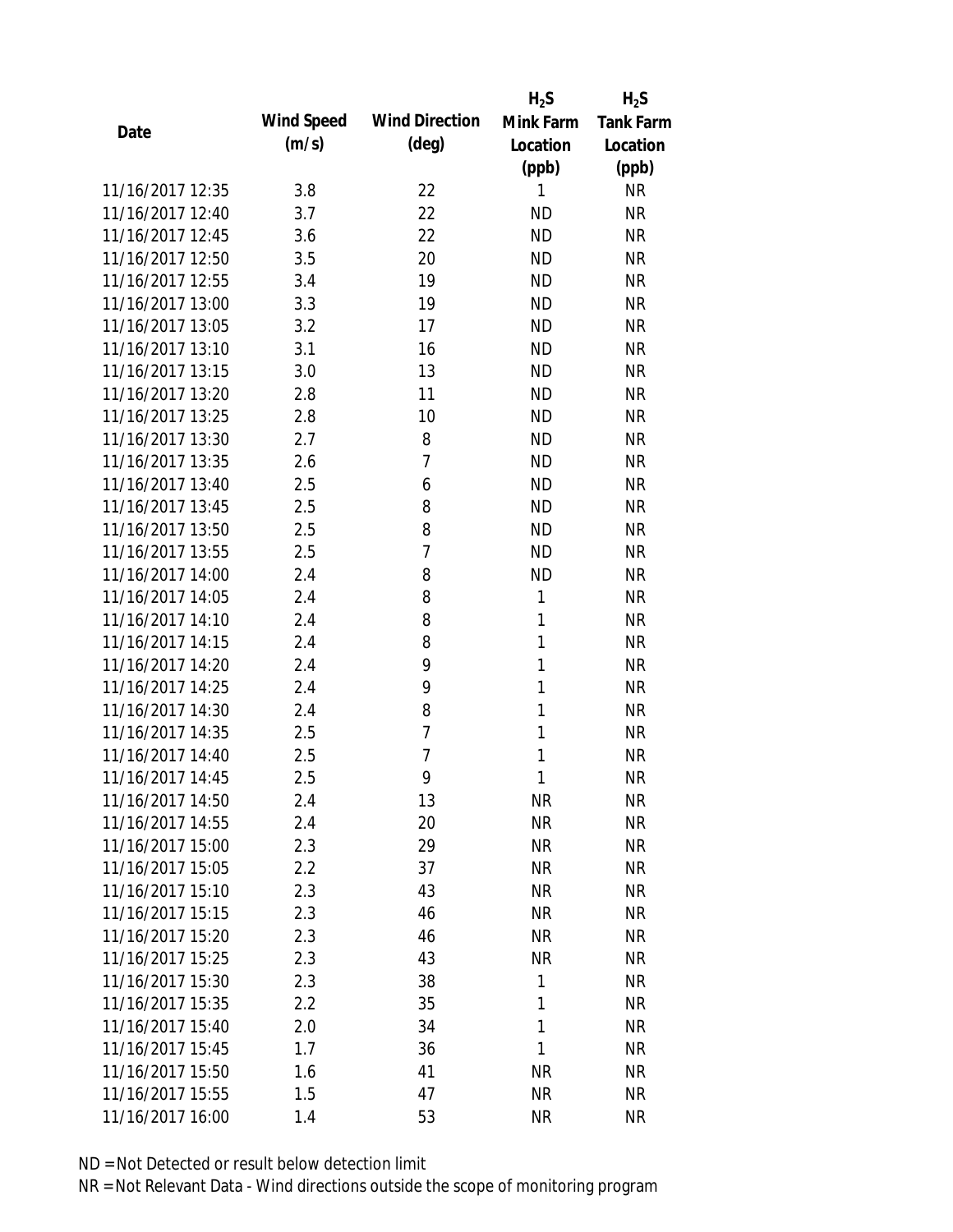|                  |            |                       | $H_2S$    | $H_2S$           |
|------------------|------------|-----------------------|-----------|------------------|
| Date             | Wind Speed | <b>Wind Direction</b> | Mink Farm | <b>Tank Farm</b> |
|                  | (m/s)      | $(\text{deg})$        | Location  | Location         |
|                  |            |                       | (ppb)     | (ppb)            |
| 11/16/2017 16:05 | 1.4        | 58                    | <b>NR</b> | <b>NR</b>        |
| 11/16/2017 16:10 | 1.4        | 62                    | <b>NR</b> | <b>NR</b>        |
| 11/16/2017 16:15 | 1.5        | 67                    | <b>NR</b> | <b>NR</b>        |
| 11/16/2017 16:20 | 1.5        | 72                    | <b>NR</b> | <b>NR</b>        |
| 11/16/2017 16:25 | 1.5        | 78                    | <b>NR</b> | <b>NR</b>        |
| 11/16/2017 16:30 | 1.5        | 86                    | <b>NR</b> | <b>NR</b>        |
| 11/16/2017 16:35 | 1.6        | 94                    | <b>NR</b> | <b>NR</b>        |
| 11/16/2017 16:40 | 1.6        | 101                   | <b>NR</b> | <b>NR</b>        |
| 11/16/2017 16:45 | 1.6        | 104                   | <b>NR</b> | <b>NR</b>        |
| 11/16/2017 16:50 | 1.7        | 103                   | <b>NR</b> | <b>NR</b>        |
| 11/16/2017 16:55 | 1.7        | 99                    | <b>NR</b> | <b>NR</b>        |
| 11/16/2017 17:00 | 1.6        | 91                    | <b>NR</b> | <b>NR</b>        |
| 11/16/2017 17:05 | 1.5        | 84                    | <b>NR</b> | <b>NR</b>        |
| 11/16/2017 17:10 | 1.4        | 81                    | <b>NR</b> | <b>NR</b>        |
| 11/16/2017 17:15 | 1.3        | 87                    | <b>NR</b> | <b>NR</b>        |
| 11/16/2017 17:20 | 1.3        | 97                    | <b>NR</b> | <b>NR</b>        |
| 11/16/2017 17:25 | 1.3        | 109                   | <b>NR</b> | <b>NR</b>        |
| 11/16/2017 17:30 | 1.4        | 122                   | <b>NR</b> | <b>NR</b>        |
| 11/16/2017 17:35 | 1.6        | 133                   | <b>NR</b> | <b>NR</b>        |
| 11/16/2017 17:40 | 1.7        | 138                   | <b>NR</b> | <b>NR</b>        |
| 11/16/2017 17:45 | 1.8        | 136                   | <b>NR</b> | <b>NR</b>        |
| 11/16/2017 17:50 | 1.8        | 131                   | <b>NR</b> | <b>NR</b>        |
| 11/16/2017 17:55 | 1.8        | 128                   | <b>NR</b> | <b>NR</b>        |
| 11/16/2017 18:00 | 1.8        | 127                   | <b>NR</b> | <b>NR</b>        |
| 11/16/2017 18:05 | 1.8        | 128                   | <b>NR</b> | <b>NR</b>        |
| 11/16/2017 18:10 | 1.8        | 130                   | <b>NR</b> | <b>NR</b>        |
| 11/16/2017 18:15 | 1.8        | 136                   | <b>NR</b> | <b>NR</b>        |
| 11/16/2017 18:20 | 1.8        | 139                   | <b>NR</b> | <b>NR</b>        |
| 11/16/2017 18:25 | 1.8        | 140                   | <b>NR</b> | <b>NR</b>        |
| 11/16/2017 18:30 | 1.8        | 139                   | <b>NR</b> | <b>NR</b>        |
| 11/16/2017 18:35 | 1.8        | 139                   | <b>NR</b> | <b>NR</b>        |
| 11/16/2017 18:40 | 1.8        | 137                   | <b>NR</b> | <b>NR</b>        |
| 11/16/2017 18:45 | 1.8        | 134                   | <b>NR</b> | <b>NR</b>        |
| 11/16/2017 18:50 | 1.8        | 131                   | <b>NR</b> | <b>NR</b>        |
| 11/16/2017 18:55 | 1.8        | 132                   | <b>NR</b> | <b>NR</b>        |
| 11/16/2017 19:00 | 1.9        | 133                   | <b>NR</b> | <b>NR</b>        |
| 11/16/2017 19:05 | 1.9        | 134                   | <b>NR</b> | <b>NR</b>        |
| 11/16/2017 19:10 | 1.9        | 135                   | NR        | <b>NR</b>        |
| 11/16/2017 19:15 | 1.8        | 137                   | <b>NR</b> | <b>NR</b>        |
| 11/16/2017 19:20 | 1.8        | 138                   | <b>NR</b> | <b>NR</b>        |
| 11/16/2017 19:25 | 1.7        | 138                   | <b>NR</b> | <b>NR</b>        |
| 11/16/2017 19:30 | 1.5        | 139                   | <b>NR</b> | <b>NR</b>        |
|                  |            |                       |           |                  |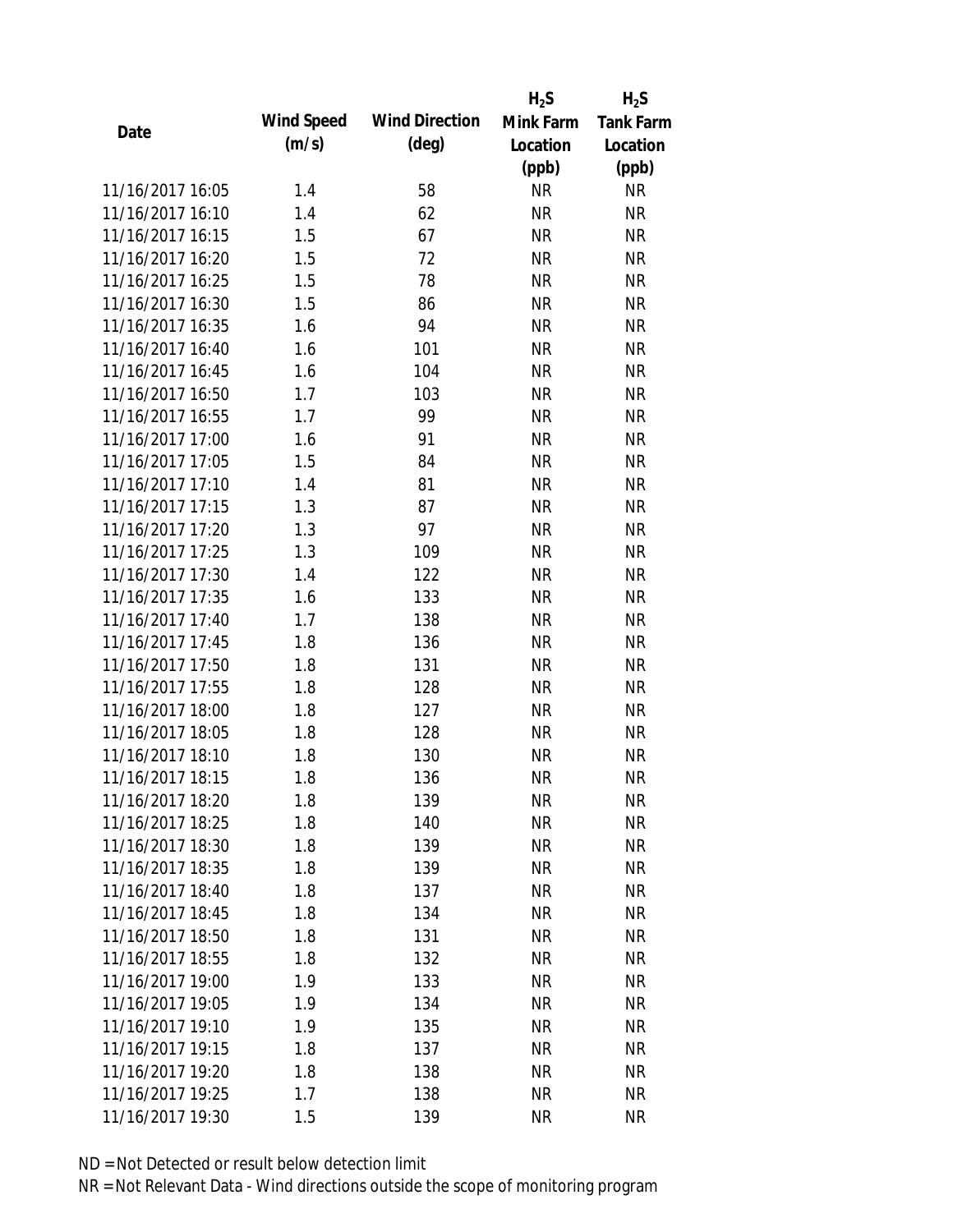|                  |            |                       | $H_2S$    | $H_2S$           |
|------------------|------------|-----------------------|-----------|------------------|
| Date             | Wind Speed | <b>Wind Direction</b> | Mink Farm | <b>Tank Farm</b> |
|                  | (m/s)      | $(\text{deg})$        | Location  | Location         |
|                  |            |                       | (ppb)     | (ppb)            |
| 11/16/2017 19:35 | 1.4        | 141                   | <b>NR</b> | <b>NR</b>        |
| 11/16/2017 19:40 | 1.4        | 143                   | <b>NR</b> | <b>NR</b>        |
| 11/16/2017 19:45 | 1.4        | 145                   | <b>NR</b> | <b>NR</b>        |
| 11/16/2017 19:50 | 1.4        | 148                   | <b>NR</b> | <b>NR</b>        |
| 11/16/2017 19:55 | 1.4        | 152                   | <b>NR</b> | <b>NR</b>        |
| 11/16/2017 20:00 | 1.4        | 154                   | <b>NR</b> | <b>NR</b>        |
| 11/16/2017 20:05 | 1.4        | 153                   | <b>NR</b> | <b>NR</b>        |
| 11/16/2017 20:10 | 1.4        | 153                   | <b>NR</b> | <b>NR</b>        |
| 11/16/2017 20:15 | 1.3        | 151                   | <b>NR</b> | <b>NR</b>        |
| 11/16/2017 20:20 | 1.3        | 148                   | <b>NR</b> | <b>NR</b>        |
| 11/16/2017 20:25 | 1.3        | 143                   | <b>NR</b> | <b>NR</b>        |
| 11/16/2017 20:30 | 1.3        | 138                   | <b>NR</b> | <b>NR</b>        |
| 11/16/2017 20:35 | 1.3        | 133                   | <b>NR</b> | <b>NR</b>        |
| 11/16/2017 20:40 | 1.3        | 128                   | <b>NR</b> | <b>NR</b>        |
| 11/16/2017 20:45 | 1.3        | 123                   | <b>NR</b> | <b>NR</b>        |
| 11/16/2017 20:50 | 1.4        | 119                   | <b>NR</b> | <b>NR</b>        |
| 11/16/2017 20:55 | 1.4        | 115                   | <b>NR</b> | <b>NR</b>        |
| 11/16/2017 21:00 | 1.5        | 113                   | <b>NR</b> | <b>NR</b>        |
| 11/16/2017 21:05 | 1.5        | 110                   | <b>NR</b> | <b>NR</b>        |
| 11/16/2017 21:10 | 1.6        | 107                   | <b>NR</b> | <b>NR</b>        |
| 11/16/2017 21:15 | 1.6        | 105                   | <b>NR</b> | <b>NR</b>        |
| 11/16/2017 21:20 | 1.7        | 103                   | <b>NR</b> | <b>NR</b>        |
| 11/16/2017 21:25 | 1.7        | 101                   | <b>NR</b> | <b>NR</b>        |
| 11/16/2017 21:30 | 1.7        | 99                    | <b>NR</b> | <b>NR</b>        |
| 11/16/2017 21:35 | 1.7        | 97                    | <b>NR</b> | <b>NR</b>        |
| 11/16/2017 21:40 | 1.7        | 95                    | <b>NR</b> | <b>NR</b>        |
| 11/16/2017 21:45 | 1.6        | 93                    | <b>NR</b> | <b>NR</b>        |
| 11/16/2017 21:50 | 1.5        | 90                    | <b>NR</b> | <b>NR</b>        |
| 11/16/2017 21:55 | 1.4        | 87                    | <b>NR</b> | <b>NR</b>        |
| 11/16/2017 22:00 | 1.3        | 86                    | NR        | <b>NR</b>        |
| 11/16/2017 22:05 | 1.3        | 86                    | <b>NR</b> | <b>NR</b>        |
| 11/16/2017 22:10 | 1.3        | 88                    | <b>NR</b> | <b>NR</b>        |
| 11/16/2017 22:15 | 1.4        | 93                    | <b>NR</b> | <b>NR</b>        |
| 11/16/2017 22:20 | 1.5        | 101                   | <b>NR</b> | <b>NR</b>        |
| 11/16/2017 22:25 | 1.6        | 111                   | <b>NR</b> | <b>NR</b>        |
| 11/16/2017 22:30 | 1.7        | 122                   | <b>NR</b> | <b>NR</b>        |
| 11/16/2017 22:35 | 1.8        | 134                   | NR        | <b>NR</b>        |
| 11/16/2017 22:40 | 1.9        | 144                   | NR        | <b>NR</b>        |
| 11/16/2017 22:45 | 1.8        | 153                   | <b>NR</b> | <b>NR</b>        |
| 11/16/2017 22:50 | 1.8        | 159                   | <b>NR</b> | <b>NR</b>        |
| 11/16/2017 22:55 | 1.7        | 163                   | <b>NR</b> | <b>NR</b>        |
| 11/16/2017 23:00 | 1.7        | 165                   | <b>NR</b> | <b>NR</b>        |
|                  |            |                       |           |                  |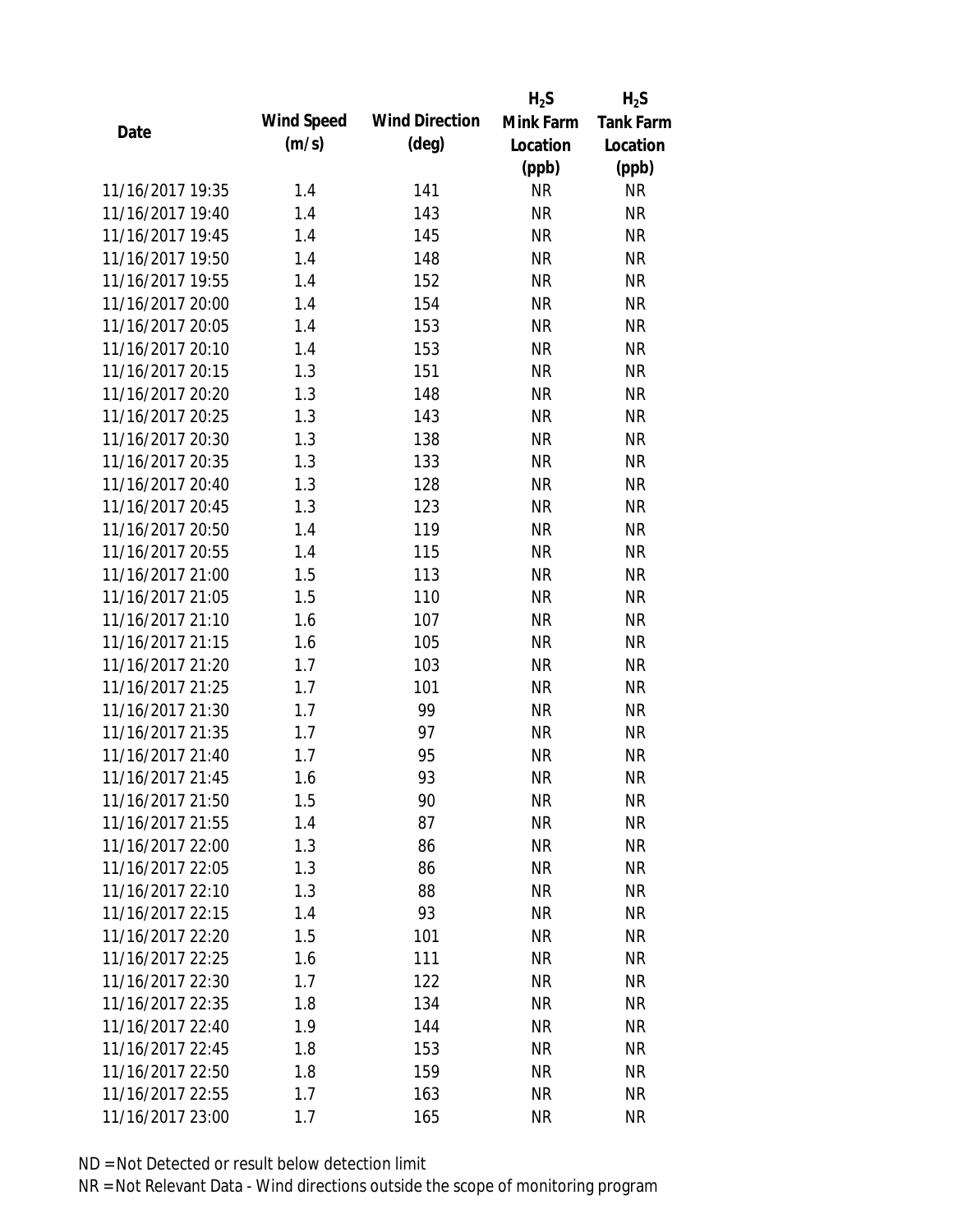|                  |            |                       | $H_2S$    | $H_2S$           |
|------------------|------------|-----------------------|-----------|------------------|
| Date             | Wind Speed | <b>Wind Direction</b> | Mink Farm | <b>Tank Farm</b> |
|                  | (m/s)      | $(\text{deg})$        | Location  | Location         |
|                  |            |                       | (ppb)     | (ppb)            |
| 11/16/2017 23:05 | 1.6        | 165                   | <b>NR</b> | <b>NR</b>        |
| 11/16/2017 23:10 | 1.6        | 163                   | <b>NR</b> | <b>NR</b>        |
| 11/16/2017 23:15 | 1.6        | 162                   | <b>NR</b> | <b>NR</b>        |
| 11/16/2017 23:20 | 1.6        | 162                   | <b>NR</b> | <b>NR</b>        |
| 11/16/2017 23:25 | 1.7        | 165                   | <b>NR</b> | <b>NR</b>        |
| 11/16/2017 23:30 | 1.7        | 169                   | <b>NR</b> | <b>NR</b>        |
| 11/16/2017 23:35 | 1.8        | 175                   | <b>NR</b> | 1                |
| 11/16/2017 23:40 | 1.9        | 180                   | <b>NR</b> | $\mathbf{1}$     |
| 11/16/2017 23:45 | 2.0        | 185                   | <b>NR</b> | 1                |
| 11/16/2017 23:50 | 2.1        | 186                   | <b>NR</b> | 1                |
| 11/16/2017 23:55 | 2.1        | 183                   | <b>NR</b> | 1                |
| 11/16/2017 24:00 | 2.2        | 178                   | <b>NR</b> | 1                |
| 11/17/2017 00:05 | 2.3        | 172                   | <b>NR</b> | 1                |
| 11/17/2017 00:10 | 2.3        | 169                   | <b>NR</b> | <b>NR</b>        |
| 11/17/2017 00:15 | 2.3        | 168                   | <b>NR</b> | <b>NR</b>        |
| 11/17/2017 00:20 | 2.3        | 170                   | <b>NR</b> | 1                |
| 11/17/2017 00:25 | 2.3        | 175                   | <b>NR</b> | 1                |
| 11/17/2017 00:30 | 2.3        | 180                   | <b>NR</b> | 1                |
| 11/17/2017 00:35 | 2.2        | 183                   | <b>NR</b> | 1                |
| 11/17/2017 00:40 | 2.2        | 182                   | <b>NR</b> | $\overline{2}$   |
| 11/17/2017 00:45 | 2.2        | 178                   | <b>NR</b> | $\overline{2}$   |
| 11/17/2017 00:50 | 2.2        | 171                   | <b>NR</b> | 1                |
| 11/17/2017 00:55 | 2.2        | 163                   | <b>NR</b> | <b>NR</b>        |
| 11/17/2017 01:00 | 2.2        | 156                   | <b>NR</b> | <b>NR</b>        |
| 11/17/2017 01:05 | 2.2        | 150                   | <b>NR</b> | <b>NR</b>        |
| 11/17/2017 01:10 | 2.2        | 146                   | <b>NR</b> | <b>NR</b>        |
| 11/17/2017 01:15 | 2.2        | 145                   | <b>NR</b> | <b>NR</b>        |
| 11/17/2017 01:20 | 2.2        | 145                   | <b>NR</b> | <b>NR</b>        |
| 11/17/2017 01:25 | 2.2        | 146                   | <b>NR</b> | <b>NR</b>        |
| 11/17/2017 01:30 | 2.3        | 148                   | NR        | <b>NR</b>        |
| 11/17/2017 01:35 | 2.3        | 149                   | <b>NR</b> | <b>NR</b>        |
| 11/17/2017 01:40 | 2.4        | 149                   | <b>NR</b> | <b>NR</b>        |
| 11/17/2017 01:45 | 2.5        | 147                   | <b>NR</b> | <b>NR</b>        |
| 11/17/2017 01:50 | 2.5        | 143                   | <b>NR</b> | <b>NR</b>        |
| 11/17/2017 01:55 | 2.6        | 139                   | <b>NR</b> | <b>NR</b>        |
| 11/17/2017 02:00 | 2.6        | 135                   | <b>NR</b> | <b>NR</b>        |
| 11/17/2017 02:05 | 2.6        | 131                   | NR        | <b>NR</b>        |
| 11/17/2017 02:10 | 2.6        | 128                   | NR        | <b>NR</b>        |
| 11/17/2017 02:15 | 2.6        | 128                   | <b>NR</b> | <b>NR</b>        |
| 11/17/2017 02:20 | 2.6        | 130                   | <b>NR</b> | <b>NR</b>        |
| 11/17/2017 02:25 | 2.6        | 133                   | <b>NR</b> | <b>NR</b>        |
| 11/17/2017 02:30 | 2.6        | 137                   | <b>NR</b> | <b>NR</b>        |
|                  |            |                       |           |                  |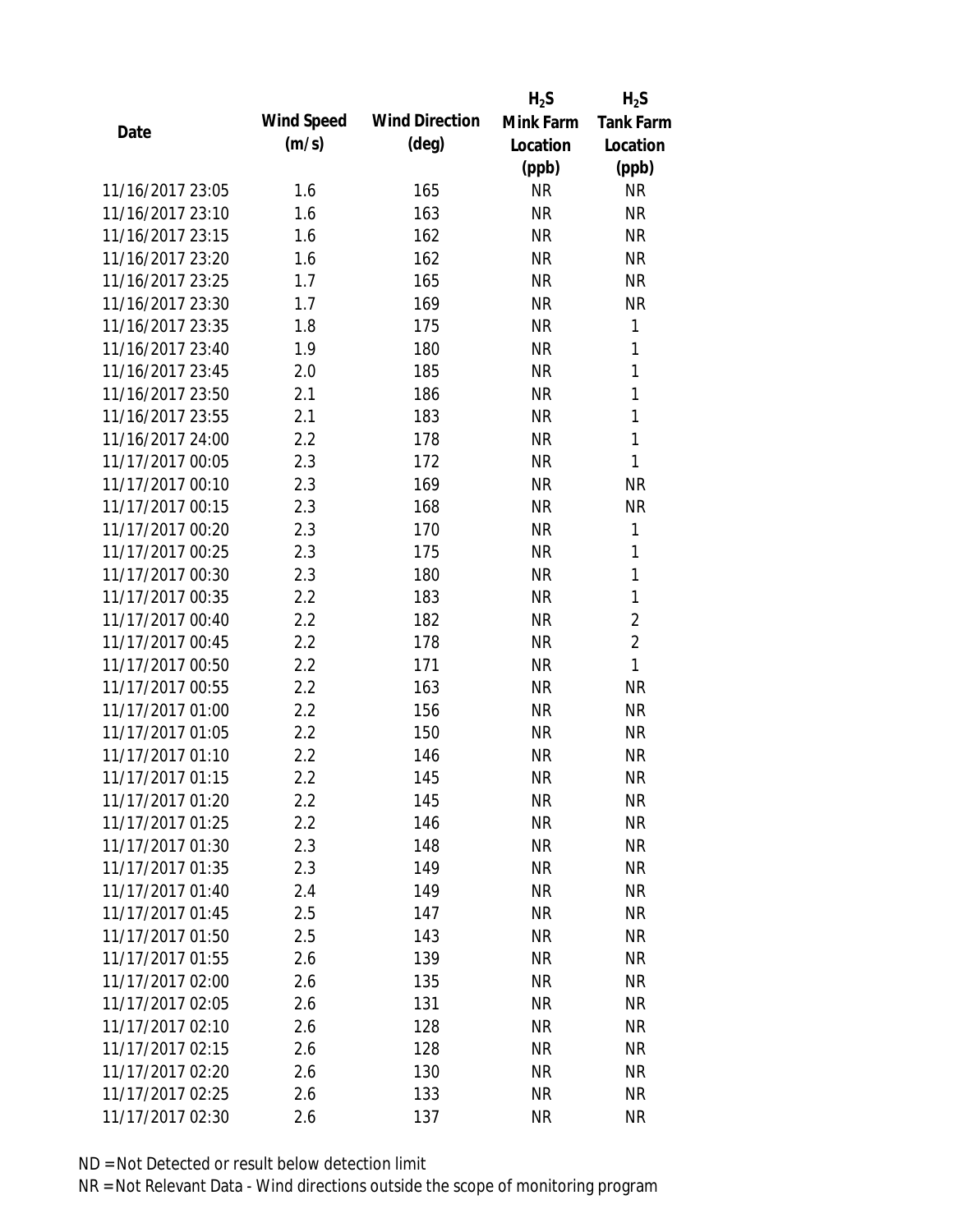|                  |            |                       | $H_2S$    | $H_2S$           |
|------------------|------------|-----------------------|-----------|------------------|
| Date             | Wind Speed | <b>Wind Direction</b> | Mink Farm | <b>Tank Farm</b> |
|                  | (m/s)      | $(\text{deg})$        | Location  | Location         |
|                  |            |                       | (ppb)     | (ppb)            |
| 11/17/2017 02:35 | 2.6        | 142                   | <b>NR</b> | <b>NR</b>        |
| 11/17/2017 02:40 | 2.6        | 146                   | <b>NR</b> | <b>NR</b>        |
| 11/17/2017 02:45 | 2.6        | 150                   | <b>NR</b> | <b>NR</b>        |
| 11/17/2017 02:50 | 2.7        | 152                   | <b>NR</b> | <b>NR</b>        |
| 11/17/2017 02:55 | 2.7        | 154                   | <b>NR</b> | <b>NR</b>        |
| 11/17/2017 03:00 | 2.8        | 155                   | <b>NR</b> | <b>NR</b>        |
| 11/17/2017 03:05 | 2.8        | 155                   | <b>NR</b> | <b>NR</b>        |
| 11/17/2017 03:10 | 2.8        | 155                   | <b>NR</b> | <b>NR</b>        |
| 11/17/2017 03:15 | 2.8        | 156                   | <b>NR</b> | <b>NR</b>        |
| 11/17/2017 03:20 | 2.8        | 156                   | <b>NR</b> | <b>NR</b>        |
| 11/17/2017 03:25 | 2.8        | 156                   | <b>NR</b> | <b>NR</b>        |
| 11/17/2017 03:30 | 2.8        | 156                   | <b>NR</b> | <b>NR</b>        |
| 11/17/2017 03:35 | 2.7        | 155                   | <b>NR</b> | <b>NR</b>        |
| 11/17/2017 03:40 | 2.6        | 154                   | <b>NR</b> | <b>NR</b>        |
| 11/17/2017 03:45 | 2.6        | 154                   | <b>NR</b> | <b>NR</b>        |
| 11/17/2017 03:50 | 2.6        | 154                   | <b>NR</b> | <b>NR</b>        |
| 11/17/2017 03:55 | 2.6        | 154                   | <b>NR</b> | <b>NR</b>        |
| 11/17/2017 04:00 | 2.6        | 155                   | <b>NR</b> | <b>NR</b>        |
| 11/17/2017 04:05 | 2.6        | 156                   | <b>NR</b> | <b>NR</b>        |
| 11/17/2017 04:10 | 2.7        | 158                   | <b>NR</b> | <b>NR</b>        |
| 11/17/2017 04:15 | 2.8        | 158                   | <b>NR</b> | <b>NR</b>        |
| 11/17/2017 04:20 | 2.9        | 157                   | <b>NR</b> | <b>NR</b>        |
| 11/17/2017 04:25 | 3.0        | 155                   | <b>NR</b> | <b>NR</b>        |
| 11/17/2017 04:30 | 3.1        | 154                   | <b>NR</b> | <b>NR</b>        |
| 11/17/2017 04:35 | 3.3        | 153                   | <b>NR</b> | <b>NR</b>        |
| 11/17/2017 04:40 | 3.4        | 152                   | <b>NR</b> | <b>NR</b>        |
| 11/17/2017 04:45 | 3.5        | 151                   | <b>NR</b> | <b>NR</b>        |
| 11/17/2017 04:50 | 3.6        | 152                   | <b>NR</b> | <b>NR</b>        |
| 11/17/2017 04:55 | 3.8        | 153                   | <b>NR</b> | <b>NR</b>        |
| 11/17/2017 05:00 | 3.9        | 154                   | NR        | <b>NR</b>        |
| 11/17/2017 05:05 | 3.9        | 155                   | <b>NR</b> | <b>NR</b>        |
| 11/17/2017 05:10 | 4.0        | 156                   | <b>NR</b> | <b>NR</b>        |
| 11/17/2017 05:15 | 4.0        | 157                   | <b>NR</b> | <b>NR</b>        |
| 11/17/2017 05:20 | 4.0        | 156                   | <b>NR</b> | <b>NR</b>        |
| 11/17/2017 05:25 | 4.0        | 156                   | <b>NR</b> | <b>NR</b>        |
| 11/17/2017 05:30 | 4.0        | 155                   | <b>NR</b> | <b>NR</b>        |
| 11/17/2017 05:35 | 4.0        | 154                   | NR        | <b>NR</b>        |
| 11/17/2017 05:40 | 4.1        | 154                   | NR        | <b>NR</b>        |
| 11/17/2017 05:45 | 4.3        | 154                   | <b>NR</b> | <b>NR</b>        |
| 11/17/2017 05:50 | 4.4        | 155                   | <b>NR</b> | <b>NR</b>        |
| 11/17/2017 05:55 | 4.6        | 156                   | <b>NR</b> | <b>NR</b>        |
| 11/17/2017 06:00 | 4.8        | 157                   | <b>NR</b> | <b>NR</b>        |
|                  |            |                       |           |                  |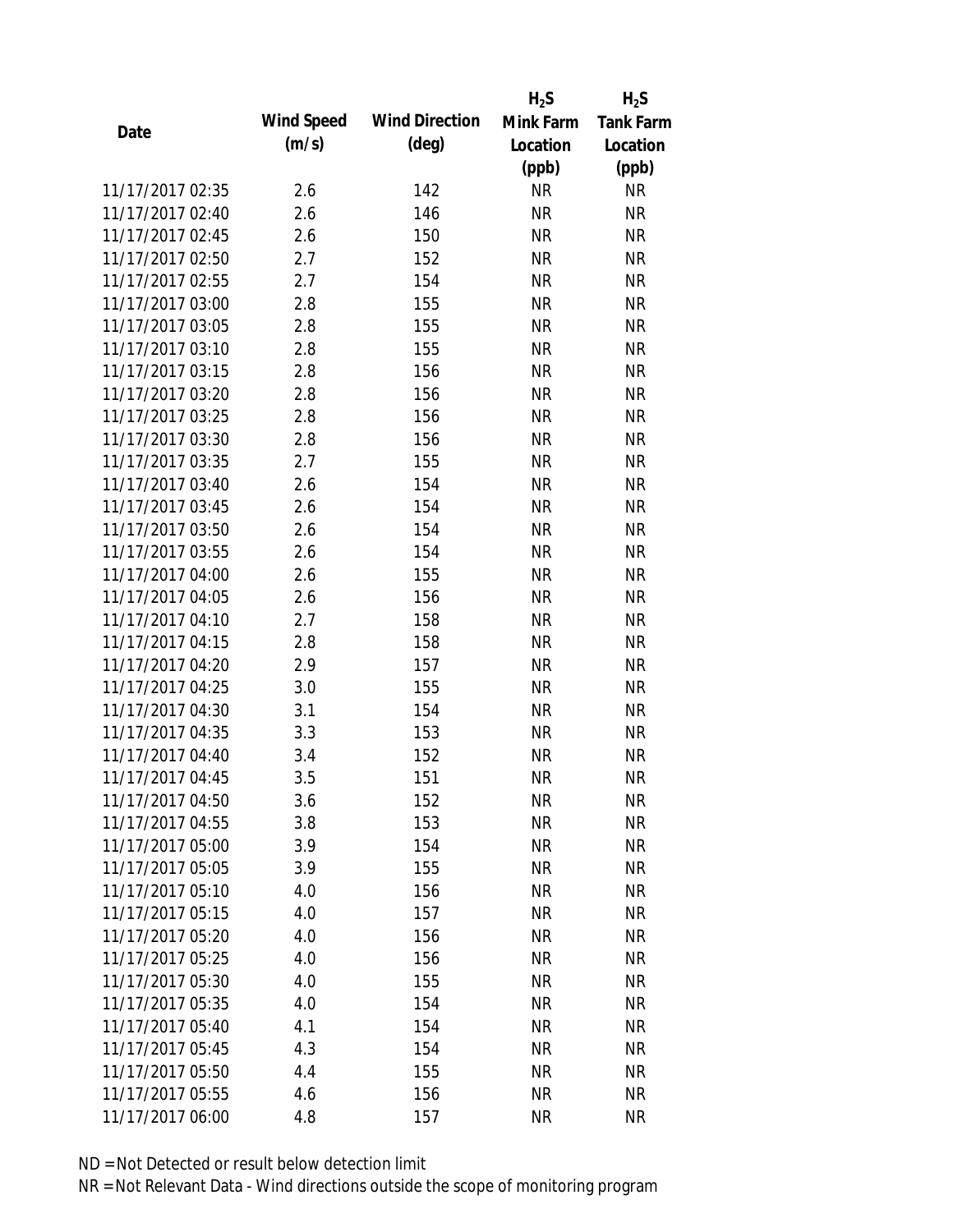|                  |            |                       | $H_2S$    | $H_2S$           |
|------------------|------------|-----------------------|-----------|------------------|
| Date             | Wind Speed | <b>Wind Direction</b> | Mink Farm | <b>Tank Farm</b> |
|                  | (m/s)      | $(\text{deg})$        | Location  | Location         |
|                  |            |                       | (ppb)     | (ppb)            |
| 11/17/2017 06:05 | 4.9        | 159                   | <b>NR</b> | <b>NR</b>        |
| 11/17/2017 06:10 | 4.9        | 161                   | <b>NR</b> | <b>NR</b>        |
| 11/17/2017 06:15 | 4.8        | 162                   | <b>NR</b> | <b>NR</b>        |
| 11/17/2017 06:20 | 4.7        | 162                   | <b>NR</b> | <b>NR</b>        |
| 11/17/2017 06:25 | 4.6        | 163                   | <b>NR</b> | <b>NR</b>        |
| 11/17/2017 06:30 | 4.5        | 163                   | <b>NR</b> | <b>NR</b>        |
| 11/17/2017 06:35 | 4.4        | 163                   | <b>NR</b> | <b>NR</b>        |
| 11/17/2017 06:40 | 4.3        | 162                   | <b>NR</b> | <b>NR</b>        |
| 11/17/2017 06:45 | 4.3        | 162                   | <b>NR</b> | <b>NR</b>        |
| 11/17/2017 06:50 | 4.4        | 162                   | <b>NR</b> | <b>NR</b>        |
| 11/17/2017 06:55 | 4.5        | 161                   | <b>NR</b> | <b>NR</b>        |
| 11/17/2017 07:00 | 4.6        | 161                   | <b>NR</b> | <b>NR</b>        |
| 11/17/2017 07:05 | 4.8        | 160                   | <b>NR</b> | <b>NR</b>        |
| 11/17/2017 07:10 | 4.9        | 160                   | <b>NR</b> | <b>NR</b>        |
| 11/17/2017 07:15 | 5.0        | 159                   | <b>NR</b> | <b>NR</b>        |
| 11/17/2017 07:20 | 5.0        | 158                   | <b>NR</b> | <b>NR</b>        |
| 11/17/2017 07:25 | 4.9        | 157                   | <b>NR</b> | <b>NR</b>        |
| 11/17/2017 07:30 | 4.8        | 156                   | <b>NR</b> | <b>NR</b>        |
| 11/17/2017 07:35 | 4.7        | 154                   | <b>NR</b> | <b>NR</b>        |
| 11/17/2017 07:40 | 4.6        | 154                   | <b>NR</b> | <b>NR</b>        |
| 11/17/2017 07:45 | 4.6        | 153                   | <b>NR</b> | <b>NR</b>        |
| 11/17/2017 07:50 | 4.6        | 153                   | <b>NR</b> | <b>NR</b>        |
| 11/17/2017 07:55 | 4.8        | 153                   | <b>NR</b> | <b>NR</b>        |
| 11/17/2017 08:00 | 5.0        | 154                   | <b>NR</b> | <b>NR</b>        |
| 11/17/2017 08:05 | 5.1        | 155                   | <b>NR</b> | <b>NR</b>        |
| 11/17/2017 08:10 | 5.2        | 155                   | <b>NR</b> | <b>NR</b>        |
| 11/17/2017 08:15 | 5.3        | 156                   | <b>NR</b> | <b>NR</b>        |
| 11/17/2017 08:20 | 5.4        | 157                   | <b>NR</b> | <b>NR</b>        |
| 11/17/2017 08:25 | 5.5        | 158                   | <b>NR</b> | <b>NR</b>        |
| 11/17/2017 08:30 | 5.5        | 159                   | <b>NR</b> | <b>NR</b>        |
| 11/17/2017 08:35 | 5.6        | 159                   | <b>NR</b> | <b>NR</b>        |
| 11/17/2017 08:40 | 5.7        | 160                   | <b>NR</b> | <b>NR</b>        |
| 11/17/2017 08:45 | 5.8        | 160                   | <b>NR</b> | <b>NR</b>        |
| 11/17/2017 08:50 | 5.8        | 160                   | <b>NR</b> | <b>NR</b>        |
| 11/17/2017 08:55 | 5.8        | 161                   | <b>NR</b> | <b>NR</b>        |
| 11/17/2017 09:00 | 5.9        | 161                   | <b>NR</b> | <b>NR</b>        |
| 11/17/2017 09:05 | 6.0        | 161                   | NR        | <b>NR</b>        |
| 11/17/2017 09:10 | 6.0        | 161                   | NR        | <b>NR</b>        |
| 11/17/2017 09:15 | 5.9        | 161                   | <b>NR</b> | <b>NR</b>        |
| 11/17/2017 09:20 | 5.8        | 161                   | <b>NR</b> | <b>NR</b>        |
| 11/17/2017 09:25 | 5.8        | 161                   | <b>NR</b> | <b>NR</b>        |
| 11/17/2017 09:30 | 5.8        | 162                   | <b>NR</b> | <b>NR</b>        |
|                  |            |                       |           |                  |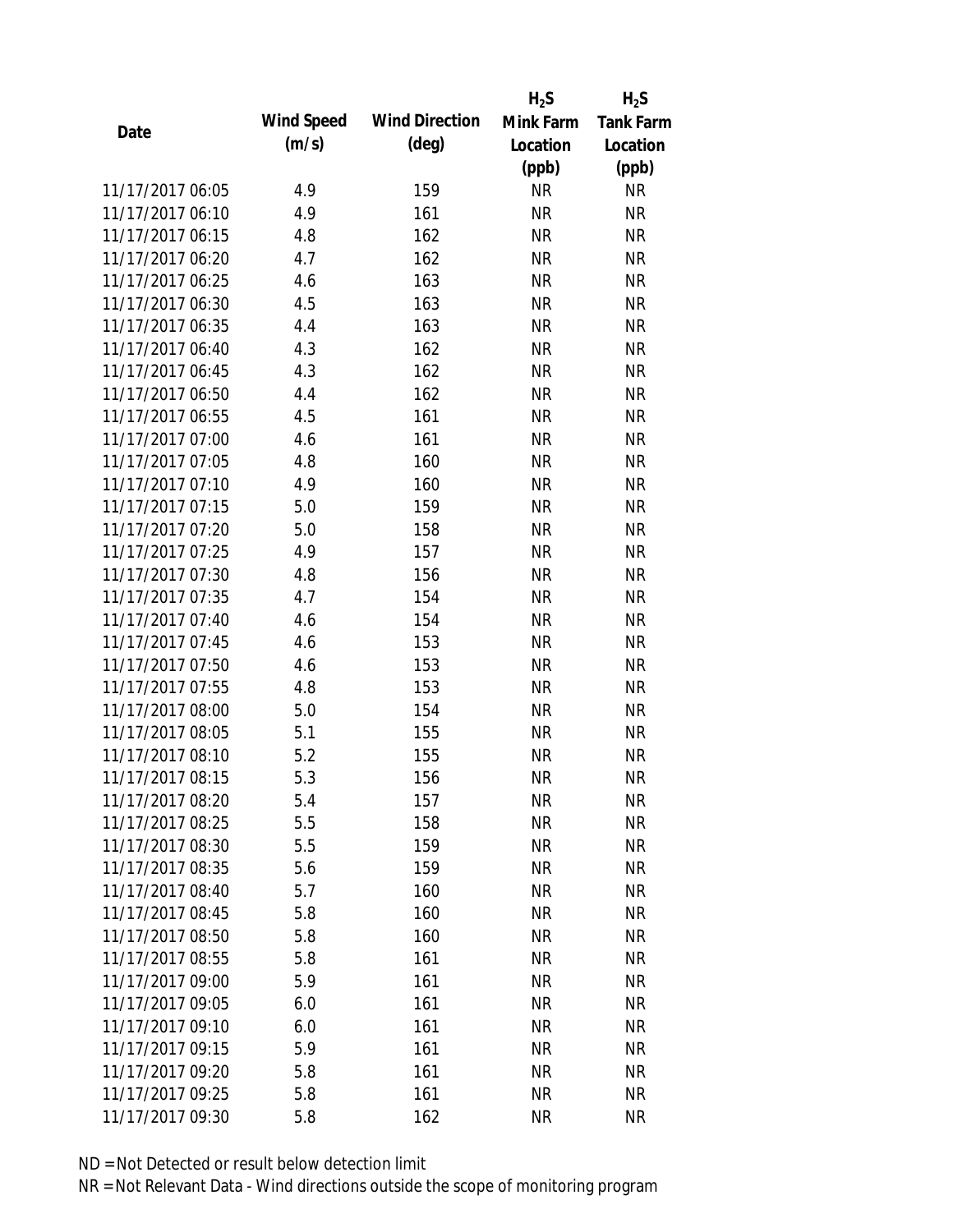|                  |            |                       | $H_2S$    | $H_2S$           |
|------------------|------------|-----------------------|-----------|------------------|
| Date             | Wind Speed | <b>Wind Direction</b> | Mink Farm | <b>Tank Farm</b> |
|                  | (m/s)      | $(\text{deg})$        | Location  | Location         |
|                  |            |                       | (ppb)     | (ppb)            |
| 11/17/2017 09:35 | 5.8        | 163                   | <b>NR</b> | <b>NR</b>        |
| 11/17/2017 09:40 | 5.8        | 164                   | <b>NR</b> | <b>NR</b>        |
| 11/17/2017 09:45 | 6.0        | 164                   | <b>NR</b> | <b>NR</b>        |
| 11/17/2017 09:50 | 6.1        | 165                   | <b>NR</b> | <b>NR</b>        |
| 11/17/2017 09:55 | 6.3        | 165                   | <b>NR</b> | <b>NR</b>        |
| 11/17/2017 10:00 | 6.4        | 164                   | <b>NR</b> | <b>NR</b>        |
| 11/17/2017 10:05 | 6.4        | 163                   | <b>NR</b> | <b>NR</b>        |
| 11/17/2017 10:10 | 6.3        | 162                   | <b>NR</b> | <b>NR</b>        |
| 11/17/2017 10:15 | 6.1        | 160                   | <b>NR</b> | <b>NR</b>        |
| 11/17/2017 10:20 | 6.0        | 159                   | <b>NR</b> | <b>NR</b>        |
| 11/17/2017 10:25 | 5.9        | 158                   | <b>NR</b> | <b>NR</b>        |
| 11/17/2017 10:30 | 5.7        | 157                   | <b>NR</b> | <b>NR</b>        |
| 11/17/2017 10:35 | 5.7        | 156                   | <b>NR</b> | <b>NR</b>        |
| 11/17/2017 10:40 | 5.8        | 155                   | <b>NR</b> | <b>NR</b>        |
| 11/17/2017 10:45 | 6.1        | 155                   | <b>NR</b> | <b>NR</b>        |
| 11/17/2017 10:50 | 6.3        | 156                   | <b>NR</b> | <b>NR</b>        |
| 11/17/2017 10:55 | 6.4        | 156                   | <b>NR</b> | <b>NR</b>        |
| 11/17/2017 11:00 | 6.5        | 156                   | <b>NR</b> | <b>NR</b>        |
| 11/17/2017 11:05 | 6.7        | 157                   | <b>NR</b> | <b>NR</b>        |
| 11/17/2017 11:10 | 6.7        | 157                   | <b>NR</b> | <b>NR</b>        |
| 11/17/2017 11:15 | 6.6        | 158                   | <b>NR</b> | <b>NR</b>        |
| 11/17/2017 11:20 | 6.6        | 158                   | <b>NR</b> | <b>NR</b>        |
| 11/17/2017 11:25 | 6.7        | 159                   | <b>NR</b> | <b>NR</b>        |
| 11/17/2017 11:30 | 6.7        | 160                   | <b>NR</b> | <b>NR</b>        |
| 11/17/2017 11:35 | 6.7        | 160                   | <b>NR</b> | <b>NR</b>        |
| 11/17/2017 11:40 | 6.8        | 160                   | <b>NR</b> | <b>NR</b>        |
| 11/17/2017 11:45 | 6.9        | 161                   | <b>NR</b> | <b>NR</b>        |
| 11/17/2017 11:50 | 6.9        | 161                   | <b>NR</b> | <b>NR</b>        |
| 11/17/2017 11:55 | 6.9        | 161                   | <b>NR</b> | <b>NR</b>        |
| 11/17/2017 12:00 | 6.9        | 162                   | NR        | <b>NR</b>        |
| 11/17/2017 12:05 | 6.8        | 161                   | <b>NR</b> | <b>NR</b>        |
| 11/17/2017 12:10 | 6.7        | 161                   | <b>NR</b> | <b>NR</b>        |
| 11/17/2017 12:15 | 6.6        | 161                   | <b>NR</b> | <b>NR</b>        |
| 11/17/2017 12:20 | 6.6        | 160                   | <b>NR</b> | <b>NR</b>        |
| 11/17/2017 12:25 | 6.5        | 159                   | <b>NR</b> | <b>NR</b>        |
| 11/17/2017 12:30 | 6.5        | 158                   | <b>NR</b> | <b>NR</b>        |
| 11/17/2017 12:35 | 6.6        | 157                   | NR        | <b>NR</b>        |
| 11/17/2017 12:40 | 6.6        | 157                   | NR        | <b>NR</b>        |
| 11/17/2017 12:45 | 6.7        | 156                   | <b>NR</b> | <b>NR</b>        |
| 11/17/2017 12:50 | 6.6        | 156                   | <b>NR</b> | <b>NR</b>        |
| 11/17/2017 12:55 | 6.6        | 157                   | <b>NR</b> | <b>NR</b>        |
| 11/17/2017 13:00 | 6.7        | 158                   | <b>NR</b> | <b>NR</b>        |
|                  |            |                       |           |                  |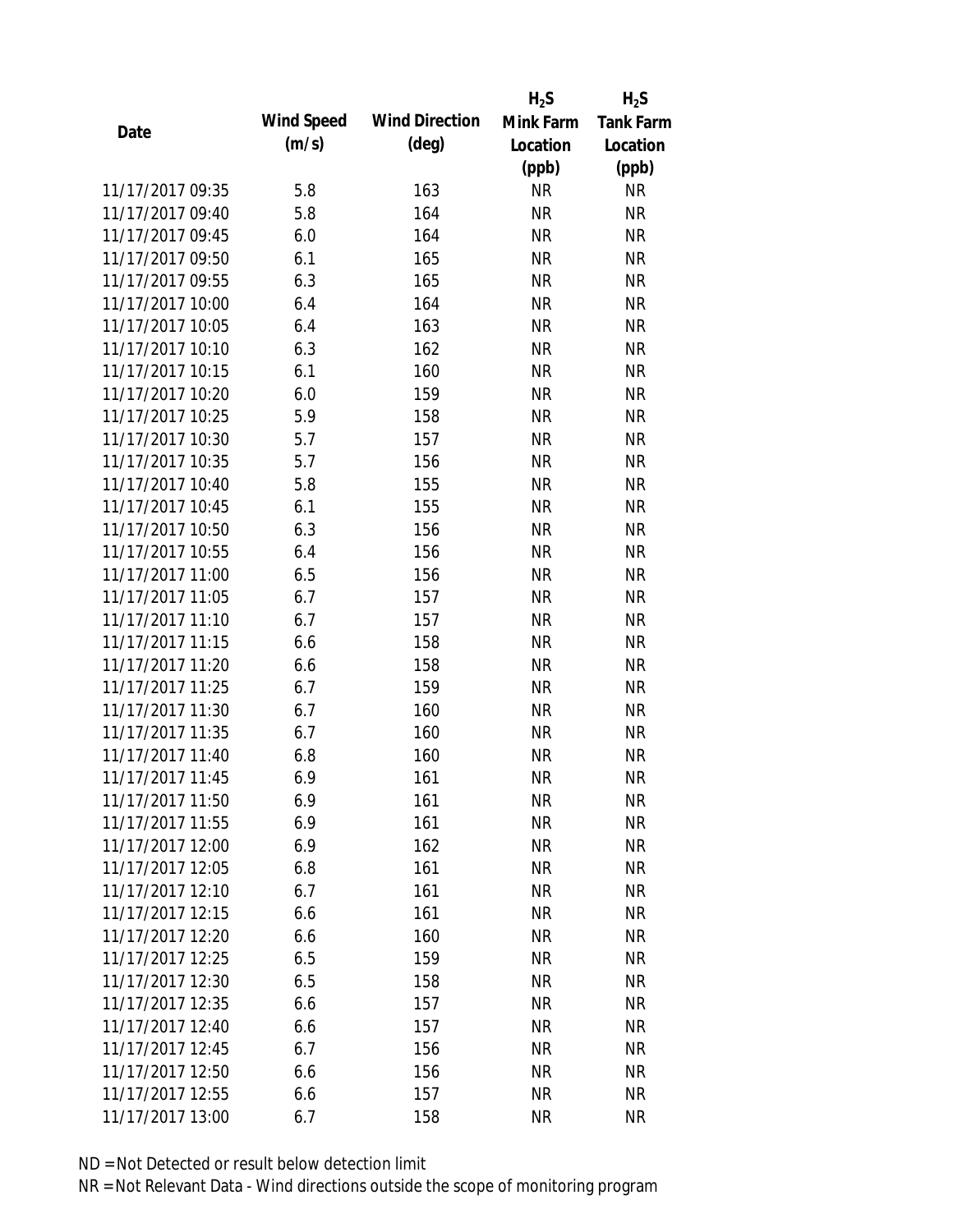|                  |            |                       | $H_2S$    | $H_2S$           |
|------------------|------------|-----------------------|-----------|------------------|
|                  | Wind Speed | <b>Wind Direction</b> | Mink Farm | <b>Tank Farm</b> |
| Date             | (m/s)      | $(\text{deg})$        | Location  | Location         |
|                  |            |                       | (ppb)     | (ppb)            |
| 11/17/2017 13:05 | 6.6        | 160                   | <b>NR</b> | <b>NR</b>        |
| 11/17/2017 13:10 | 6.7        | 162                   | <b>NR</b> | <b>NR</b>        |
| 11/17/2017 13:15 | 6.7        | 163                   | <b>NR</b> | <b>NR</b>        |
| 11/17/2017 13:20 | 6.8        | 165                   | <b>NR</b> | <b>NR</b>        |
| 11/17/2017 13:25 | 6.8        | 165                   | <b>NR</b> | <b>NR</b>        |
| 11/17/2017 13:30 | 6.8        | 166                   | <b>NR</b> | <b>NR</b>        |
| 11/17/2017 13:35 | 6.8        | 166                   | <b>NR</b> | <b>NR</b>        |
| 11/17/2017 13:40 | 6.7        | 166                   | <b>NR</b> | <b>NR</b>        |
| 11/17/2017 13:45 | 6.7        | 166                   | <b>NR</b> | <b>NR</b>        |
| 11/17/2017 13:50 | 6.7        | 167                   | <b>NR</b> | <b>NR</b>        |
| 11/17/2017 13:55 | 6.6        | 167                   | <b>NR</b> | <b>NR</b>        |
| 11/17/2017 14:00 | 6.6        | 167                   | <b>NR</b> | <b>NR</b>        |
| 11/17/2017 14:05 | 6.7        | 168                   | <b>NR</b> | <b>NR</b>        |
| 11/17/2017 14:10 | 6.7        | 169                   | <b>NR</b> | <b>NR</b>        |
| 11/17/2017 14:15 | 6.7        | 169                   | <b>NR</b> | <b>NR</b>        |
| 11/17/2017 14:20 | 6.6        | 169                   | <b>NR</b> | <b>NR</b>        |
| 11/17/2017 14:25 | 6.6        | 169                   | <b>NR</b> | <b>NR</b>        |
| 11/17/2017 14:30 | 6.5        | 168                   | <b>NR</b> | <b>NR</b>        |
| 11/17/2017 14:35 | 6.4        | 168                   | <b>NR</b> | <b>NR</b>        |
| 11/17/2017 14:40 | 6.4        | 167                   | <b>NR</b> | <b>NR</b>        |
| 11/17/2017 14:45 | 6.3        | 167                   | <b>NR</b> | <b>NR</b>        |
| 11/17/2017 14:50 | 6.3        | 167                   | <b>NR</b> | <b>NR</b>        |
| 11/17/2017 14:55 | 6.2        | 168                   | <b>NR</b> | <b>NR</b>        |
| 11/17/2017 15:00 | 6.1        | 169                   | <b>NR</b> | <b>NR</b>        |
| 11/17/2017 15:05 | 5.9        | 170                   | <b>NR</b> | 1                |
| 11/17/2017 15:10 | 5.7        | 171                   | <b>NR</b> | $\mathbf{1}$     |
| 11/17/2017 15:15 | 5.4        | 171                   | <b>NR</b> | 1                |
| 11/17/2017 15:20 | 5.2        | 170                   | <b>NR</b> | 1                |
| 11/17/2017 15:25 | 5.1        | 168                   | <b>NR</b> | <b>NR</b>        |
| 11/17/2017 15:30 | 5.0        | 166                   | NR        | <b>NR</b>        |
| 11/17/2017 15:35 | 4.9        | 163                   | <b>NR</b> | <b>NR</b>        |
| 11/17/2017 15:40 | 4.9        | 160                   | <b>NR</b> | <b>NR</b>        |
| 11/17/2017 15:45 | 5.0        | 157                   | <b>NR</b> | <b>NR</b>        |
| 11/17/2017 15:50 | 5.1        | 154                   | <b>NR</b> | <b>NR</b>        |
| 11/17/2017 15:55 | 5.2        | 152                   | <b>NR</b> | <b>NR</b>        |
| 11/17/2017 16:00 | 5.2        | 150                   | <b>NR</b> | <b>NR</b>        |
| 11/17/2017 16:05 | 5.2        | 148                   | <b>NR</b> | <b>NR</b>        |
| 11/17/2017 16:10 | 5.2        | 147                   | NR        | <b>NR</b>        |
| 11/17/2017 16:15 | 5.2        | 146                   | <b>NR</b> | <b>NR</b>        |
| 11/17/2017 16:20 | 5.2        | 146                   | <b>NR</b> | <b>NR</b>        |
| 11/17/2017 16:25 | 5.2        | 146                   | <b>NR</b> | <b>NR</b>        |
| 11/17/2017 16:30 | 5.2        | 147                   | <b>NR</b> | <b>NR</b>        |
|                  |            |                       |           |                  |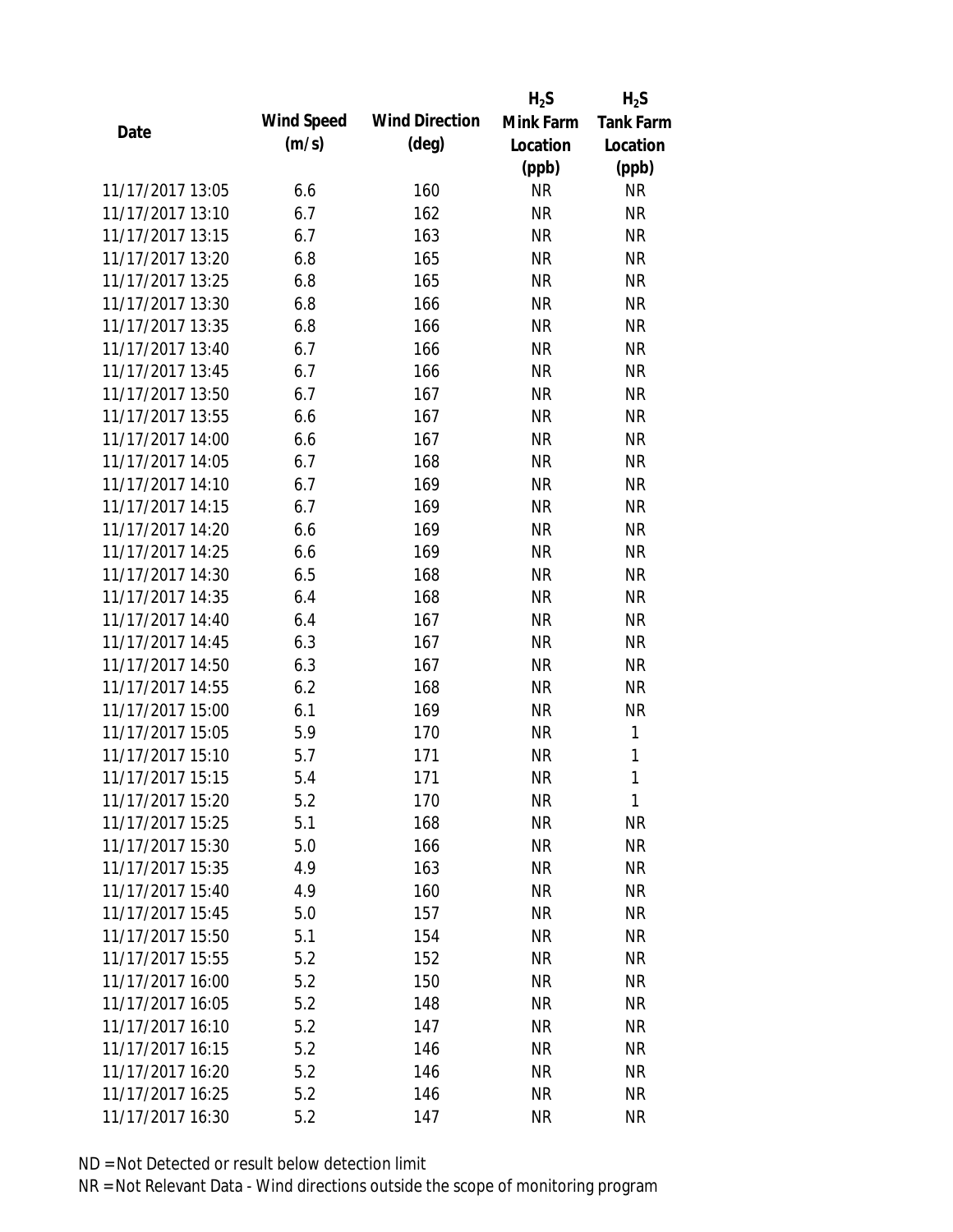|                  |            |                       | $H_2S$    | $H_2S$           |
|------------------|------------|-----------------------|-----------|------------------|
| Date             | Wind Speed | <b>Wind Direction</b> | Mink Farm | <b>Tank Farm</b> |
|                  | (m/s)      | $(\text{deg})$        | Location  | Location         |
|                  |            |                       | (ppb)     | (ppb)            |
| 11/17/2017 16:35 | 5.2        | 149                   | <b>NR</b> | <b>NR</b>        |
| 11/17/2017 16:40 | 5.3        | 150                   | <b>NR</b> | <b>NR</b>        |
| 11/17/2017 16:45 | 5.4        | 151                   | <b>NR</b> | <b>NR</b>        |
| 11/17/2017 16:50 | 5.4        | 152                   | <b>NR</b> | <b>NR</b>        |
| 11/17/2017 16:55 | 5.5        | 153                   | <b>NR</b> | <b>NR</b>        |
| 11/17/2017 17:00 | 5.5        | 153                   | <b>NR</b> | <b>NR</b>        |
| 11/17/2017 17:05 | 5.5        | 153                   | <b>NR</b> | <b>NR</b>        |
| 11/17/2017 17:10 | 5.5        | 153                   | <b>NR</b> | <b>NR</b>        |
| 11/17/2017 17:15 | 5.5        | 153                   | <b>NR</b> | <b>NR</b>        |
| 11/17/2017 17:20 | 5.5        | 154                   | <b>NR</b> | <b>NR</b>        |
| 11/17/2017 17:25 | 5.6        | 155                   | <b>NR</b> | <b>NR</b>        |
| 11/17/2017 17:30 | 5.6        | 156                   | <b>NR</b> | <b>NR</b>        |
| 11/17/2017 17:35 | 5.7        | 156                   | <b>NR</b> | <b>NR</b>        |
| 11/17/2017 17:40 | 5.6        | 156                   | <b>NR</b> | <b>NR</b>        |
| 11/17/2017 17:45 | 5.6        | 156                   | <b>NR</b> | <b>NR</b>        |
| 11/17/2017 17:50 | 5.4        | 155                   | <b>NR</b> | <b>NR</b>        |
| 11/17/2017 17:55 | 5.2        | 155                   | <b>NR</b> | <b>NR</b>        |
| 11/17/2017 18:00 | 5.0        | 155                   | <b>NR</b> | <b>NR</b>        |
| 11/17/2017 18:05 | 4.9        | 155                   | <b>NR</b> | <b>NR</b>        |
| 11/17/2017 18:10 | 4.8        | 156                   | <b>NR</b> | <b>NR</b>        |
| 11/17/2017 18:15 | 4.6        | 158                   | <b>NR</b> | <b>NR</b>        |
| 11/17/2017 18:20 | 4.5        | 161                   | <b>NR</b> | <b>NR</b>        |
| 11/17/2017 18:25 | 4.5        | 163                   | <b>NR</b> | <b>NR</b>        |
| 11/17/2017 18:30 | 4.5        | 164                   | <b>NR</b> | <b>NR</b>        |
| 11/17/2017 18:35 | 4.4        | 166                   | <b>NR</b> | <b>NR</b>        |
| 11/17/2017 18:40 | 4.4        | 167                   | <b>NR</b> | <b>NR</b>        |
| 11/17/2017 18:45 | 4.5        | 168                   | <b>NR</b> | <b>NR</b>        |
| 11/17/2017 18:50 | 4.7        | 169                   | <b>NR</b> | <b>NR</b>        |
| 11/17/2017 18:55 | 4.8        | 170                   | <b>NR</b> | 1                |
| 11/17/2017 19:00 | 4.9        | 170                   | <b>NR</b> | 1                |
| 11/17/2017 19:05 | 5.0        | 170                   | <b>NR</b> | 1                |
| 11/17/2017 19:10 | 5.0        | 170                   | <b>NR</b> | 1                |
| 11/17/2017 19:15 | 5.1        | 170                   | <b>NR</b> | 1                |
| 11/17/2017 19:20 | 5.1        | 170                   | <b>NR</b> | 1                |
| 11/17/2017 19:25 | 5.1        | 169                   | <b>NR</b> | NR               |
| 11/17/2017 19:30 | 5.1        | 169                   | <b>NR</b> | <b>NR</b>        |
| 11/17/2017 19:35 | 5.1        | 169                   | NR        | <b>NR</b>        |
| 11/17/2017 19:40 | 5.0        | 169                   | NR        | <b>NR</b>        |
| 11/17/2017 19:45 | 5.0        | 169                   | <b>NR</b> | <b>NR</b>        |
| 11/17/2017 19:50 | 4.9        | 168                   | <b>NR</b> | <b>NR</b>        |
| 11/17/2017 19:55 | 4.9        | 167                   | <b>NR</b> | <b>NR</b>        |
| 11/17/2017 20:00 | 4.8        | 167                   | <b>NR</b> | <b>NR</b>        |
|                  |            |                       |           |                  |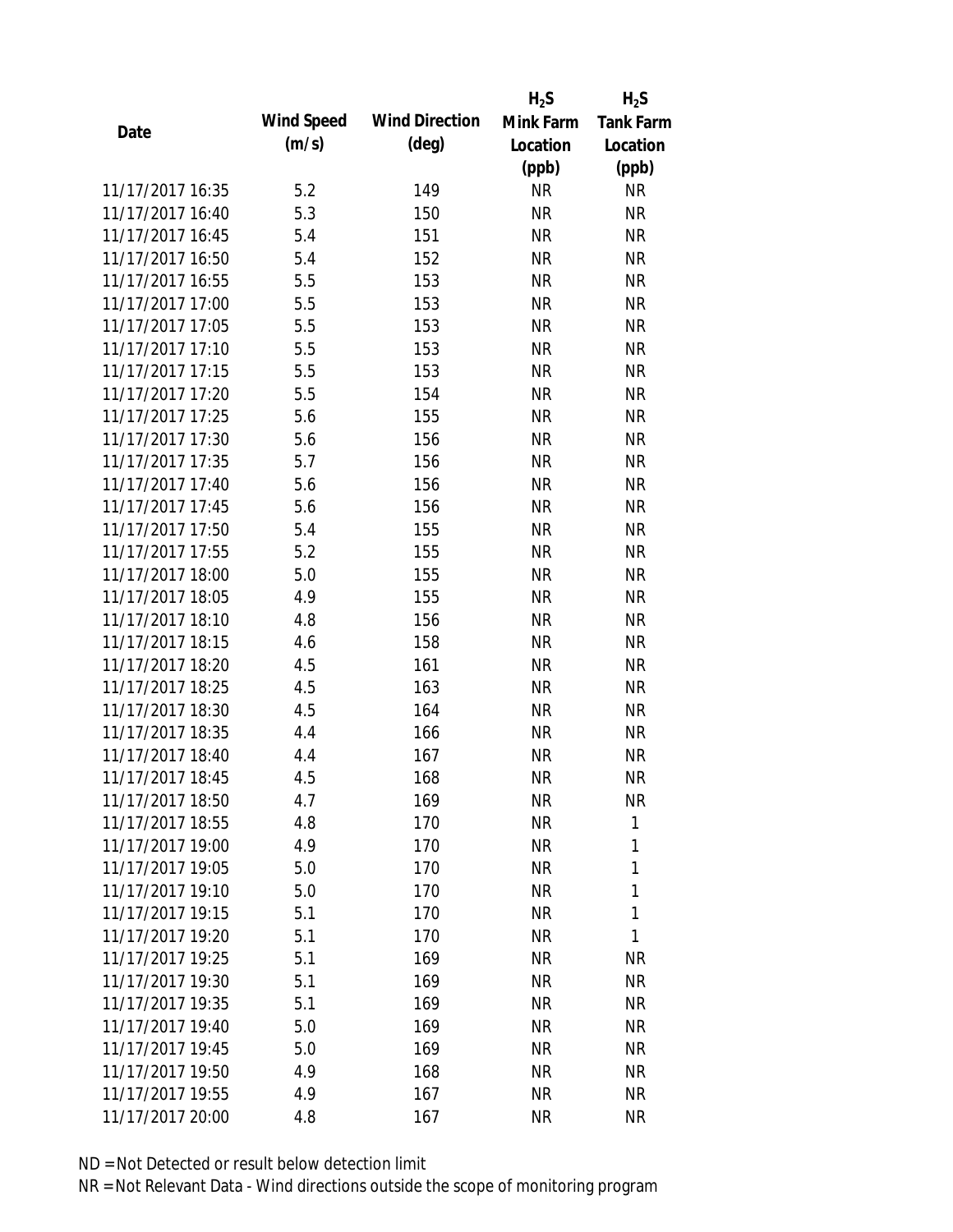|                  |            |                       | $H_2S$    | $H_2S$           |
|------------------|------------|-----------------------|-----------|------------------|
| Date             | Wind Speed | <b>Wind Direction</b> | Mink Farm | <b>Tank Farm</b> |
|                  | (m/s)      | $(\text{deg})$        | Location  | Location         |
|                  |            |                       | (ppb)     | (ppb)            |
| 11/17/2017 20:05 | 4.8        | 166                   | <b>NR</b> | <b>NR</b>        |
| 11/17/2017 20:10 | 4.8        | 166                   | <b>NR</b> | <b>NR</b>        |
| 11/17/2017 20:15 | 4.8        | 166                   | <b>NR</b> | <b>NR</b>        |
| 11/17/2017 20:20 | 4.8        | 167                   | <b>NR</b> | <b>NR</b>        |
| 11/17/2017 20:25 | 4.8        | 168                   | <b>NR</b> | <b>NR</b>        |
| 11/17/2017 20:30 | 4.8        | 169                   | <b>NR</b> | <b>NR</b>        |
| 11/17/2017 20:35 | 4.8        | 170                   | <b>NR</b> | 1                |
| 11/17/2017 20:40 | 4.9        | 172                   | <b>NR</b> | 1                |
| 11/17/2017 20:45 | 4.9        | 173                   | <b>NR</b> | $\overline{c}$   |
| 11/17/2017 20:50 | 5.0        | 173                   | <b>NR</b> | $\overline{2}$   |
| 11/17/2017 20:55 | 5.1        | 174                   | <b>NR</b> | $\overline{2}$   |
| 11/17/2017 21:00 | 5.1        | 174                   | <b>NR</b> | $\overline{2}$   |
| 11/17/2017 21:05 | 5.2        | 175                   | <b>NR</b> | $\mathbf{1}$     |
| 11/17/2017 21:10 | 5.2        | 176                   | <b>NR</b> | 1                |
| 11/17/2017 21:15 | 5.2        | 178                   | <b>NR</b> | 1                |
| 11/17/2017 21:20 | 5.1        | 180                   | <b>NR</b> | 1                |
| 11/17/2017 21:25 | 5.1        | 182                   | <b>NR</b> | 1                |
| 11/17/2017 21:30 | 5.0        | 184                   | <b>NR</b> | 1                |
| 11/17/2017 21:35 | 4.9        | 186                   | <b>NR</b> | $\mathbf{1}$     |
| 11/17/2017 21:40 | 4.9        | 187                   | <b>NR</b> | 1                |
| 11/17/2017 21:45 | 4.8        | 189                   | <b>NR</b> | 1                |
| 11/17/2017 21:50 | 4.8        | 190                   | <b>NR</b> | 1                |
| 11/17/2017 21:55 | 4.8        | 191                   | <b>NR</b> | 1                |
| 11/17/2017 22:00 | 4.8        | 193                   | <b>NR</b> | $\overline{2}$   |
| 11/17/2017 22:05 | 4.8        | 194                   | <b>NR</b> | $\overline{2}$   |
| 11/17/2017 22:10 | 4.8        | 196                   | <b>NR</b> | $\overline{2}$   |
| 11/17/2017 22:15 | 4.8        | 198                   | <b>NR</b> | $\overline{2}$   |
| 11/17/2017 22:20 | 4.8        | 199                   | <b>NR</b> | 1                |
| 11/17/2017 22:25 | 4.7        | 200                   | <b>NR</b> | 1                |
| 11/17/2017 22:30 | 4.7        | 202                   | <b>NR</b> | 1                |
| 11/17/2017 22:35 | 4.7        | 203                   | <b>NR</b> | 1                |
| 11/17/2017 22:40 | 4.7        | 204                   | <b>NR</b> | 1                |
| 11/17/2017 22:45 | 4.7        | 205                   | <b>NR</b> | 1                |
| 11/17/2017 22:50 | 4.8        | 206                   | <b>NR</b> | 1                |
| 11/17/2017 22:55 | 4.9        | 207                   | <b>NR</b> | 1                |
| 11/17/2017 23:00 | 5.0        | 207                   | <b>NR</b> | 1                |
| 11/17/2017 23:05 | 5.1        | 208                   | <b>NR</b> | 1                |
| 11/17/2017 23:10 | 5.2        | 208                   | <b>NR</b> | 1                |
| 11/17/2017 23:15 | 5.3        | 209                   | <b>NR</b> | 1                |
| 11/17/2017 23:20 | 5.3        | 209                   | <b>NR</b> | 1                |
| 11/17/2017 23:25 | 5.3        | 210                   | <b>NR</b> | 1                |
| 11/17/2017 23:30 | 5.4        | 211                   | <b>NR</b> | 1                |
|                  |            |                       |           |                  |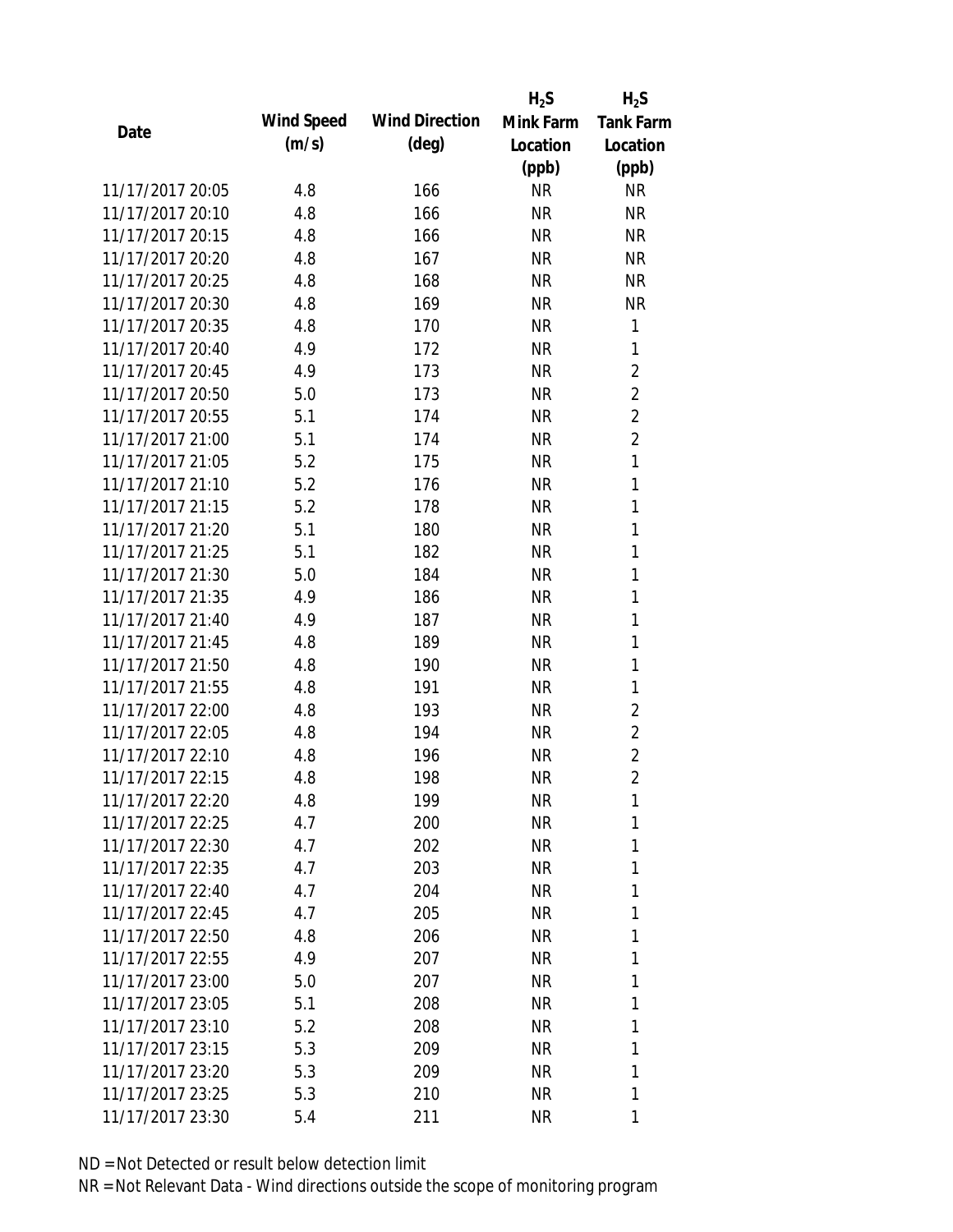|                  |            |                       | $H_2S$    | $H_2S$           |
|------------------|------------|-----------------------|-----------|------------------|
| Date             | Wind Speed | <b>Wind Direction</b> | Mink Farm | <b>Tank Farm</b> |
|                  | (m/s)      | $(\text{deg})$        | Location  | Location         |
|                  |            |                       | (ppb)     | (ppb)            |
| 11/17/2017 23:35 | 5.5        | 212                   | <b>NR</b> | 1                |
| 11/17/2017 23:40 | 5.5        | 214                   | <b>NR</b> | 1                |
| 11/17/2017 23:45 | 5.6        | 215                   | <b>NR</b> | 1                |
| 11/17/2017 23:50 | 5.6        | 216                   | <b>NR</b> | 1                |
| 11/17/2017 23:55 | 5.6        | 217                   | <b>NR</b> | 1                |
| 11/17/2017 24:00 | 5.6        | 217                   | <b>NR</b> | 1                |
| 11/18/2017 00:05 | 5.6        | 217                   | <b>NR</b> | 1                |
| 11/18/2017 00:10 | 5.5        | 217                   | <b>NR</b> | 1                |
| 11/18/2017 00:15 | 5.4        | 218                   | <b>NR</b> | 1                |
| 11/18/2017 00:20 | 5.4        | 218                   | <b>NR</b> | 1                |
| 11/18/2017 00:25 | 5.3        | 218                   | <b>NR</b> | 1                |
| 11/18/2017 00:30 | 5.1        | 218                   | <b>NR</b> | 1                |
| 11/18/2017 00:35 | 5.0        | 219                   | <b>NR</b> | 1                |
| 11/18/2017 00:40 | 4.9        | 219                   | <b>NR</b> | 1                |
| 11/18/2017 00:45 | 4.8        | 220                   | <b>NR</b> | 1                |
| 11/18/2017 00:50 | 4.6        | 220                   | <b>NR</b> | 1                |
| 11/18/2017 00:55 | 4.6        | 220                   | <b>NR</b> | 1                |
| 11/18/2017 01:00 | 4.6        | 220                   | <b>NR</b> | 1                |
| 11/18/2017 01:05 | 4.6        | 220                   | <b>NR</b> | 1                |
| 11/18/2017 01:10 | 4.6        | 219                   | <b>NR</b> | 1                |
| 11/18/2017 01:15 | 4.6        | 218                   | <b>NR</b> | 1                |
| 11/18/2017 01:20 | 4.6        | 217                   | <b>NR</b> | 1                |
| 11/18/2017 01:25 | 4.6        | 216                   | <b>NR</b> | 1                |
| 11/18/2017 01:30 | 4.5        | 215                   | <b>NR</b> | 1                |
| 11/18/2017 01:35 | 4.4        | 214                   | <b>NR</b> | 1                |
| 11/18/2017 01:40 | 4.2        | 213                   | <b>NR</b> | 1                |
| 11/18/2017 01:45 | 4.0        | 211                   | <b>NR</b> | 1                |
| 11/18/2017 01:50 | 3.8        | 210                   | <b>NR</b> | 1                |
| 11/18/2017 01:55 | 3.6        | 209                   | <b>NR</b> | 1                |
| 11/18/2017 02:00 | 3.4        | 208                   | NR        | 1                |
| 11/18/2017 02:05 | 3.2        | 206                   | NR        | 1                |
| 11/18/2017 02:10 | 3.1        | 204                   | <b>NR</b> | 1                |
| 11/18/2017 02:15 | 3.0        | 204                   | NR        | 1                |
| 11/18/2017 02:20 | 3.0        | 206                   | <b>NR</b> | 1                |
| 11/18/2017 02:25 | 2.9        | 212                   | NR        | 1                |
| 11/18/2017 02:30 | 2.8        | 224                   | NR        | <b>NR</b>        |
| 11/18/2017 02:35 | 2.7        | 242                   | NR        | <b>NR</b>        |
| 11/18/2017 02:40 | 2.5        | 262                   | NR        | NR               |
| 11/18/2017 02:45 | 2.3        | 284                   | <b>NR</b> | NR               |
| 11/18/2017 02:50 | 2.0        | 305                   | <b>NR</b> | NR               |
| 11/18/2017 02:55 | 1.8        | 266                   | <b>NR</b> | <b>NR</b>        |
| 11/18/2017 03:00 | 1.5        | 224                   | <b>NR</b> | 1                |
|                  |            |                       |           |                  |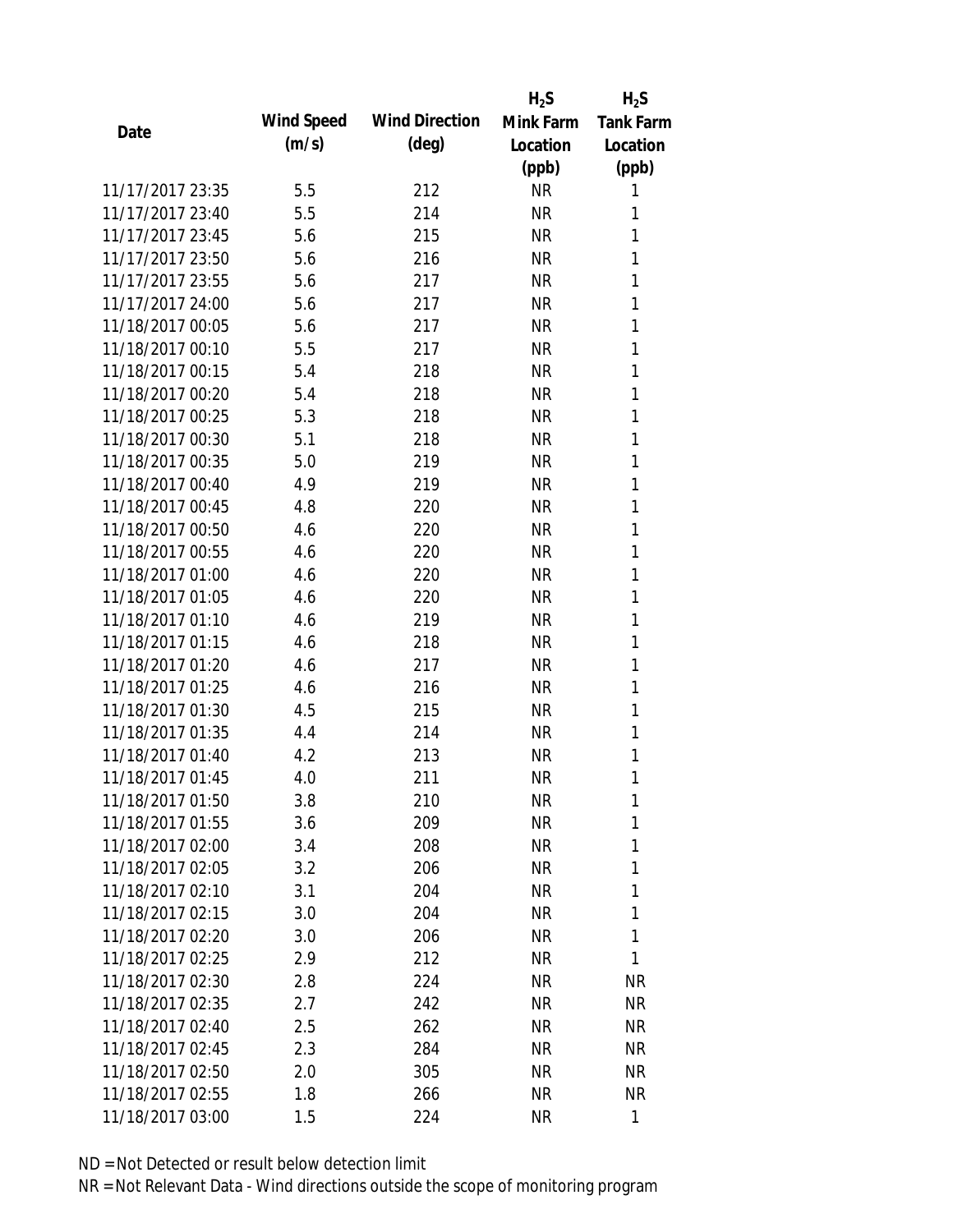|                  |            |                       | $H_2S$       | $H_2S$           |
|------------------|------------|-----------------------|--------------|------------------|
| Date             | Wind Speed | <b>Wind Direction</b> | Mink Farm    | <b>Tank Farm</b> |
|                  | (m/s)      | $(\text{deg})$        | Location     | Location         |
|                  |            |                       | (ppb)        | (ppb)            |
| 11/18/2017 03:05 | 1.3        | 179                   | <b>NR</b>    | $\overline{2}$   |
| 11/18/2017 03:10 | 1.2        | 134                   | <b>NR</b>    | <b>NR</b>        |
| 11/18/2017 03:15 | 1.1        | 86                    | <b>NR</b>    | <b>NR</b>        |
| 11/18/2017 03:20 | 1.1        | 37                    | $\mathbf{1}$ | <b>NR</b>        |
| 11/18/2017 03:25 | 1.2        | 43                    | <b>NR</b>    | <b>NR</b>        |
| 11/18/2017 03:30 | 1.3        | 46                    | <b>NR</b>    | <b>NR</b>        |
| 11/18/2017 03:35 | 1.4        | 48                    | <b>NR</b>    | <b>NR</b>        |
| 11/18/2017 03:40 | 1.6        | 46                    | <b>NR</b>    | <b>NR</b>        |
| 11/18/2017 03:45 | 1.7        | 43                    | <b>NR</b>    | <b>NR</b>        |
| 11/18/2017 03:50 | 1.8        | 41                    | <b>NR</b>    | <b>NR</b>        |
| 11/18/2017 03:55 | 1.9        | 40                    | $\mathbf{1}$ | <b>NR</b>        |
| 11/18/2017 04:00 | 1.9        | 41                    | <b>NR</b>    | <b>NR</b>        |
| 11/18/2017 04:05 | 2.0        | 43                    | <b>NR</b>    | <b>NR</b>        |
| 11/18/2017 04:10 | 2.0        | 47                    | <b>NR</b>    | <b>NR</b>        |
| 11/18/2017 04:15 | 1.9        | 53                    | <b>NR</b>    | <b>NR</b>        |
| 11/18/2017 04:20 | 1.8        | 60                    | <b>NR</b>    | <b>NR</b>        |
| 11/18/2017 04:25 | 1.7        | 67                    | <b>NR</b>    | <b>NR</b>        |
| 11/18/2017 04:30 | 1.6        | 74                    | <b>NR</b>    | <b>NR</b>        |
| 11/18/2017 04:35 | 1.6        | 80                    | <b>NR</b>    | <b>NR</b>        |
| 11/18/2017 04:40 | 1.5        | 87                    | <b>NR</b>    | <b>NR</b>        |
| 11/18/2017 04:45 | 1.5        | 92                    | <b>NR</b>    | <b>NR</b>        |
| 11/18/2017 04:50 | 1.4        | 97                    | <b>NR</b>    | <b>NR</b>        |
| 11/18/2017 04:55 | 1.4        | 100                   | <b>NR</b>    | <b>NR</b>        |
| 11/18/2017 05:00 | 1.3        | 102                   | <b>NR</b>    | <b>NR</b>        |
| 11/18/2017 05:05 | 1.3        | 102                   | <b>NR</b>    | <b>NR</b>        |
| 11/18/2017 05:10 | 1.3        | 99                    | <b>NR</b>    | <b>NR</b>        |
| 11/18/2017 05:15 | 1.3        | 94                    | <b>NR</b>    | <b>NR</b>        |
| 11/18/2017 05:20 | 1.3        | 88                    | <b>NR</b>    | NR               |
| 11/18/2017 05:25 | 1.4        | 82                    | <b>NR</b>    | <b>NR</b>        |
| 11/18/2017 05:30 | 1.4        | 74                    | <b>NR</b>    | <b>NR</b>        |
| 11/18/2017 05:35 | 1.5        | 66                    | NR           | <b>NR</b>        |
| 11/18/2017 05:40 | 1.6        | 59                    | <b>NR</b>    | <b>NR</b>        |
| 11/18/2017 05:45 | 1.7        | 52                    | <b>NR</b>    | <b>NR</b>        |
| 11/18/2017 05:50 | 1.8        | 45                    | <b>NR</b>    | <b>NR</b>        |
| 11/18/2017 05:55 | 2.0        | 39                    | 1            | <b>NR</b>        |
| 11/18/2017 06:00 | 2.1        | 36                    | 1            | <b>NR</b>        |
| 11/18/2017 06:05 | 2.3        | 33                    | 1            | <b>NR</b>        |
| 11/18/2017 06:10 | 2.4        | 32                    | 1            | <b>NR</b>        |
| 11/18/2017 06:15 | 2.5        | 33                    | 1            | <b>NR</b>        |
| 11/18/2017 06:20 | 2.5        | 34                    | 1            | <b>NR</b>        |
| 11/18/2017 06:25 | 2.6        | 35                    | 1            | <b>NR</b>        |
| 11/18/2017 06:30 | 2.6        | 37                    | 1            | <b>NR</b>        |
|                  |            |                       |              |                  |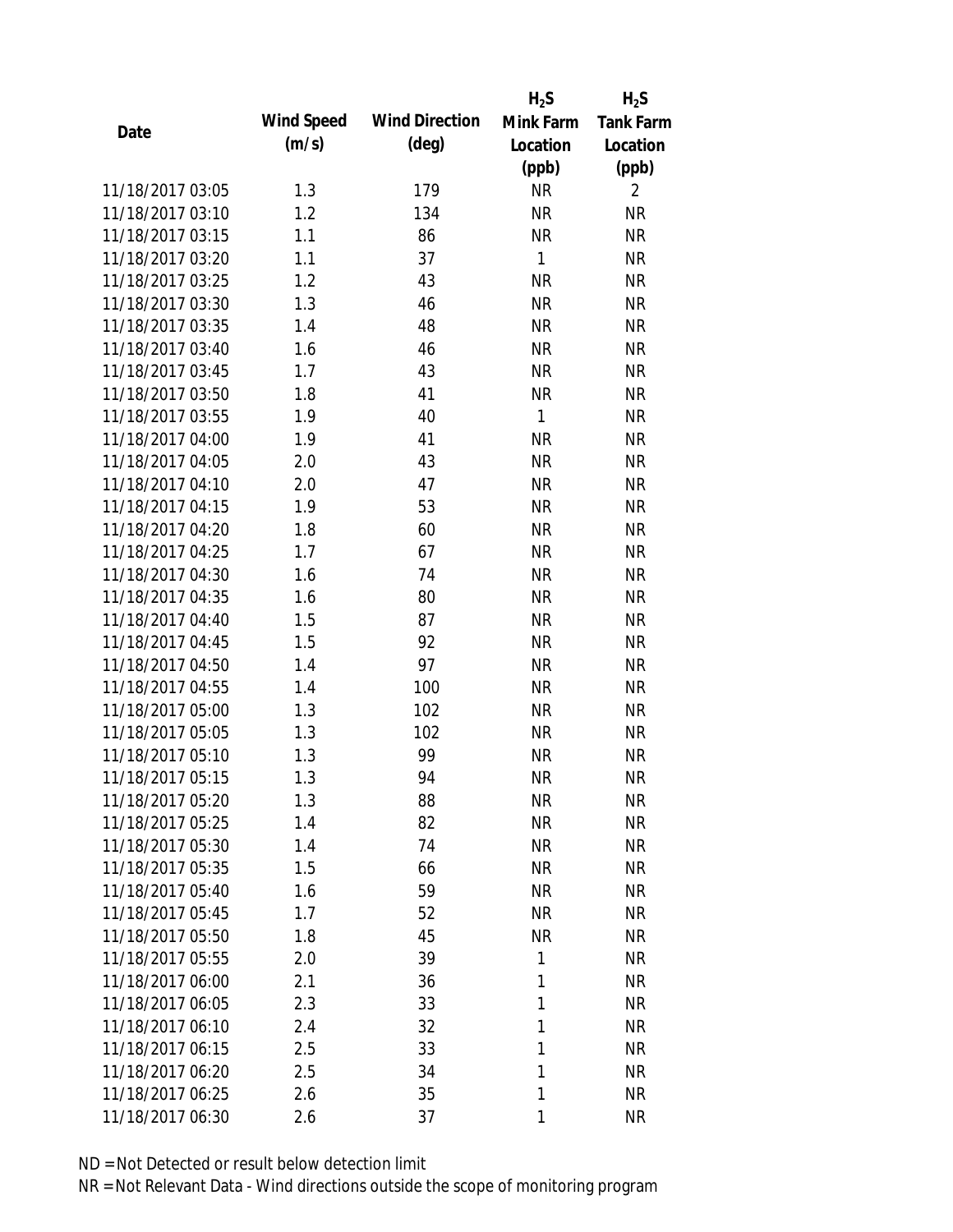|                  |            |                       | $H_2S$    | $H_2S$           |
|------------------|------------|-----------------------|-----------|------------------|
| Date             | Wind Speed | <b>Wind Direction</b> | Mink Farm | <b>Tank Farm</b> |
|                  | (m/s)      | $(\text{deg})$        | Location  | Location         |
|                  |            |                       | (ppb)     | (ppb)            |
| 11/18/2017 06:35 | 2.6        | 38                    | 1         | <b>NR</b>        |
| 11/18/2017 06:40 | 2.7        | 39                    | 1         | <b>NR</b>        |
| 11/18/2017 06:45 | 2.9        | 39                    | 1         | <b>NR</b>        |
| 11/18/2017 06:50 | 3.1        | 39                    | 1         | <b>NR</b>        |
| 11/18/2017 06:55 | 3.3        | 40                    | 1         | <b>NR</b>        |
| 11/18/2017 07:00 | 3.5        | 40                    | 1         | <b>NR</b>        |
| 11/18/2017 07:05 | 3.7        | 39                    | 1         | <b>NR</b>        |
| 11/18/2017 07:10 | 3.9        | 39                    | 1         | <b>NR</b>        |
| 11/18/2017 07:15 | 4.0        | 39                    | 1         | <b>NR</b>        |
| 11/18/2017 07:20 | 4.1        | 39                    | 1         | <b>NR</b>        |
| 11/18/2017 07:25 | 4.2        | 39                    | 1         | <b>NR</b>        |
| 11/18/2017 07:30 | 4.4        | 38                    | 1         | <b>NR</b>        |
| 11/18/2017 07:35 | 4.5        | 39                    | 1         | <b>NR</b>        |
| 11/18/2017 07:40 | 4.6        | 38                    | 1         | <b>NR</b>        |
| 11/18/2017 07:45 | 4.6        | 37                    | 1         | <b>NR</b>        |
| 11/18/2017 07:50 | 4.6        | 36                    | 1         | <b>NR</b>        |
| 11/18/2017 07:55 | 4.6        | 35                    | 1         | <b>NR</b>        |
| 11/18/2017 08:00 | 4.5        | 34                    | 1         | <b>NR</b>        |
| 11/18/2017 08:05 | 4.5        | 34                    | 1         | <b>NR</b>        |
| 11/18/2017 08:10 | 4.4        | 34                    | 1         | <b>NR</b>        |
| 11/18/2017 08:15 | 4.5        | 35                    | 1         | <b>NR</b>        |
| 11/18/2017 08:20 | 4.5        | 37                    | 1         | <b>NR</b>        |
| 11/18/2017 08:25 | 4.6        | 39                    | 1         | <b>NR</b>        |
| 11/18/2017 08:30 | 4.6        | 41                    | <b>NR</b> | <b>NR</b>        |
| 11/18/2017 08:35 | 4.6        | 43                    | <b>NR</b> | <b>NR</b>        |
| 11/18/2017 08:40 | 4.6        | 44                    | <b>NR</b> | <b>NR</b>        |
| 11/18/2017 08:45 | 4.4        | 44                    | <b>NR</b> | <b>NR</b>        |
| 11/18/2017 08:50 | 4.2        | 43                    | <b>NR</b> | <b>NR</b>        |
| 11/18/2017 08:55 | 4.0        | 42                    | <b>NR</b> | <b>NR</b>        |
| 11/18/2017 09:00 | 4.0        | 39                    | 1         | <b>NR</b>        |
| 11/18/2017 09:05 | 3.9        | 37                    | 1         | <b>NR</b>        |
| 11/18/2017 09:10 | 4.0        | 34                    | 1         | <b>NR</b>        |
| 11/18/2017 09:15 | 4.1        | 33                    | 1         | <b>NR</b>        |
| 11/18/2017 09:20 | 4.3        | 31                    | 1         | <b>NR</b>        |
| 11/18/2017 09:25 | 4.6        | 30                    | 1         | <b>NR</b>        |
| 11/18/2017 09:30 | 4.7        | 29                    | 1         | <b>NR</b>        |
| 11/18/2017 09:35 | 4.8        | 28                    | 1         | <b>NR</b>        |
| 11/18/2017 09:40 | 4.9        | 25                    | 1         | <b>NR</b>        |
| 11/18/2017 09:45 | 4.9        | 23                    | 1         | <b>NR</b>        |
| 11/18/2017 09:50 | 5.0        | 20                    | 1         | <b>NR</b>        |
|                  |            |                       | 1         |                  |
| 11/18/2017 09:55 | 5.0        | 17                    |           | <b>NR</b>        |
| 11/18/2017 10:00 | 5.1        | 15                    | 1         | <b>NR</b>        |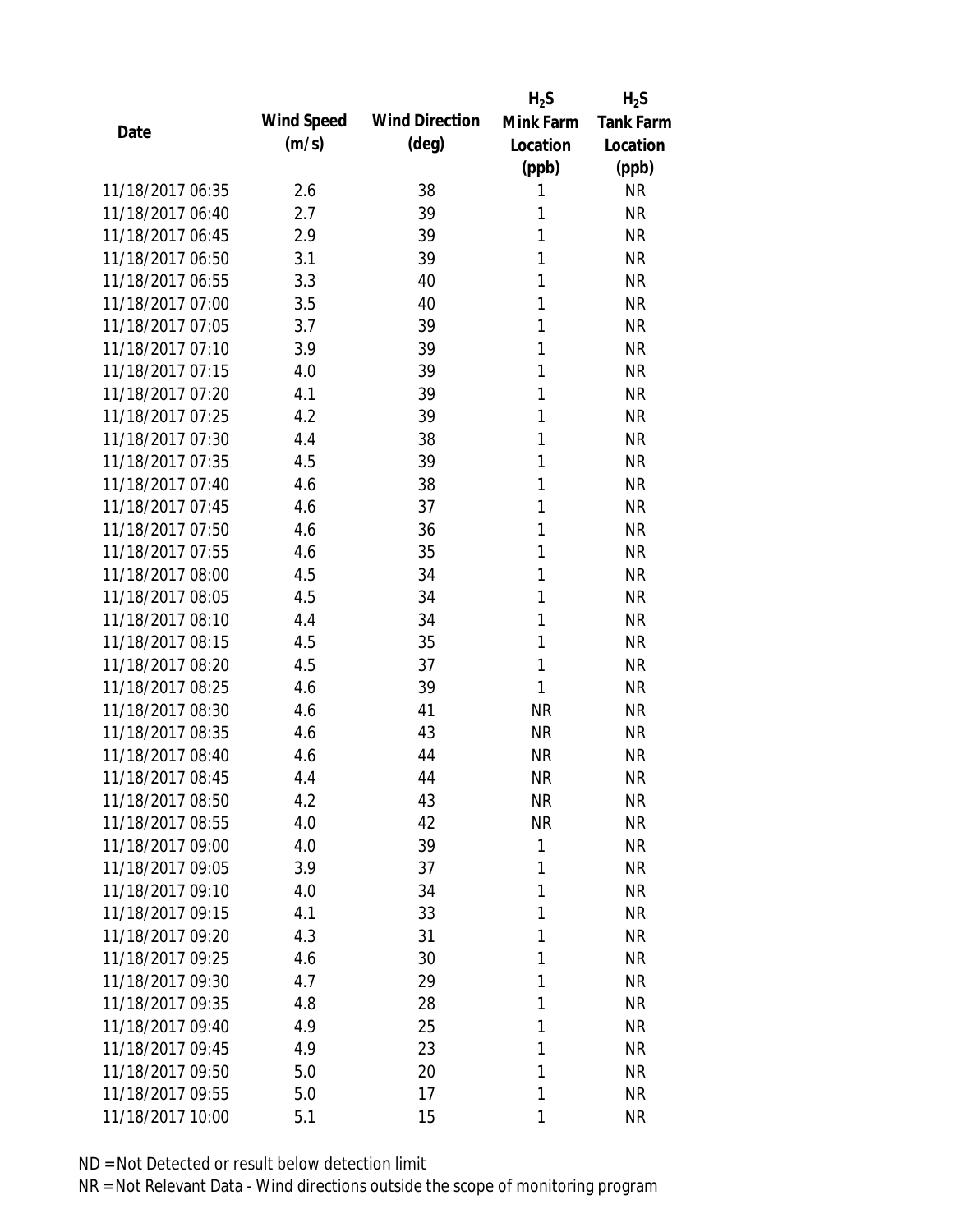|                  |            |                       | $H_2S$    | $H_2S$           |
|------------------|------------|-----------------------|-----------|------------------|
| Date             | Wind Speed | <b>Wind Direction</b> | Mink Farm | <b>Tank Farm</b> |
|                  | (m/s)      | (deg)                 | Location  | Location         |
|                  |            |                       | (ppb)     | (ppb)            |
| 11/18/2017 10:05 | 5.2        | 13                    | 1         | <b>NR</b>        |
| 11/18/2017 10:10 | 5.4        | 12                    | 1         | <b>NR</b>        |
| 11/18/2017 10:15 | 5.7        | 12                    | 1         | <b>NR</b>        |
| 11/18/2017 10:20 | 5.9        | 12                    | 1         | <b>NR</b>        |
| 11/18/2017 10:25 | 6.1        | 13                    | 1         | <b>NR</b>        |
| 11/18/2017 10:30 | 6.2        | 13                    | 1         | <b>NR</b>        |
| 11/18/2017 10:35 | 6.3        | 13                    | 1         | <b>NR</b>        |
| 11/18/2017 10:40 | 6.3        | 14                    | 1         | <b>NR</b>        |
| 11/18/2017 10:45 | 6.3        | 13                    | 1         | <b>NR</b>        |
| 11/18/2017 10:50 | 6.4        | 13                    | 1         | <b>NR</b>        |
| 11/18/2017 10:55 | 6.4        | 13                    | 1         | <b>NR</b>        |
| 11/18/2017 11:00 | 6.3        | 12                    | 1         | <b>NR</b>        |
| 11/18/2017 11:05 | 6.2        | 11                    | 1         | <b>NR</b>        |
| 11/18/2017 11:10 | 6.1        | 9                     | 1         | <b>NR</b>        |
| 11/18/2017 11:15 | 6.1        | 8                     | 1         | <b>NR</b>        |
| 11/18/2017 11:20 | 6.1        | 8                     | 1         | <b>NR</b>        |
| 11/18/2017 11:25 | 6.1        | 8                     | 1         | <b>NR</b>        |
| 11/18/2017 11:30 | 6.1        | $\overline{7}$        | 1         | <b>NR</b>        |
| 11/18/2017 11:35 | 6.2        | 7                     | 1         | <b>NR</b>        |
| 11/18/2017 11:40 | 6.2        | 8                     | 1         | <b>NR</b>        |
| 11/18/2017 11:45 | 6.1        | 8                     | 1         | <b>NR</b>        |
| 11/18/2017 11:50 | 6.0        | 8                     | 1         | <b>NR</b>        |
| 11/18/2017 11:55 | 5.9        | 7                     | 1         | <b>NR</b>        |
| 11/18/2017 12:00 | 5.7        | $\overline{7}$        | 1         | <b>NR</b>        |
| 11/18/2017 12:05 | 5.6        | $\overline{7}$        | 1         | <b>NR</b>        |
| 11/18/2017 12:10 | 5.6        | 7                     | 1         | <b>NR</b>        |
| 11/18/2017 12:15 | 5.7        | $\overline{7}$        | 1         | <b>NR</b>        |
| 11/18/2017 12:20 | 5.8        | 7                     | 1         | <b>NR</b>        |
| 11/18/2017 12:25 | 6.1        | 8                     | 1         | <b>NR</b>        |
| 11/18/2017 12:30 | 6.3        | 8                     | 1         | <b>NR</b>        |
| 11/18/2017 12:35 | 6.4        | 8                     | 1         | <b>NR</b>        |
| 11/18/2017 12:40 | 6.3        | 7                     | 1         | <b>NR</b>        |
| 11/18/2017 12:45 | 6.2        | 6                     | 1         | <b>NR</b>        |
| 11/18/2017 12:50 | 6.0        | 64                    | <b>NR</b> | <b>NR</b>        |
| 11/18/2017 12:55 | 5.8        | 122                   | <b>NR</b> | <b>NR</b>        |
| 11/18/2017 13:00 | 5.5        | 181                   | <b>NR</b> | 2                |
| 11/18/2017 13:05 | 5.4        | 180                   | NR        | $\overline{2}$   |
| 11/18/2017 13:10 | 5.4        | 180                   | NR        | $\overline{2}$   |
| 11/18/2017 13:15 | 5.5        | 181                   | <b>NR</b> | $\overline{2}$   |
| 11/18/2017 13:20 | 5.6        | 121                   | NR        | NR               |
| 11/18/2017 13:25 | 5.8        | 62                    | <b>NR</b> | <b>NR</b>        |
| 11/18/2017 13:30 | 6.0        | $\overline{2}$        | 1         | <b>NR</b>        |
|                  |            |                       |           |                  |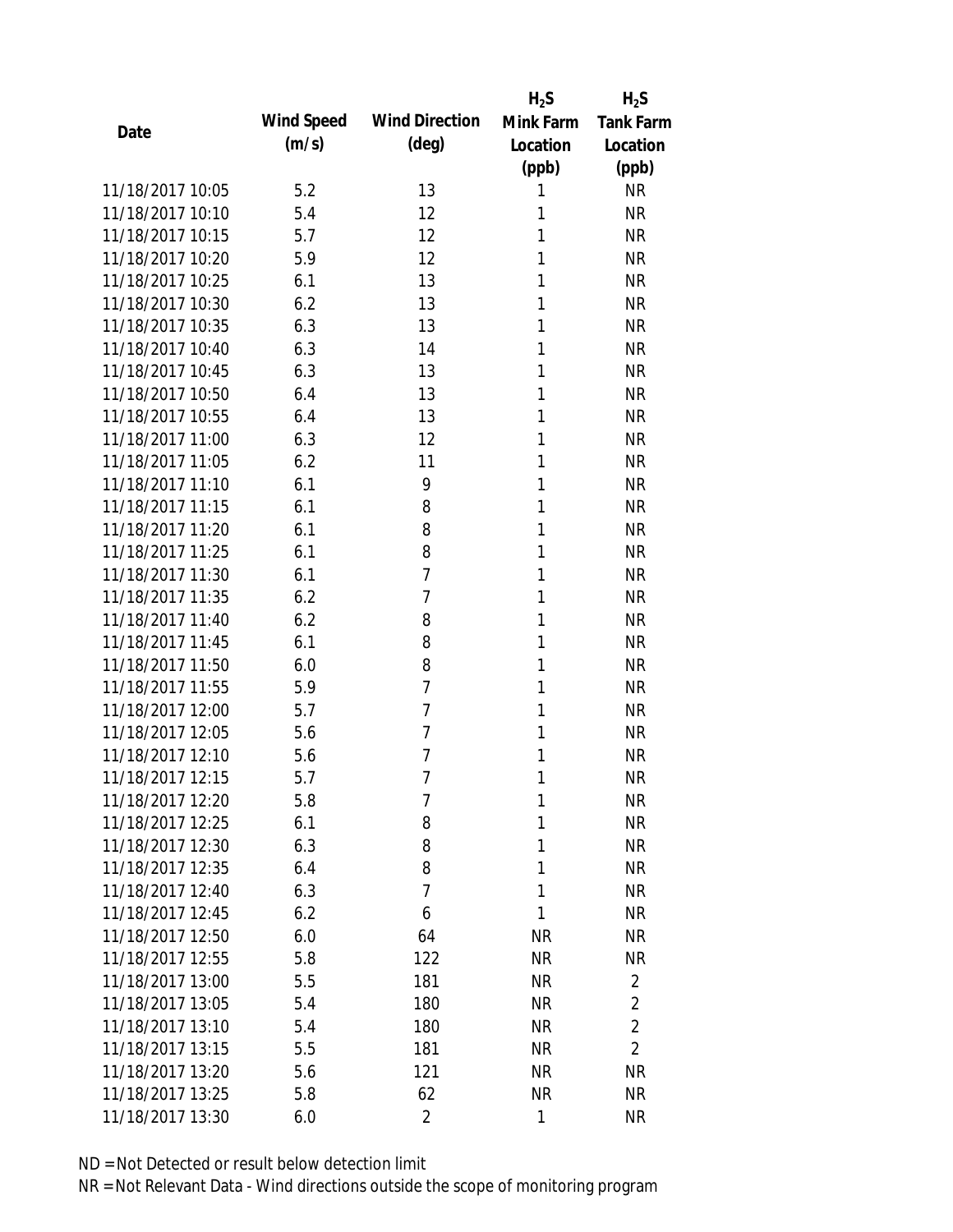|                  |            |                       | $H_2S$    | $H_2S$           |
|------------------|------------|-----------------------|-----------|------------------|
| Date             | Wind Speed | <b>Wind Direction</b> | Mink Farm | <b>Tank Farm</b> |
|                  | (m/s)      | $(\text{deg})$        | Location  | Location         |
|                  |            |                       | (ppb)     | (ppb)            |
| 11/18/2017 13:35 | 6.1        | 62                    | <b>NR</b> | <b>NR</b>        |
| 11/18/2017 13:40 | 6.1        | 121                   | <b>NR</b> | <b>NR</b>        |
| 11/18/2017 13:45 | 6.1        | 179                   | <b>NR</b> | $\mathbf{1}$     |
| 11/18/2017 13:50 | 5.9        | 236                   | 1         | 1                |
| 11/18/2017 13:55 | 5.6        | 293                   | 1         | <b>NR</b>        |
| 11/18/2017 14:00 | 5.4        | 350                   | 1         | <b>NR</b>        |
| 11/18/2017 14:05 | 5.1        | 348                   | 1         | <b>NR</b>        |
| 11/18/2017 14:10 | 4.9        | 347                   | 1         | <b>NR</b>        |
| 11/18/2017 14:15 | 4.8        | 346                   | 1         | <b>NR</b>        |
| 11/18/2017 14:20 | 4.9        | 346                   | 1         | <b>NR</b>        |
| 11/18/2017 14:25 | 4.9        | 346                   | 1         | <b>NR</b>        |
| 11/18/2017 14:30 | 5.0        | 346                   | 1         | <b>NR</b>        |
| 11/18/2017 14:35 | 5.1        | 345                   | 1         | <b>NR</b>        |
| 11/18/2017 14:40 | 5.1        | 344                   | 1         | <b>NR</b>        |
| 11/18/2017 14:45 | 5.1        | 343                   | 1         | <b>NR</b>        |
| 11/18/2017 14:50 | 5.0        | 342                   | 1         | <b>NR</b>        |
| 11/18/2017 14:55 | 5.0        | 340                   | 1         | <b>NR</b>        |
| 11/18/2017 15:00 | 5.0        | 339                   | 1         | <b>NR</b>        |
| 11/18/2017 15:05 | 5.0        | 339                   | 1         | <b>NR</b>        |
| 11/18/2017 15:10 | 5.0        | 338                   | 1         | <b>NR</b>        |
| 11/18/2017 15:15 | 5.0        | 339                   | 1         | <b>NR</b>        |
| 11/18/2017 15:20 | 5.0        | 340                   | 1         | <b>NR</b>        |
| 11/18/2017 15:25 | 5.0        | 340                   | 1         | <b>NR</b>        |
| 11/18/2017 15:30 | 4.9        | 341                   | 1         | <b>NR</b>        |
| 11/18/2017 15:35 | 4.8        | 342                   | 1         | <b>NR</b>        |
| 11/18/2017 15:40 | 4.8        | 343                   | 1         | <b>NR</b>        |
| 11/18/2017 15:45 | 4.8        | 344                   | 1         | <b>NR</b>        |
| 11/18/2017 15:50 | 4.8        | 344                   | 1         | <b>NR</b>        |
| 11/18/2017 15:55 | 4.8        | 345                   | 1         | <b>NR</b>        |
| 11/18/2017 16:00 | 4.9        | 345                   | 1         | <b>NR</b>        |
| 11/18/2017 16:05 | 5.1        | 346                   | 1         | <b>NR</b>        |
| 11/18/2017 16:10 | 5.2        | 347                   | 1         | <b>NR</b>        |
| 11/18/2017 16:15 | 5.3        | 347                   | 1         | <b>NR</b>        |
| 11/18/2017 16:20 | 5.5        | 348                   | 1         | <b>NR</b>        |
| 11/18/2017 16:25 | 5.7        | 348                   | 1         | <b>NR</b>        |
| 11/18/2017 16:30 | 5.8        | 347                   | 1         | <b>NR</b>        |
| 11/18/2017 16:35 | 6.0        | 347                   | 1         | <b>NR</b>        |
| 11/18/2017 16:40 | 6.1        | 346                   | 1         | <b>NR</b>        |
| 11/18/2017 16:45 | 6.3        | 346                   | 1         | <b>NR</b>        |
| 11/18/2017 16:50 | 6.2        | 346                   | 1         | <b>NR</b>        |
| 11/18/2017 16:55 | 6.3        | 347                   | 1         | <b>NR</b>        |
| 11/18/2017 17:00 | 6.2        | 347                   | 1         | <b>NR</b>        |
|                  |            |                       |           |                  |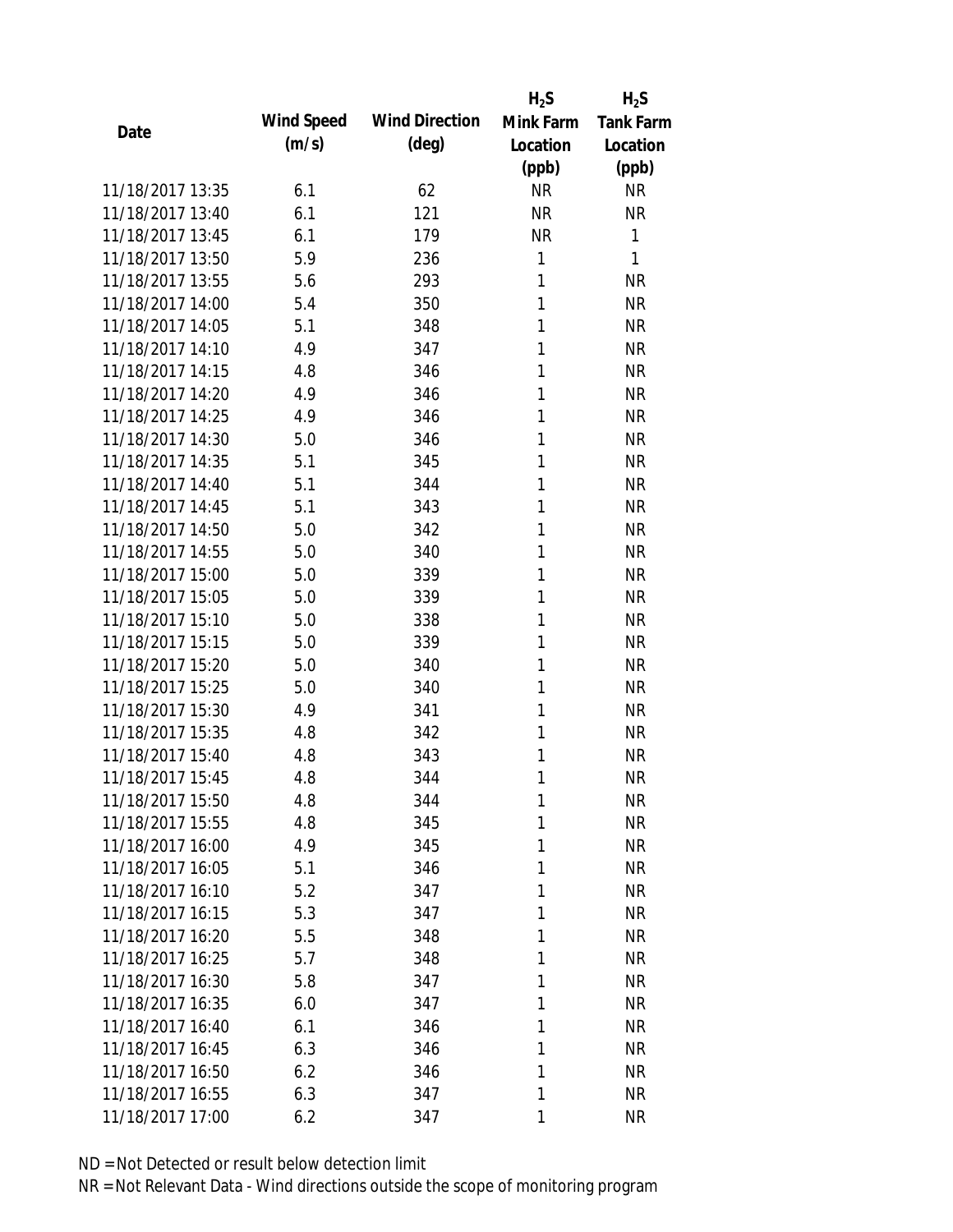|                  |            |                       | $H_2S$    | $H_2S$           |
|------------------|------------|-----------------------|-----------|------------------|
| Date             | Wind Speed | <b>Wind Direction</b> | Mink Farm | <b>Tank Farm</b> |
|                  | (m/s)      | $(\text{deg})$        | Location  | Location         |
|                  |            |                       | (ppb)     | (ppb)            |
| 11/18/2017 17:05 | 6.1        | 347                   | 1         | <b>NR</b>        |
| 11/18/2017 17:10 | 6.0        | 348                   | 1         | <b>NR</b>        |
| 11/18/2017 17:15 | 5.8        | 348                   | 1         | <b>NR</b>        |
| 11/18/2017 17:20 | 5.7        | 347                   | 1         | <b>NR</b>        |
| 11/18/2017 17:25 | 5.5        | 347                   | 1         | <b>NR</b>        |
| 11/18/2017 17:30 | 5.4        | 346                   | 1         | <b>NR</b>        |
| 11/18/2017 17:35 | 5.3        | 346                   | 1         | <b>NR</b>        |
| 11/18/2017 17:40 | 5.2        | 345                   | 1         | <b>NR</b>        |
| 11/18/2017 17:45 | 5.2        | 344                   | 1         | <b>NR</b>        |
| 11/18/2017 17:50 | 5.3        | 343                   | 1         | <b>NR</b>        |
| 11/18/2017 17:55 | 5.4        | 342                   | 1         | <b>NR</b>        |
| 11/18/2017 18:00 | 5.6        | 341                   | 1         | <b>NR</b>        |
| 11/18/2017 18:05 | 5.9        | 340                   | 1         | <b>NR</b>        |
| 11/18/2017 18:10 | 6.0        | 339                   | 1         | <b>NR</b>        |
| 11/18/2017 18:15 | 6.1        | 339                   | 1         | <b>NR</b>        |
| 11/18/2017 18:20 | 6.2        | 339                   | 1         | <b>NR</b>        |
| 11/18/2017 18:25 | 6.1        | 339                   | 1         | <b>NR</b>        |
| 11/18/2017 18:30 | 6.0        | 339                   | 1         | <b>NR</b>        |
| 11/18/2017 18:35 | 5.9        | 339                   | 1         | <b>NR</b>        |
| 11/18/2017 18:40 | 5.8        | 338                   | 1         | <b>NR</b>        |
| 11/18/2017 18:45 | 5.6        | 338                   | 1         | <b>NR</b>        |
| 11/18/2017 18:50 | 5.5        | 337                   | 1         | <b>NR</b>        |
| 11/18/2017 18:55 | 5.4        | 337                   | 1         | <b>NR</b>        |
| 11/18/2017 19:00 | 5.4        | 336                   | 1         | <b>NR</b>        |
| 11/18/2017 19:05 | 5.4        | 336                   | 1         | <b>NR</b>        |
| 11/18/2017 19:10 | 5.4        | 335                   | 1         | <b>NR</b>        |
| 11/18/2017 19:15 | 5.3        | 335                   | <b>ND</b> | <b>NR</b>        |
| 11/18/2017 19:20 | 5.4        | 335                   | <b>ND</b> | <b>NR</b>        |
| 11/18/2017 19:25 | 5.4        | 334                   | <b>ND</b> | <b>NR</b>        |
| 11/18/2017 19:30 | 5.5        | 334                   | ND        | <b>NR</b>        |
| 11/18/2017 19:35 | 5.6        | 333                   | <b>ND</b> | <b>NR</b>        |
| 11/18/2017 19:40 | 5.7        | 333                   | <b>ND</b> | <b>NR</b>        |
| 11/18/2017 19:45 | 5.9        | 332                   | <b>ND</b> | <b>NR</b>        |
| 11/18/2017 19:50 | 6.0        | 331                   | <b>ND</b> | <b>NR</b>        |
| 11/18/2017 19:55 | 6.1        | 331                   | 1         | <b>NR</b>        |
| 11/18/2017 20:00 | 6.2        | 331                   | 1         | <b>NR</b>        |
| 11/18/2017 20:05 | 6.3        | 331                   | 1         | <b>NR</b>        |
| 11/18/2017 20:10 | 6.3        | 331                   | 1         | <b>NR</b>        |
| 11/18/2017 20:15 | 6.2        | 331                   | 1         | <b>NR</b>        |
| 11/18/2017 20:20 | 6.1        | 331                   | 1         | <b>NR</b>        |
| 11/18/2017 20:25 | 6.1        |                       | 1         | <b>NR</b>        |
|                  |            | 331                   |           |                  |
| 11/18/2017 20:30 | 6.0        | 331                   | 1         | <b>NR</b>        |